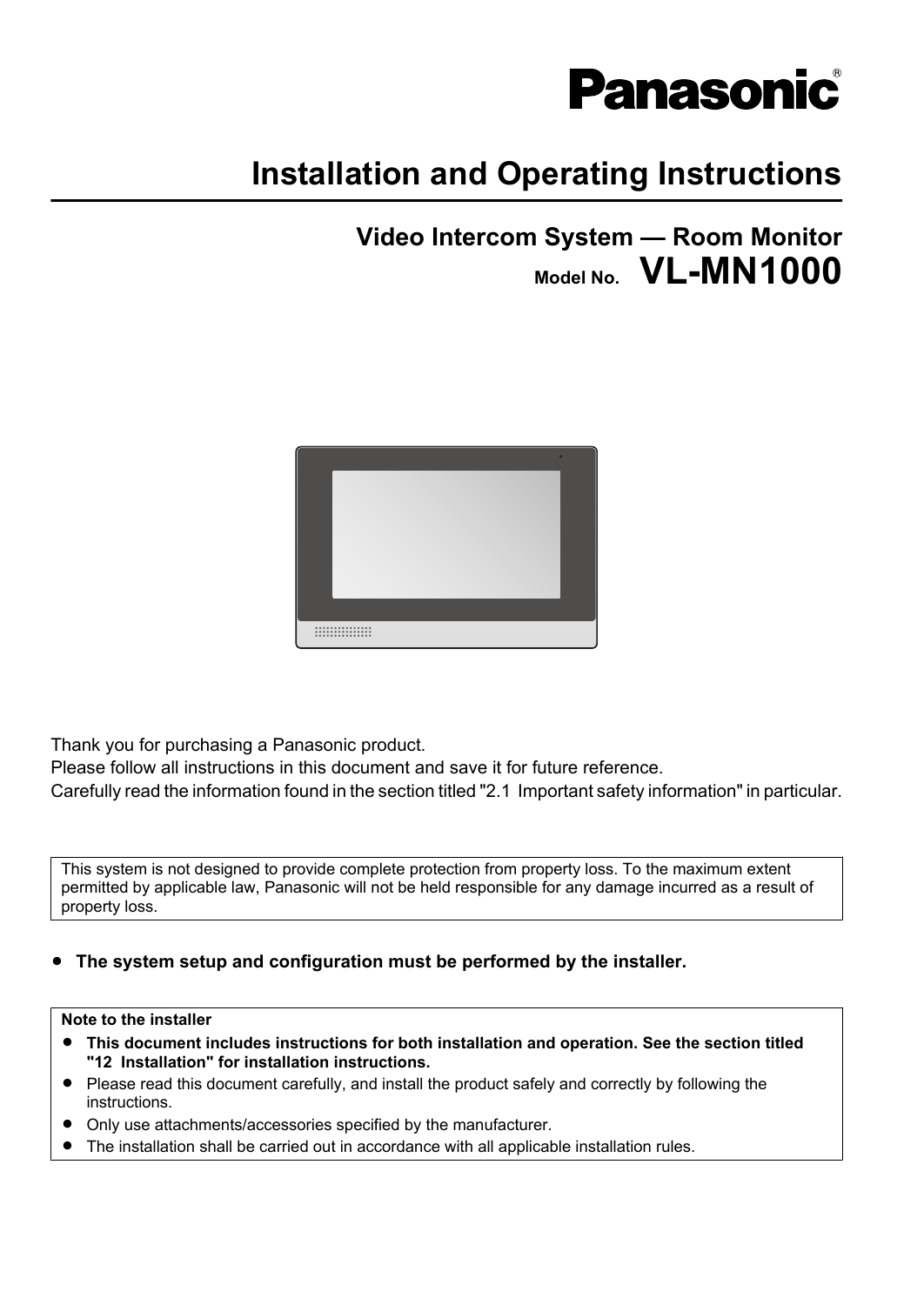# **1. [Introduction](#page-2-0)**

# **2. [Important information](#page-3-0)**

| 2.1  |                                 |  |
|------|---------------------------------|--|
| 22   | Important safety instructions 4 |  |
| 2.3  |                                 |  |
| 2.4  |                                 |  |
| 2.5  |                                 |  |
| 2.6  |                                 |  |
| 2.7  |                                 |  |
| 2.8  |                                 |  |
| 2.9  |                                 |  |
| 2.10 |                                 |  |
|      |                                 |  |

# **3. [Preparation](#page-7-0)**

| 3.5 Main vs. sub room monitors 11 |  |
|-----------------------------------|--|

# **4. [Talking and monitoring features](#page-11-0)**

|     | 4.1 Difference between talking and |  |
|-----|------------------------------------|--|
|     |                                    |  |
| 4.2 |                                    |  |
| 4.3 |                                    |  |
| 4.4 |                                    |  |
| 4.5 | Monitoring camera images 14        |  |
|     |                                    |  |
|     |                                    |  |

### **5. [Playback and messaging](#page-15-0) [features](#page-15-0)**

| Playing video messages from          | 5.1 |
|--------------------------------------|-----|
|                                      |     |
| Playing videos you recorded 16       | 5.2 |
| Controlling video playback 17        | 5.3 |
|                                      | 5.4 |
| Viewing text messages from facility  | 5.5 |
| Viewing noticeboards from facility   | 5.6 |
| Playing voice messages from facility | 5.7 |

# **6. [Alarm features](#page-18-0)**

| 6.4 Changing alarm feature settings 20 |
|----------------------------------------|

| 6.5 Confirming alarm feature status and |     |
|-----------------------------------------|-----|
|                                         |     |
|                                         | 6.6 |

# **7. [Phonebook features](#page-21-0)**

### **8. [Room monitor settings](#page-22-0)**

| 8.1 Changing the room monitor's |  |
|---------------------------------|--|
|                                 |  |
|                                 |  |

# **9. [Lobby station features](#page-24-0)**

| 9.2 Lobby station operations 25 |  |
|---------------------------------|--|

### **10.[Troubleshooting](#page-25-0)**

## **11.[Other information](#page-27-0)**

| 11.3 Open source software notice 29 |  |
|-------------------------------------|--|

# **12.[Installation](#page-29-0)**

| 12.1 |                                          |  |
|------|------------------------------------------|--|
| 12.2 |                                          |  |
| 12.3 |                                          |  |
| 12.4 | Information about power connection 31    |  |
| 12.5 | Power over Ethernet (PoE)                |  |
|      |                                          |  |
| 12.6 | Installing the power supply unit (sold   |  |
|      |                                          |  |
|      | 12.7 Installing the room monitor 34      |  |
|      | 12.8 Connecting external devices 37      |  |
|      |                                          |  |
|      | 12.10 Wire and cable specifications 38   |  |
|      | 12.11 Initial setup for room monitors 39 |  |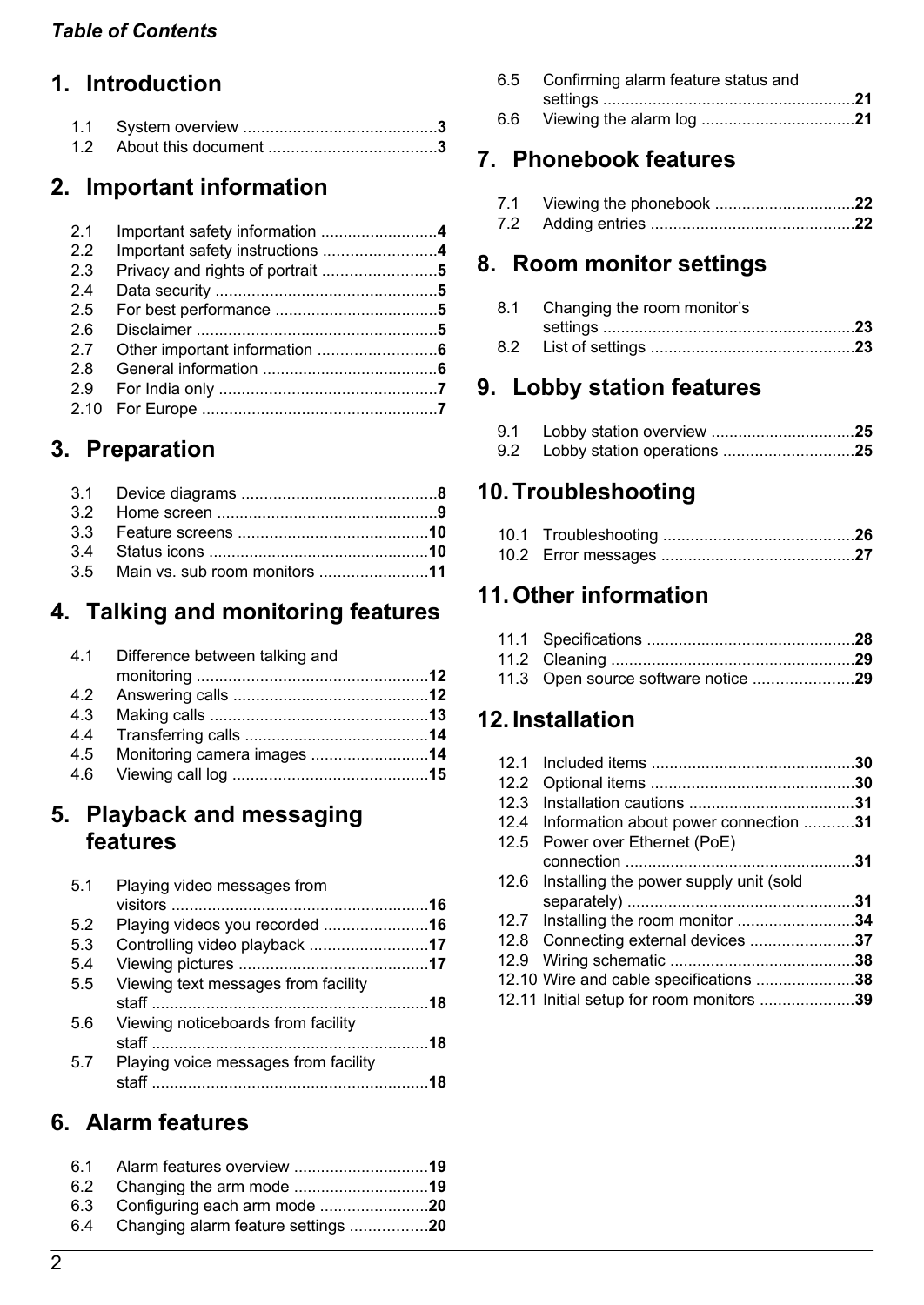# <span id="page-2-0"></span>**1.1 System overview**

This document explains basic information required to install, configure, and use a VL-MN1000 Room Monitor for use with a Video Intercom System that is comprised of the following devices.

- VL-MN1000 Room Monitor
- VL-VN1900 Lobby Station
- VL-VN1500 Door Station
- VI-VN1700 Control Box
- VL-VN1800 Control Box<sup>[\\*1](#page-2-2)</sup>

#### **1.1.1 Main features**

Features described here may require additional hardware installed at your residence, and may not be available depending on your facility's system configuration. For more information, consult your facility staff.

#### **Camera features**

- When a visitor calls you, you can confirm who the visitor is before talking or opening the door. Pictures can be captured automatically, allowing you to see who visited you while you were out.
- When a visitor calls you using a lobby station, the visitor can record a video message for you if you don't answer.
- You can monitor cameras installed throughout the complex, such as the garage, pool, common areas, etc.

#### **Alarm features**

- **•** External devices connected to your room monitors can notify facility staff and/or residents when triggered, such as in the event of a gas leak, water leak, etc.
- If an emergency button is connected to your room monitor, you can call facility staff quickly and easily in the event of an emergency.

#### **Other features**

- You can use your room monitor to call other residents.
- Up to 5 room monitors can be installed in your residence. You can make and answer calls from any of the room monitors, and use them as your own personal intercom system.
- Facility staff can send messages (text or voice, depending on system configuration) to your room monitors for quick information dispersal.
- For systems composed of VL-VN1800 control boxes[\\*1](#page-2-2) , [\\*2](#page-2-3) the following main operations can be performed by installing the Video Intercom System app on a smartphone.
	- Answering calls from visitors (from the lobby station or door station)
	- When using arm mode (at home/out), alarm notifications can be received when external devices (sensors, urgency buttons, or emergency

buttons) connected to the room monitor are triggered

- Making calls to call centres (on-site SIP phones such as those in the facility staff offices, common areas, etc.)<sup>[\\*3](#page-2-4)</sup>
- Making emergency calls to call centres (on-site SIP phones such those in the facility staff offices) quickly and easily in the event of an emergency.<sup>[\\*3](#page-2-4)</sup>
- Monitoring lobby stations, door stations, and optional network cameras.[\\*3](#page-2-4) You can also talk with the lobby station or door station while monitoring.
- Noticeboards (text or images depending on the system configuration) can be received from the facility staff for quick information dispersal.[\\*3](#page-2-4)
- <span id="page-2-2"></span>\*1 The available products differ depending on your region. For more information, please consult your dealer.
- <span id="page-2-3"></span>\*2 Refer to the separately supplied "Setup Guide for App" for more information.
- <span id="page-2-4"></span>\*3 This feature may not be available depending on your facility's system configuration.

# <span id="page-2-1"></span>**1.2 About this document**

#### **Symbols, expressions, and styles**

The following symbols, expressions, and styles are used in this document.

| <b>Item</b>                                                               | How it is expressed                                                                                                                            |
|---------------------------------------------------------------------------|------------------------------------------------------------------------------------------------------------------------------------------------|
| Text displayed on<br>the product's<br>display                             | Text is displayed in a special<br>font, usually enclosed in<br>quotation marks.<br>Example: "Settings"                                         |
| Icons displayed on<br>the product's<br>display that have<br>no text label | Black-and-white illustration of<br>icon is used.<br>Example: $\circled{r}$                                                                     |
| <b>Buttons with</b><br>printing on them                                   | Button printing is displayed,<br>usually wrapped in thick<br>brackets.<br>Example: $\left[\begin{smallmatrix} \omega \end{smallmatrix}\right]$ |

#### **Terms and illustrations**

- Model number suffixes (e.g., the "BX" in "VL-MN1000BX") are omitted unless necessary.
- Design and specifications are subject to change without notice.
- Illustrations may vary slightly from the actual product.

#### **Trademarks**

- The software of this product is based in part on the work of the Independent JPEG Group.
- All other trademarks identified herein are the property of their respective owners.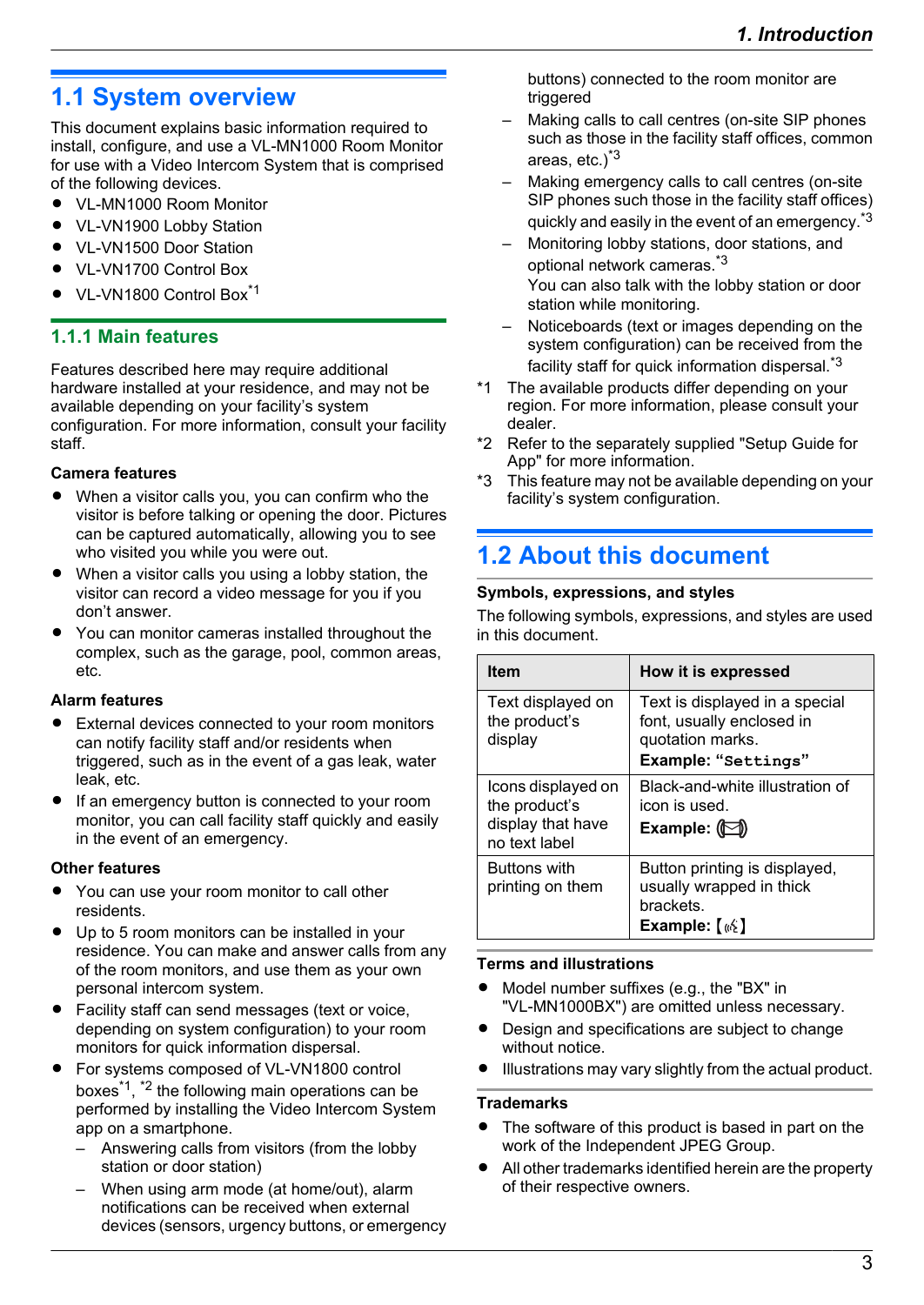# <span id="page-3-0"></span>**2.1 Important safety information**

To prevent severe injury or loss of life or property, and to ensure proper and safe operation of your product, read this section carefully before using the product.

#### **Note:**

• If you are connecting a VL-PS240 power supply unit to the product, refer to the documentation included with the power supply unit for additional safety information.



#### **2.1.1 Preventing fire, electric shock, and short circuits**

- Do not disassemble or modify the product. Refer servicing to an authorised service centre when service is required. Disassembling the product or manipulating the product in a way not described in the documentation may expose you to dangerous voltages and other risks.
- Do not touch the product or the power supply unit during an electrical storm. There may be a remote risk of electric shock from lightning.
- Do not push any objects through the openings of the product.
- If any of the following conditions occur, disconnect the Ethernet (LAN) cable from the product, disconnect the power supply unit from the power outlet, and then refer servicing to an authorised service centre.
	- The product emits smoke, an abnormal smell or makes unusual noise
	- The power cables are damaged or frayed
	- Metal objects have been dropped inside the product

#### **For installation**

- Leave installation work to the dealer. Installation **work requires technical knowledge and experience. Electrical connection work should be performed by certified personnel only. Failure to observe this may cause fire, electric shock, injury, or damage to the product. Consult the dealer.**
- Do not disassemble or modify the product. Refer servicing to an authorised service centre when service is required. Disassembling the product or manipulating the product in a way not described in the documentation may expose you to dangerous voltages and other risks.
- Never install wiring during a lightning storm.
- Do not connect non-specified devices.
- When opening holes in walls for installation or wiring, or when securing the power cable, make sure you do not damage existing wiring and ductwork.
- Do not make any wiring connections when the power outlet is turned on.
- Do not install the product and power supply unit in the following places:
	- Places where the product and power supply unit may be splashed with water or chemicals
	- Places where there is a high concentration of dust or high humidity
- When existing wires are used, it is possible that they contain AC voltage. Contact an authorised service centre.



#### **2.1.2 Preventing accidents, injuries, and property damage**

- Do not use the product in unstable areas or areas prone to strong vibrations. This may cause the product to fall, resulting in damage to the product or injury.
- Do not put your ear(s) near the speaker, as loud sounds emitted from the speaker may cause hearing impairment.

#### **For installation**

- If the wiring passes outdoors, use a conduit and a surge protector.
- If the wiring passes underground, use a conduit, and do not make any connections underground.
- Install the product securely adhering to the instructions in this document to prevent it from falling off the wall. Avoid installing onto low-strength walls, such as gypsum board, ALC (autoclaved lightweight concrete), concrete block, or veneer (less than 18 mm thick) walls.
- To prevent serious injuries due to the product unexpectedly falling, the product with a wall mount feature must be installed at a height of 2 m or lower.

# <span id="page-3-1"></span>**2.2 Important safety instructions**

When using this product, basic safety precautions should always be followed to reduce the risk of fire, electric shock, or personal injury.

- **1.** Do not use this product near water. For example, near a bathtub, wash bowl, kitchen sink, or laundry tub, in a wet basement, or near a swimming pool, and the like.
- **2.** Use only the power supply unit indicated in this document.

#### **SAVE THESE INSTRUCTIONS**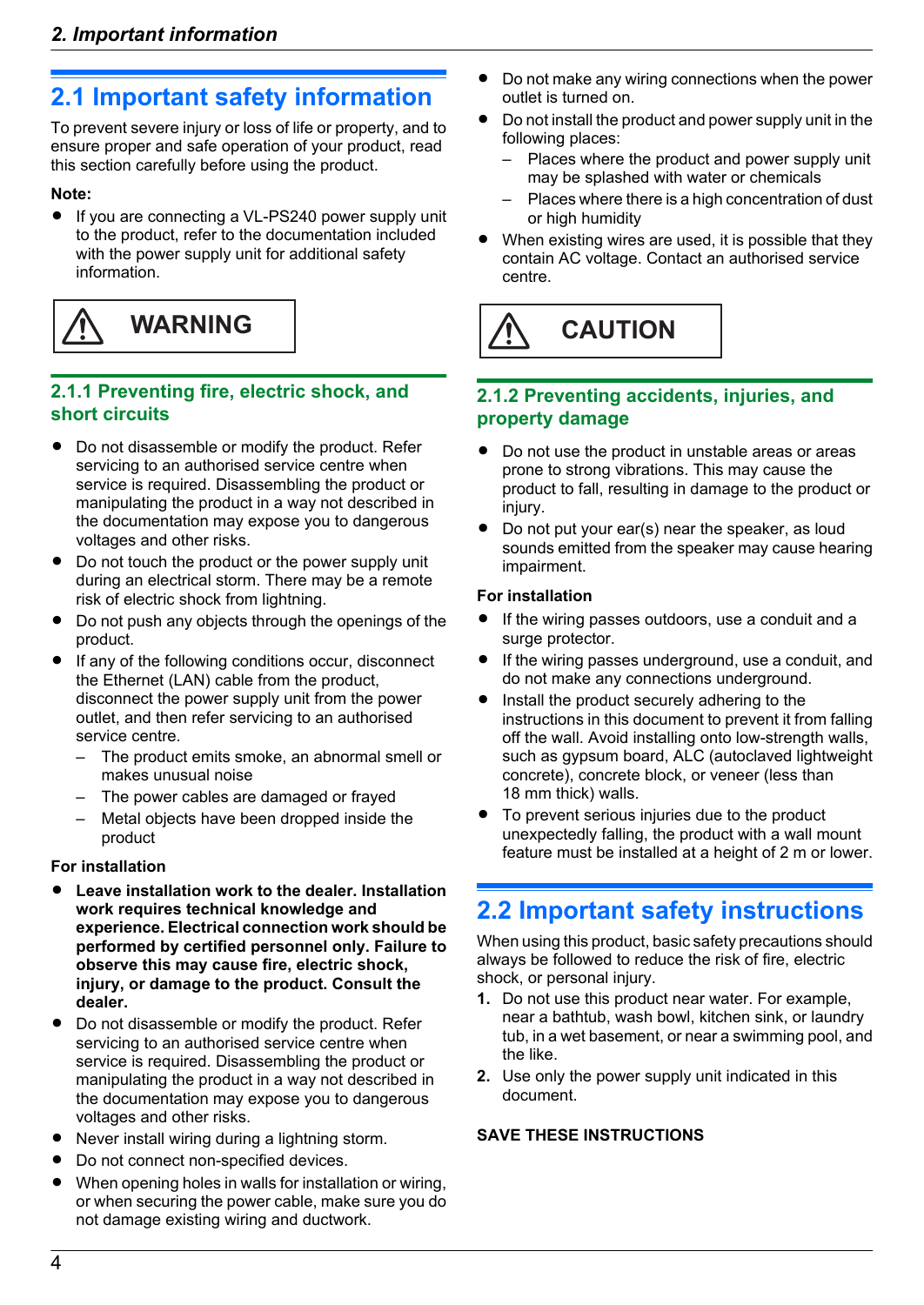# <span id="page-4-0"></span>**2.3 Privacy and rights of portrait**

When installing or using the product, please take into consideration the rights of others with regard to privacy and rights of portrait.

- **•** It is generally said that "privacy" means the ability of an individual or group to stop information about themselves from becoming known to people other than those whom they choose to give the information. "Rights of portrait" means the right to be safe from having your own image taken and used indiscriminately without consent.
- Please observe the legal regulations (data protection, video surveillance) in your country during use.

# <span id="page-4-1"></span>**2.4 Data security**

In order to use the system safely and correctly, the data security guidelines (listed below) must be observed. Failure to do so may result in the following.

- Loss, leakage, falsification or theft of user information.
- Unauthorised or illegal use of the system by a third party.
- Interference or suspension of service caused by a third party.

#### **What is user information?**

User information is defined as the following types of information.

- Information stored in the product
	- System event information
	- Messages and camera images
	- Resident names and room numbers
	- System and device settings
- Information stored on the computer that is used by the setup tool
	- Resident names and room numbers
	- System and device settings

#### **Data security guidelines**

- **Observe proper management of passwords.** 
	- Passwords can be used to program the system, open doors, etc. Select passwords that are difficult to guess, change them regularly, and keep them secret. Assign a unique password to each device.
	- You will never receive enquires about passwords from Panasonic.
- **Use caution when entering or saving contact information for use by the system.**
	- When configuring email addresses, room numbers, or other contact information, make sure all information is entered correctly. Incorrect information could cause user information to be disclosed to unintended recipients.
- R **Protect user information when sending the product to be repaired, or when handing it over to a third party.**
	- Use the product's reset function to initialise the product before when sending the product to be repaired or handing it over to a third party.
	- Note that user information may be deleted or initialized when the product is repaired.
	- Refer all repairs to a trusted Panasonic service centre.
- R **Protect user information stored on the computer used to configure the system.**
	- When user information is stored on a computer. the confidentiality of that information becomes the responsibility of the installer. Take precautions to prevent the unauthorised use of the computer and the setup tool used for performing system configuration or maintenance.
	- Connect the computer to the network only when performing system configuration or maintenance, and disconnect the computer from the network as soon as the work is complete.
	- Use a secure network that is protected by a firewall, etc.
	- To prevent the leaking of personal information, enable a screensaver for the computer that uses a password.
	- Before disposing of the computer, ensure that data cannot be retrieved from it by formatting the hard disk and/or rendering it physically unusable.
- R **Protect user information when disposing of the product.**
	- Use the product's reset function to initialise the product before disposing of the product.

# <span id="page-4-2"></span>**2.5 For best performance**

#### **Environment**

- The product should not be exposed to direct sunlight.
- The product should be kept away from heat sources such as radiators, cookers, etc. It should not be placed in rooms where the temperature is less than 0 °C or greater than 40 °C. Damp basements should also be avoided.
- Do not install the product in locations that are suspect to sudden changes in temperature. Failure to do so may cause condensation to form on the product causing malfunction.
- In areas surrounded by a high electrical field, disturbances may occur in the product's image or sound.

# <span id="page-4-3"></span>**2.6 Disclaimer**

Recorded data may be altered or deleted as a result of incorrect operations, exposure to static electricity, accidents, malfunction, repairs or other operations. To the maximum extent permitted by applicable law, Panasonic assumes no liability for any direct or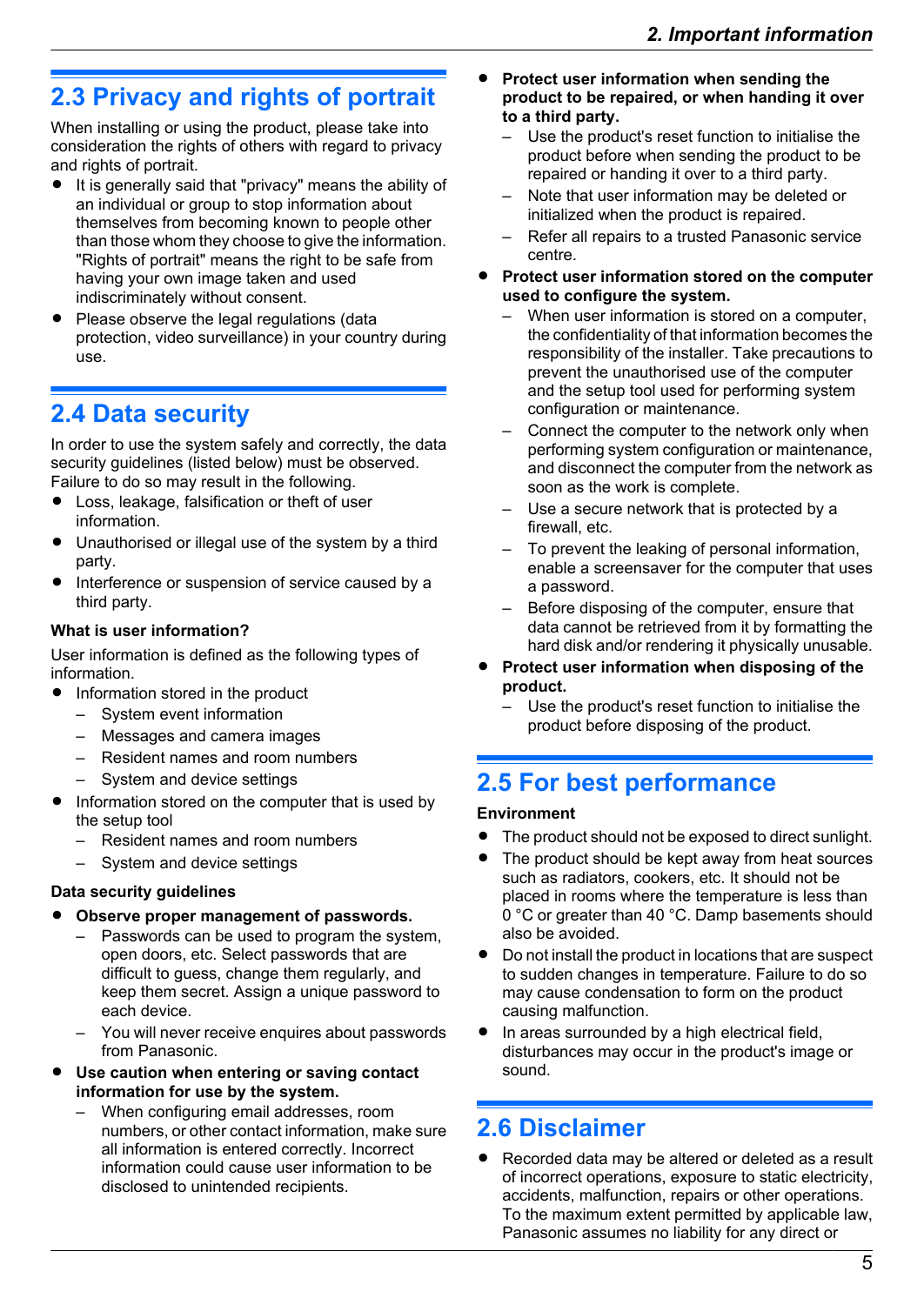### *2. Important information*

indirect damages resulting from the loss or alteration of recorded data.

- To the maximum extent permitted by applicable law, Panasonic assumes no responsibility for injuries or property damage resulting from failures arising out of improper installation or operation inconsistent with this document.
- To the maximum extent permitted by applicable law, Panasonic will not be held responsible for any damage or loss due to non-performance or delay in performance, error or failure of network and/or any products.

# <span id="page-5-0"></span>**2.7 Other important information**

- Before attempting to connect or operate this product, please read the nameplate on the bottom or rear of the product.
- When you leave the product unused for a long period of time, unplug it from the power outlet.
- $\bullet$  If you stop using this product, remove it from the walls to prevent it from falling off.
- When power fails, this product cannot be used.
- R Panasonic may not be liable for damages due to external factors such as power failures.
- The recorded images may be lost when:
	- Mishandled
	- Electric shock or radio wave interference occurs.
	- The power is turned off during use.

# <span id="page-5-1"></span>**2.8 General information**

- In the event of problems, you should contact your equipment supplier in the first instance.
- After removing the product and any included items from the packaging, store, dispose, or recycle the packaging as necessary. Note that certain types of packaging may be a suffocation or choking hazard.

#### **Graphical symbols for use on equipment and their descriptions**

| Symbol | <b>Explanation</b>                                                                                                                      |
|--------|-----------------------------------------------------------------------------------------------------------------------------------------|
|        | Alternating current (A.C.)                                                                                                              |
|        | Direct current (D.C.)                                                                                                                   |
|        | Protective earth                                                                                                                        |
|        | Protective bonding earth                                                                                                                |
|        | Caution: risk caused by visible radiation                                                                                               |
|        | For indoor use only                                                                                                                     |
|        | Class II equipment (equipment in which<br>protection against electric shock relies on<br>Double Insulation or Reinforced<br>Insulation) |
|        | "ON" (power)                                                                                                                            |
|        | "OFF" (power)                                                                                                                           |
|        | Stand-by (power)                                                                                                                        |
|        | "ON"/"OFF" (power; push-push)                                                                                                           |
|        | Caution, risk of electric shock                                                                                                         |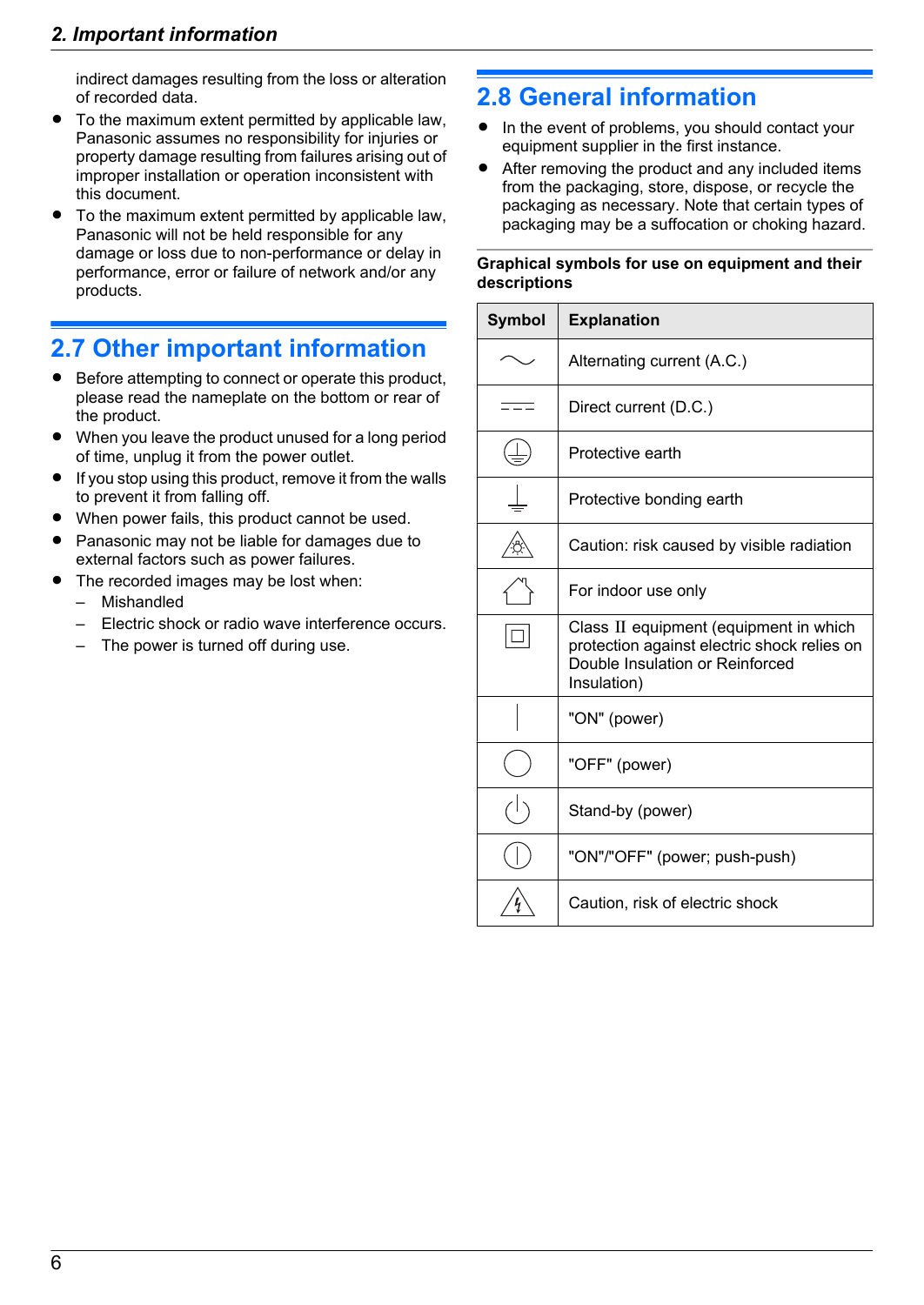#### **Disposal of Old Equipment (Only for European Union and countries with recycling systems)**

# $_{\tiny\textregistered}$

This symbol  $(1)$  on the products, packaging, and/or accompanying documents means that used electrical and electronic products must not be mixed with general household waste. For proper treatment, recovery and recycling of old products, please take them to applicable collection points in accordance with your national legislation.

By disposing of them correctly, you will help to save valuable resources and prevent any potential negative effects on human health and the environment.

For more information about collection and recycling, please contact your local authority. Penalties may be applicable for incorrect disposal of this waste, in accordance with national legislation.

#### **For business users in the European Union**

If you wish to discard electrical and electronic equipment, please contact your dealer or supplier for further information.

#### **Information on Disposal in other Countries outside the European Union**

This symbol  $(1)$  is only valid in the European Union. If you wish to discard this product, please contact your local authorities or dealer and ask for the correct method of disposal.

# <span id="page-6-0"></span>**2.9 For India only**

#### **Declaration of Conformity with the requirements of the E-Waste (Management) Rules**

The Product is in conformity with the requirements of the reduction of hazardous substances of the E-Waste Rules.

The content of hazardous substance with the exemption of the applications listed in SCHEDULE II of the E-Waste Rules:

- **1.** Lead (Pb) not over 0.1% by weight;
- **2.** Cadmium (Cd) not over 0.01% by weight;
- **3.** Mercury (Hg) not over 0.1% by weight;
- **4.** Hexavalent chromium (Cr6+) not over 0.1% by weight;
- **5.** Polybrominated biphenyls (PBBs) not over 0.1% by weight;
- **6.** Polybrominated diphenyl ethers (PBDEs) not over 0.1% by weight.

#### **Disposal information**



For the purpose of recycling to facilitate effective utilization of resources, please return this product to a nearby authorized collection centre, registered dismantler or recycler, or Panasonic service centre when disposing of this product.

Please see the Panasonic website for further information on collection centres, etc., or call the toll-free number below.

#### Website:

[http://www.panasonic.com/in/corporate/sustainability/](http://www.panasonic.com/in/corporate/sustainability/panasonic-india-i-recycle-program.html) panasonic-india-i-recycle-program.html Service helpline: 1800 103 1333 or 1800 108 1333

# <span id="page-6-1"></span>**2.10 For Europe**

#### **For information of Compliance with EU relevant Regulatory Directives,**

#### **Contact to Authorised Representative:**

Panasonic Testing Centre Panasonic Marketing Europe GmbH Winsbergring 15, 22525 Hamburg, Germany

#### **Ecodesign information**

Ecodesign information under EU Regulation (EC) No. 1275/2008 amended by (EU) Regulation No. 801/2013.

"ErP Free Web Product Information" is available at the following URL:

https://www.ptc.panasonic.eu/compliance-documents Power consumption in networked standby and guidance are mentioned in the web site above.

This device is classified as a HiNA device (networked equipment with high network availability), according to Ecodesign requirements.

#### **Note:**

For more information about the energy efficiency of the product, please visit our website, www.panasonic.com, and enter the model number in the search box.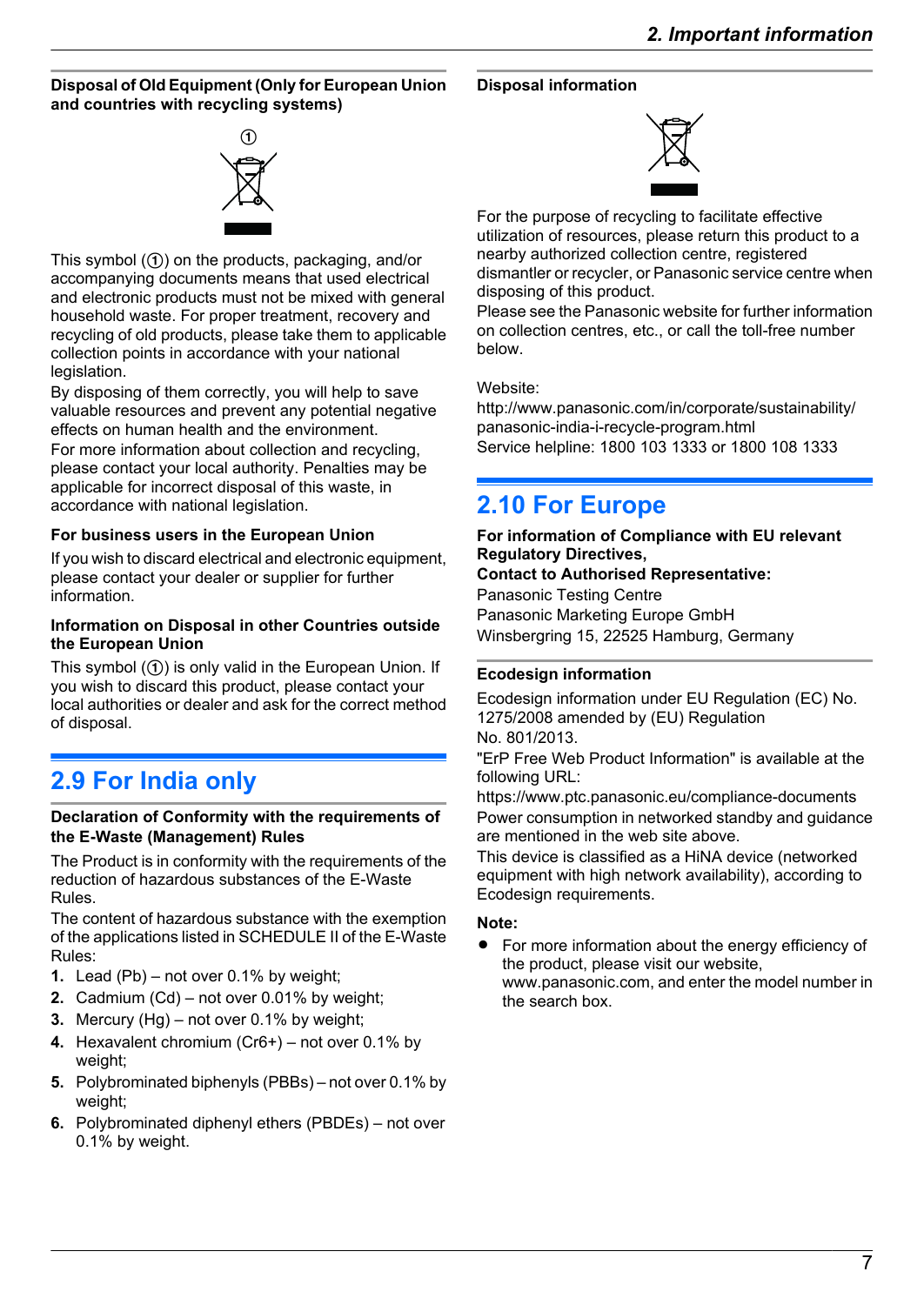# <span id="page-7-0"></span>**3.1 Device diagrams**

#### **Front view**



#### **Rear view**



### **O** Display

The display turns on automatically when there is activity, such as when you are receiving a call. You can also turn the display on manually by tapping it when it is off.

The display turns off after a while if there is no activity.

#### **Pa** Speaker

#### *Microphone*

#### **Call centre button ([(...)])**

Allows you to call an on-site phone, such as the facility staff office, common area phone, etc.

#### $\bigoplus$  Home button ( $\overline{E}$ )

Displays the home screen.

#### **O** Talk button ( $\left(\begin{matrix} \&1 \end{matrix}\right)$ )

Allows you to answer the current call or start talking while monitoring.

#### **Monitor button ([2])**

Allows you to monitor images from a camera.

#### **A)** Play button  $(\blacktriangleright_{\equiv})$

Allows you to display messages and missed calls.

This button flashes on the "main" room monitor when there are new text messages, voice messages, noticeboards, video messages, or missed calls. It does not flash on a "sub" room monitor.

#### **C** Terminal connector

Used to connect external devices (user supplied) to the room monitor.

#### **CD** DC IN connector

Used to connect the room monitor to a power supply unit (sold separately) when no PoE power supply is available.

#### **LAN connector**

Used to connect the room monitor to the network.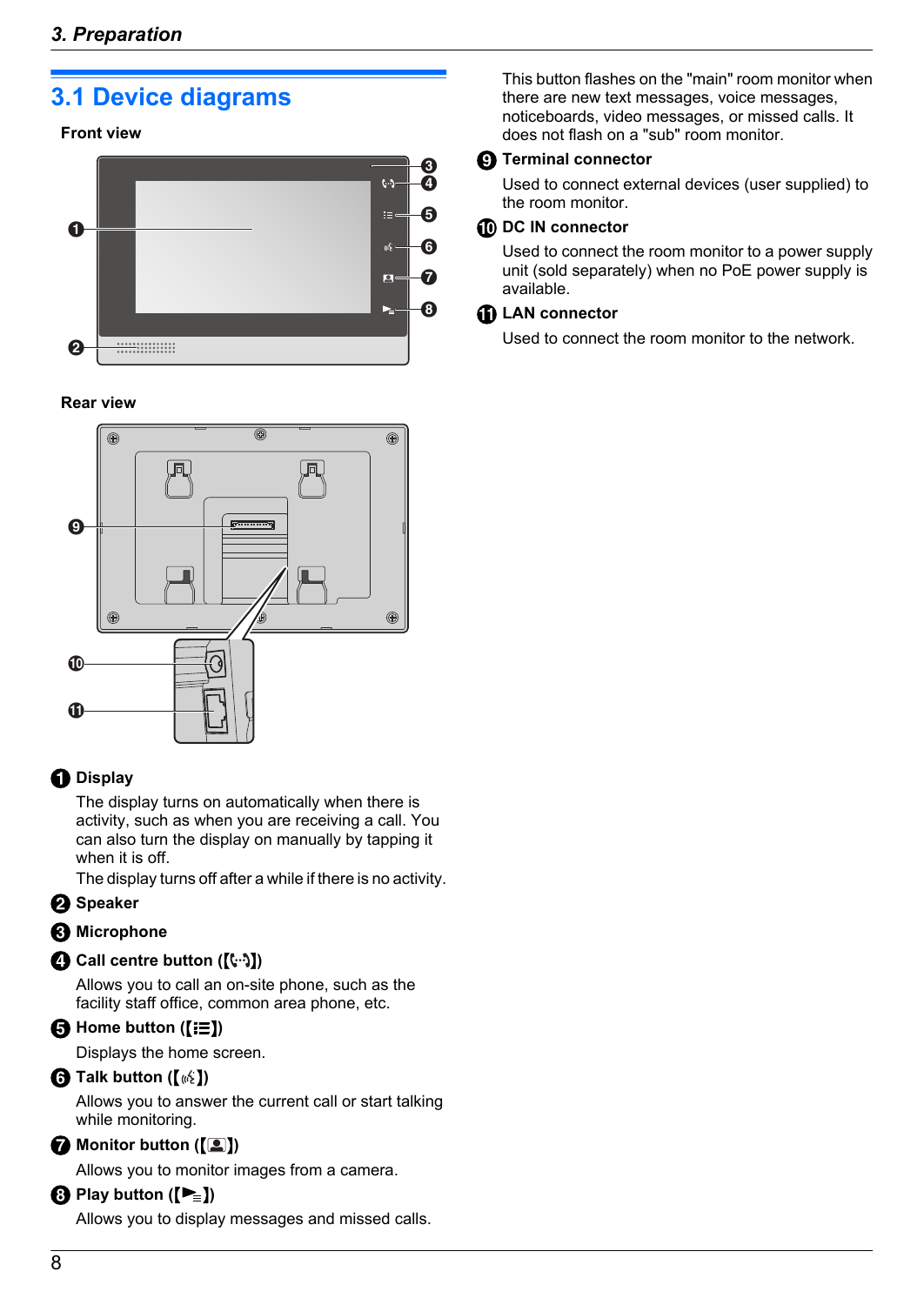### <span id="page-8-0"></span>**3.2 Home screen**

You can display the home screen by tapping the display when the display is turned off, and by tapping  $\equiv$  when the display is on.



#### **G** Status bar

Displays icons that indicate the room monitor's status (see [3.4 Status icons \(Page 10\)](#page-9-1)).

#### **Pa** Room number

#### **B** Date and time

#### **Arm mode icon**

Indicates the current arm mode and allows you to change the arm mode.



Alarm features are armed.



Alarm features are disarmed.

#### **"Talk" feature button[\\*1](#page-8-1)**

Used to make calls, monitor a camera, view missed calls, etc.

#### **"Alarm" feature button[\\*1](#page-8-1)**

Used to access alarm features, such as viewing status, alarm logs, etc.

#### **"Message" feature button[\\*1](#page-8-1)**

Used to access playback and message features such as viewing recordings and pictures, checking messages, etc.

#### **"Settings" feature button**

Used to change the room monitor's settings.

<span id="page-8-1"></span>\*1 Number icons ( $\bigcirc$ – $\bigcirc$ ,  $\bigcirc$ ) are displayed when there is new information (missed calls, new messages, etc.) to be displayed on the corresponding screen. The number icon indicates the number of new items; when there are 6 or more new items,  $\bullet$  is displayed. These icons are displayed on the "main" room monitor only. They are not displayed on a "sub" room monitor.

#### **Clearing the number icons**

**"Talk"** feature button: Tap **"Talk"**. The number icon disappears once the call log is displayed.

**"Alarm"** and **"Message"** feature buttons: Tap the corresponding feature button. Once you have tapped each new item in the alarm log or message list, the number icon disappears.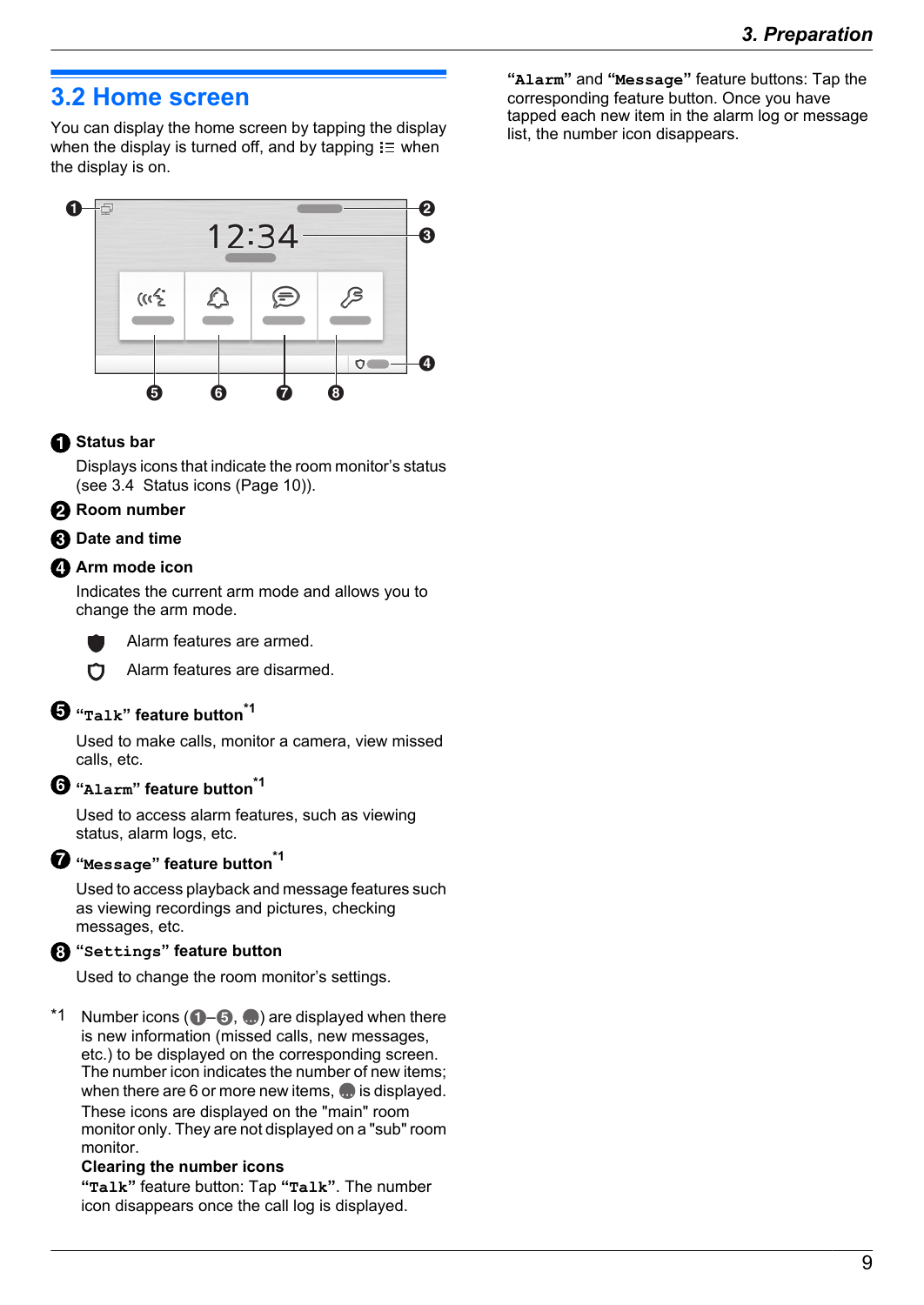### <span id="page-9-0"></span>**3.3 Feature screens**

Tapping a feature button in the home screen displays the corresponding feature screen.

Layout and available features vary depending on the screen; the following description applies to most screens.

#### **Example: "Talk" screen**



#### **G** Screen title

#### **Pa** Menu

Allows you to select the desired feature or information. The currently selected item is highlighted.

#### **R** Home button

Displays the home screen.

#### *A* Tabs

Allow you to select the type of information that is displayed. The currently selected item is highlighted.

#### **B** Information area

Allow you to select a specific item.

#### $\bigcirc$  Navigation buttons

Displayed when there are multiple pages of items. Tap **"<"** to display the previous page, and **">"** display the next page.

#### **Page indicators**

Displayed when there are multiple pages of items. The current page is highlighted.

#### *C* Operation buttons

Allow you to perform various operations.

# <span id="page-9-1"></span>**3.4 Status icons**

#### **Status bar icons**

- 凸 Indicates the room monitor is connected to the network.
- Indicates the room monitor is not connected  $\mathbf{\nabla}$ to the network. Contact facility staff.
- Indicates that the room monitor cannot make B. or receive calls. Contact facility staff.
- $\circledR$ Indicates the room monitor is in "do not disturb" mode. See [8.1 Changing the room monitor's](#page-22-0) [settings \(Page 23\)](#page-22-0).
- A Indicates the room monitor's memory is full. Delete unneeded data, such as unneeded video or pictures.

#### **Other status icons**



#### **Camera images screen**

Displayed in the upper-right corner when camera images are being recorded.

#### [\\*1](#page-9-2) **"Talk", "Message", "Alarm" screens** Displayed when there is new information to be displayed.



Displayed next to new items in the call log.



[\\*1](#page-9-2) **"Talk" screen**

Displayed next to new items in the call log for which video messages have been recorded.

#### $\boxdot$

#### **"Alarm", "Message" screens**

Displayed next to new items in the alarm log and message list.

#### <span id="page-9-2"></span>\*1 **"Talk" and "Message" screens**

These icons are displayed on the "main" room monitor only. They are not displayed on a "sub" room monitor.

#### **"Alarm" screen**

This icon is displayed on the room monitor that is connected to the device that was triggered.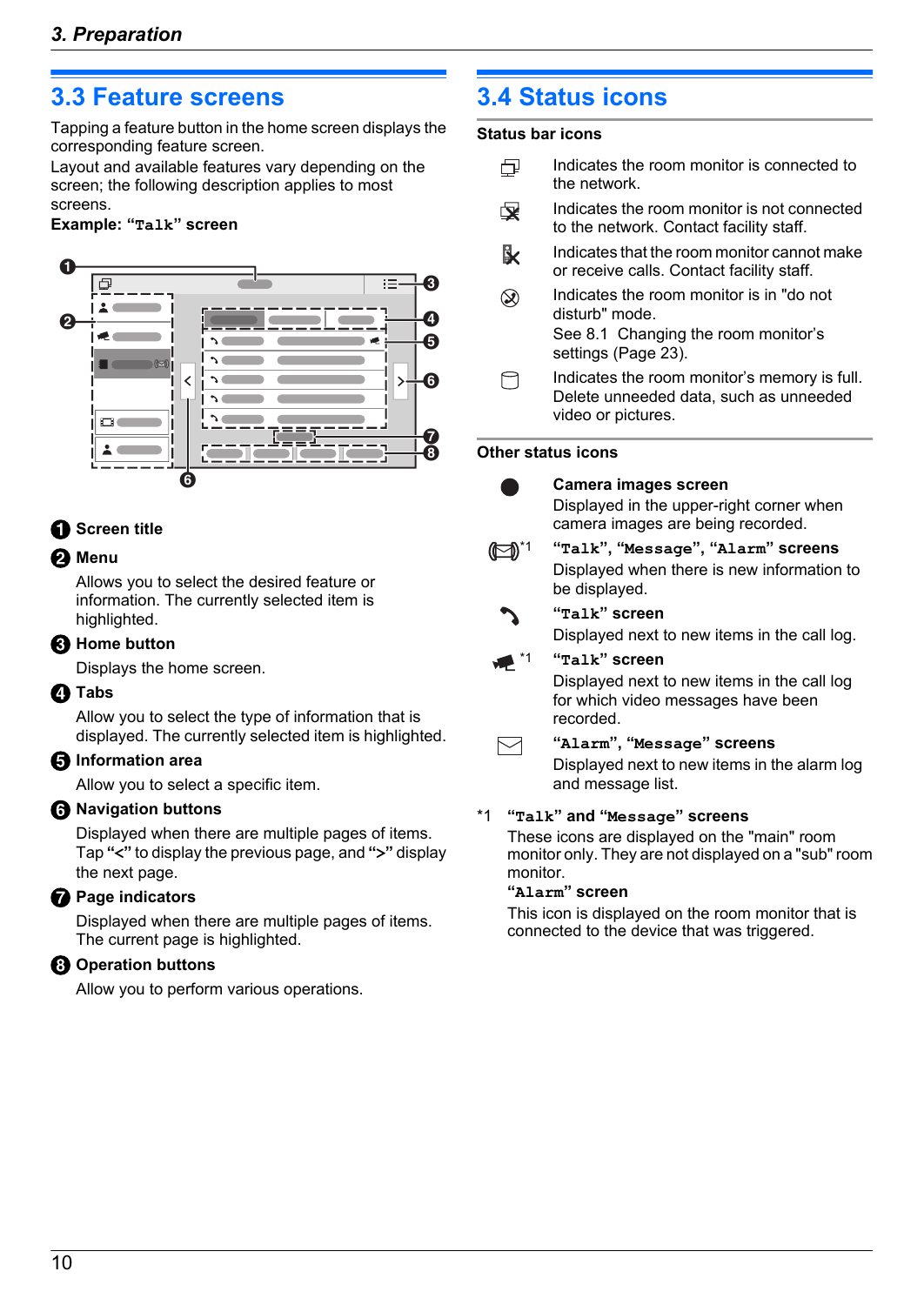# <span id="page-10-0"></span>**3.5 Main vs. sub room monitors**

If there are multiple room monitors installed in the residence, one room monitor is the "main" room monitor and the others are "sub" room monitors. This is determined at the time of system configuration and cannot be changed by residents.

Certain status icons and notifications are displayed on the main room monitor only.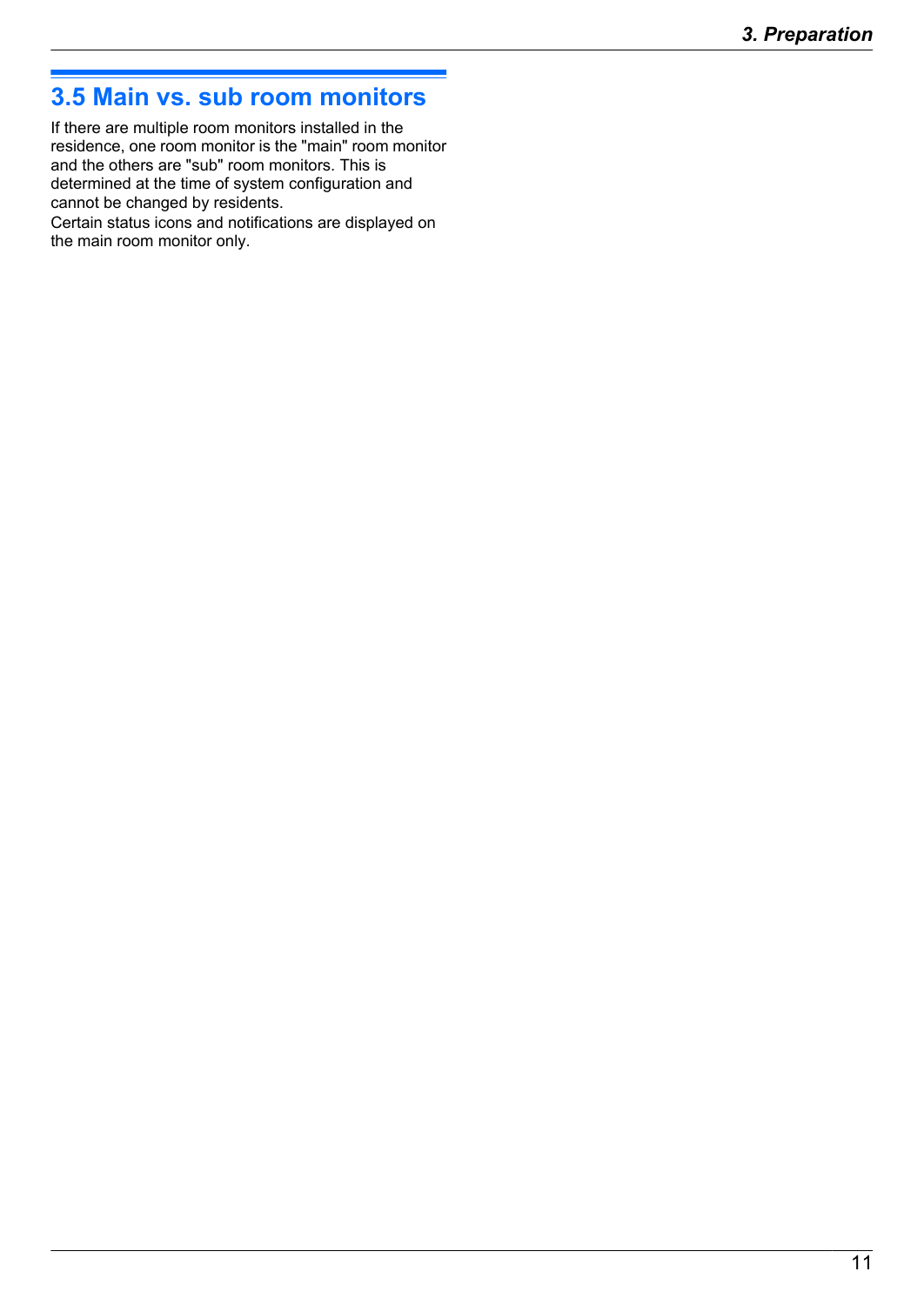### <span id="page-11-0"></span>**4.1 Difference between talking and monitoring**

"Talking" means that 2 parties can talk to and hear each other. If one party (for example, a visitor) calls and the other party (for example, a resident) answers, the 2 parties can talk. While talking, you (the room monitor user) will be able to see the camera image of the person you are talking to, if available. When you are using a room monitor to talk, the other party cannot see you. "Monitoring" means that a resident is using a room monitor to view live camera images from a lobby station, door station, or standalone camera installed in the facility. While monitoring, you can see what is happening at the camera, but no sound is heard.

# <span id="page-11-1"></span>**4.2 Answering calls**

When you receive a call, the room monitor rings. If the other party is using a device with a camera (such as a lobby station), the camera image is also displayed.



#### **Available features**

#### **Answering a call**

- **1.** Tap "**Answer**" or press  $\left[\sqrt{k}\right]$ .
	- Speak within about 50 cm of the microphone.
	- Speak alternatively with the other party. If you and the other party speak at the same time, you will not hear each other.
	- Calls are disconnected after the pre-programmed "timeout" time elapses.
- **2.** When finished, tap "**Hang**  $Up$ " or press  $\left[\sqrt[k]{e}\right]$ .
	- If the display turns off while talking, you can turn it on again by tapping the display.

#### <span id="page-11-3"></span>**Features available while talking on a call**

- **"Hang Up"**: Ends the call.
- **"Unlock"**: Opens the corresponding door.[\\*1](#page-11-2)
- **"Forward"**: See [4.4 Transferring calls \(Page 14\).](#page-13-0)
- $\blacktriangleright$ : Records camera images and saves them in your room monitor as a video file. (Sound from the room monitor's microphone is not recorded.)
- : Stop recording.
- $\bigcap$  : Captures a still image (i.e., picture) from the camera and saves it in your room monitor.
- $\blacktriangleleft$ <sup>30</sup> : Indicates the room monitor's speaker is on. Tap to turn the speaker off (i.e., mute the other party's voice).
- $\blacktriangleleft$  : Indicates the room monitor's speaker is off. Tap to turn the speaker on (i.e., turn off the mute).
- $\mathbf{\mathbb{U}}$  : Indicates the room monitor's microphone is on. Tap to turn the microphone off (i.e., mute your voice).
- $\mathcal{L}$  : Indicates the room monitor's microphone is off. Tap to turn the microphone on (i.e., turn off the mute).
- $\blacksquare$  : Decreases the room monitor's speaker volume.
- $\blacktriangleleft$  : Increases the room monitor's speaker volume.
- <span id="page-11-2"></span>This feature may not be available depending on your facility's system configuration.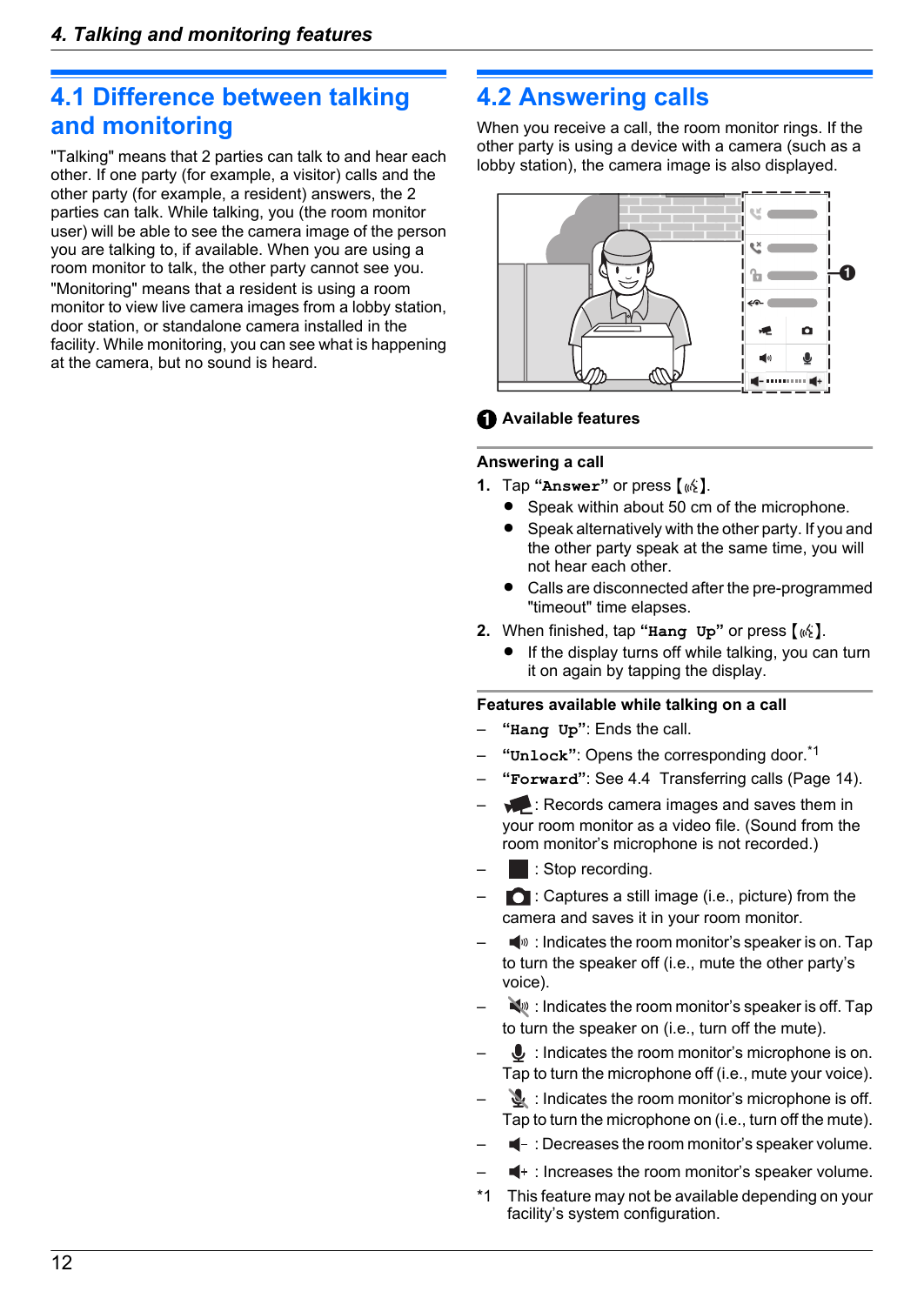#### **Note:**

Certain features may not be available depending on system configuration, the type of device being used by the other party, etc.

### <span id="page-12-0"></span>**4.3 Making calls**

You can call other residences, common area phones or the facility staff office, and even other rooms in your own residence.

Once the other party answers, you can use many of the features described in [Features available while talking on](#page-11-3) [a call \(Page 12\)](#page-11-3).

#### **Calling another residence**

- **1.** From the home screen, tap **"Talk"**.
- **2.** Tap **"Call"** on the left side of the screen.
- **3.** Use the on-screen keypad to enter the desired room number, and then tap  $\sum$ .

#### **Calling a common area phone or the facility staff office**

- **1.** From the home screen, tap **"Talk"**.
- **2.** Tap **"Call Centre"** on the left side of the screen.
	- $\bullet$  A list of available items is displayed.
	- You can skip the previous steps by pressing  $[(\cdot \cdot \cdot)]$ .
- **3.** Select the desired item.
- **4.** Tap **"Call"**.

#### **Calling another room in your residence**

If you have room monitors installed in different rooms in your residence, you can call those rooms and use the system as an intercom. Each room monitor has an extension number (0–4).

- **1.** From the home screen, tap **"Talk"**.
- **2.** Tap **"Call"** on the left side of the screen.
- **3.** Use the on-screen keypad to enter **"#"** and the extension number (0–4), and then tap  $\sum$ .

#### **Calling by using the phonebook**

For information about adding items to the phonebook, see [7.2 Adding entries \(Page 22\).](#page-21-1)

- **1.** From the home screen, tap **"Talk"**.
- **2.** Tap **"Call"** on the left side of the screen.
- **3.** Tap **E** in the on-screen keypad.
	- $\bullet$  A list of available items is displayed.
- **4.** Select the desired item.
- **5.** Tap **"Call"**.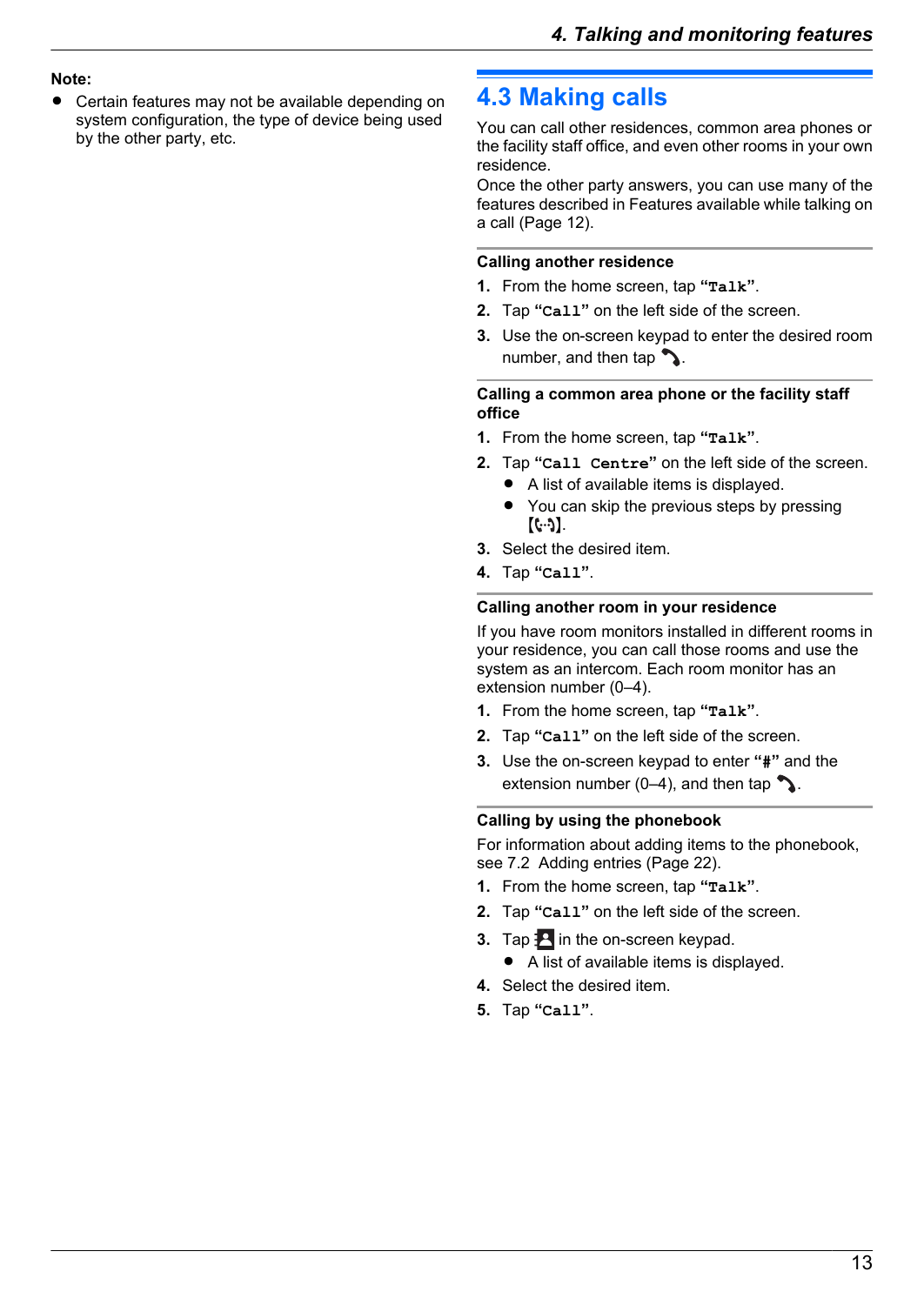### <span id="page-13-0"></span>**4.4 Transferring calls**

While talking on a call, you can transfer the call to another room monitor within your residence or to another residence.

**1** While talking on a call, tap **"Forward"**.

#### **2 Transferring within your residence**

Enter **"#"** and the extension number (0–4), tap outside of the on-screen keypad to close it, and then tap **"OK"**.

• Your room monitor calls the other room monitor.

#### **Transferring to another residence**

Enter the room number, tap outside of the on-screen keypad to close it, and then tap **"OK"**.

- Your room monitor calls the other residence.
- **3** Perform one of the following.
	- Tap **"Return"** to return to the original call.
	- Tap **"Hang Up"** after the other person answers. The other person will be connected to the call, and your room monitor will be disconnected automatically.

#### **Answering a transferred call**

When another room monitor user transfers a call to your room monitor, tap **"Answer"** to talk to the other room monitor user. When the other user hangs up, you will be connected to the call.

### <span id="page-13-1"></span>**4.5 Monitoring camera images**

You can monitor live camera images from lobby stations, your own door stations, and other cameras installed in the facility. While monitoring, you can see what is happening at the camera, but no sound is heard.

- **1** From the home screen, tap **"Talk"**.
- **2** Tap **"Monitor"** on the left side of the screen.
- **3** Select the desired tab.
	- **"Lobby/Door"**: Allows you to select a lobby station or door station camera.
	- **"IP Camera"**: Allows you to select a standalone camera installed elsewhere in the facility.
- **4** Select the desired camera.
- **5** When finished, tap  $\equiv$ .

#### **Calling the camera while monitoring**

While monitoring a lobby station or door station, you can call and talk to a visitor. To call, press  $(w_i)$ .

#### **Features available while monitoring camera images**

- **"Previous"**: Displays the image from the previous camera in the list.
- **"Next"**: Displays the image from the next camera in the list.
- **"Record"** [\\*1](#page-13-2): Records camera images and saves them in your room monitor as a video file. When recording, press **"Stop"** to stop recording.
- **"Snapshot"** [\\*1](#page-13-2): Captures a still image (i.e., picture) from the camera and saves it in your room monitor.
- **"Return"**: Cancels monitoring.
- **"Call Centre"**: Allows you to call a common area phone or the facility staff office.

#### **Note:**

- Monitor are disconnected after the pre-programmed "timeout" time elapses.
- Certain features may not be available depending on system configuration.
- <span id="page-13-2"></span>\*1 Not available when monitoring a standalone camera (IP camera).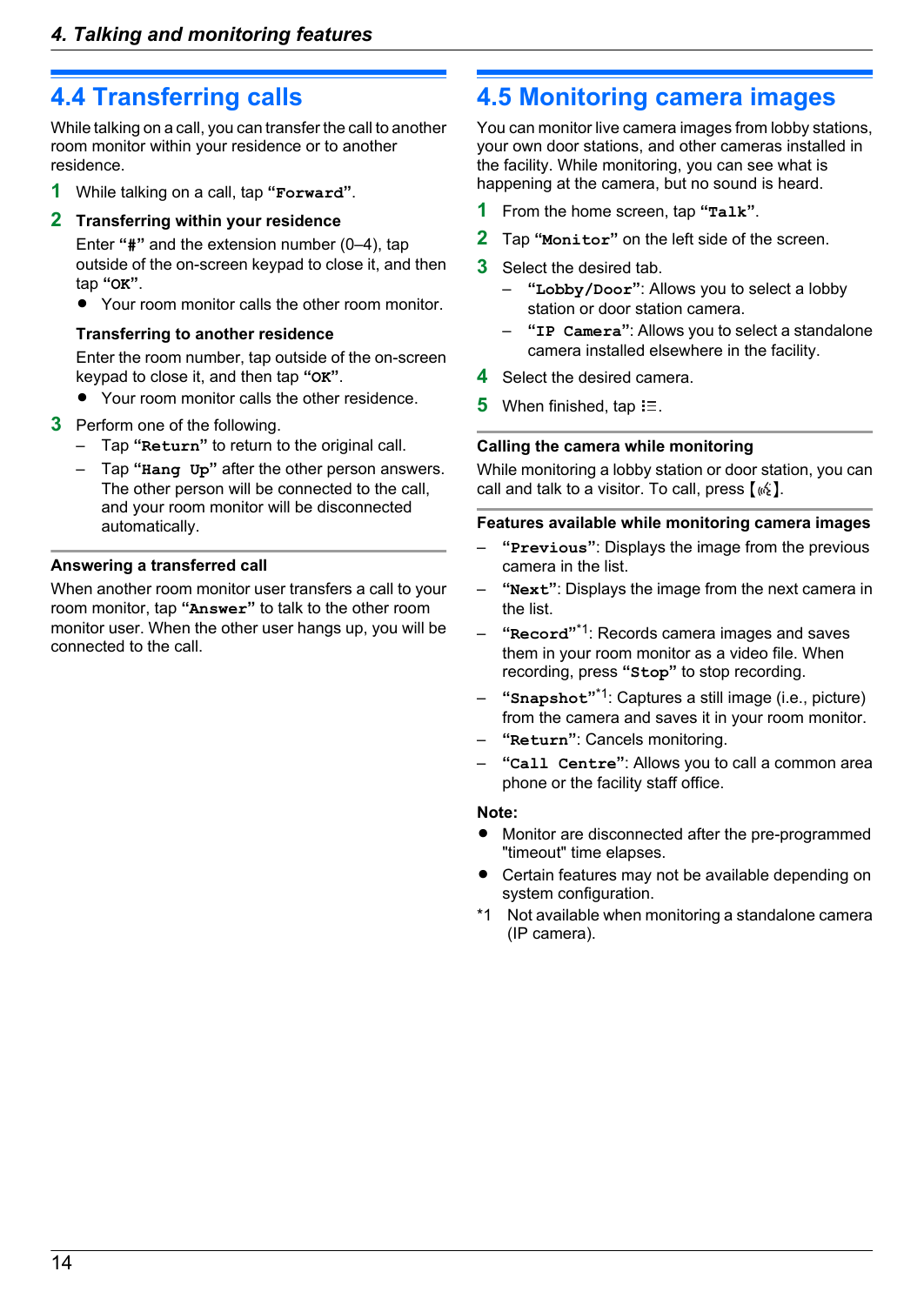# <span id="page-14-0"></span>**4.6 Viewing call log**

The room monitor logs information about calls you have answered, missed, and made, and saves it in the call log. Follow this procedure to view the call log.

- **1** From the home screen, tap **"Talk"**.
- **2** Tap **"Call Log"** on the left side of the screen.
- **3** Select the desired tab.
	- **"Missed"**: Displays calls you received but did not answer.
	- **"Answered"**: Displays calls you answered.
	- **"Called"**: Displays calls you made.

#### **4** Browse the call log as needed.

- is displayed next to each new item, and disappears when you tap the item or when you exit this screen.
- **5** When finished, tap  $\equiv$ .

#### **Viewing video messages**

If a visitor calls you from a lobby station and recorded a video message for you, you can play the video by tapping  $\blacktriangleright$  next to the missed call information.

#### **Note:**

- This feature may not be available depending on system configuration.
- See [5.3 Controlling video playback \(Page 17\)](#page-16-0) for information about controlling video playback.

#### **Features available while viewing the call log**

- **"Call"**: Calls the selected item.
- **"Save"**: Saves the selected item in the phonebook.
- **"Delete"**: Deletes the selected item.
- **"Delete All"**: Deletes all items in the selected tab.

#### **Limitations**

250 items of each call type can be saved. Subsequent items will overwrite the oldest items.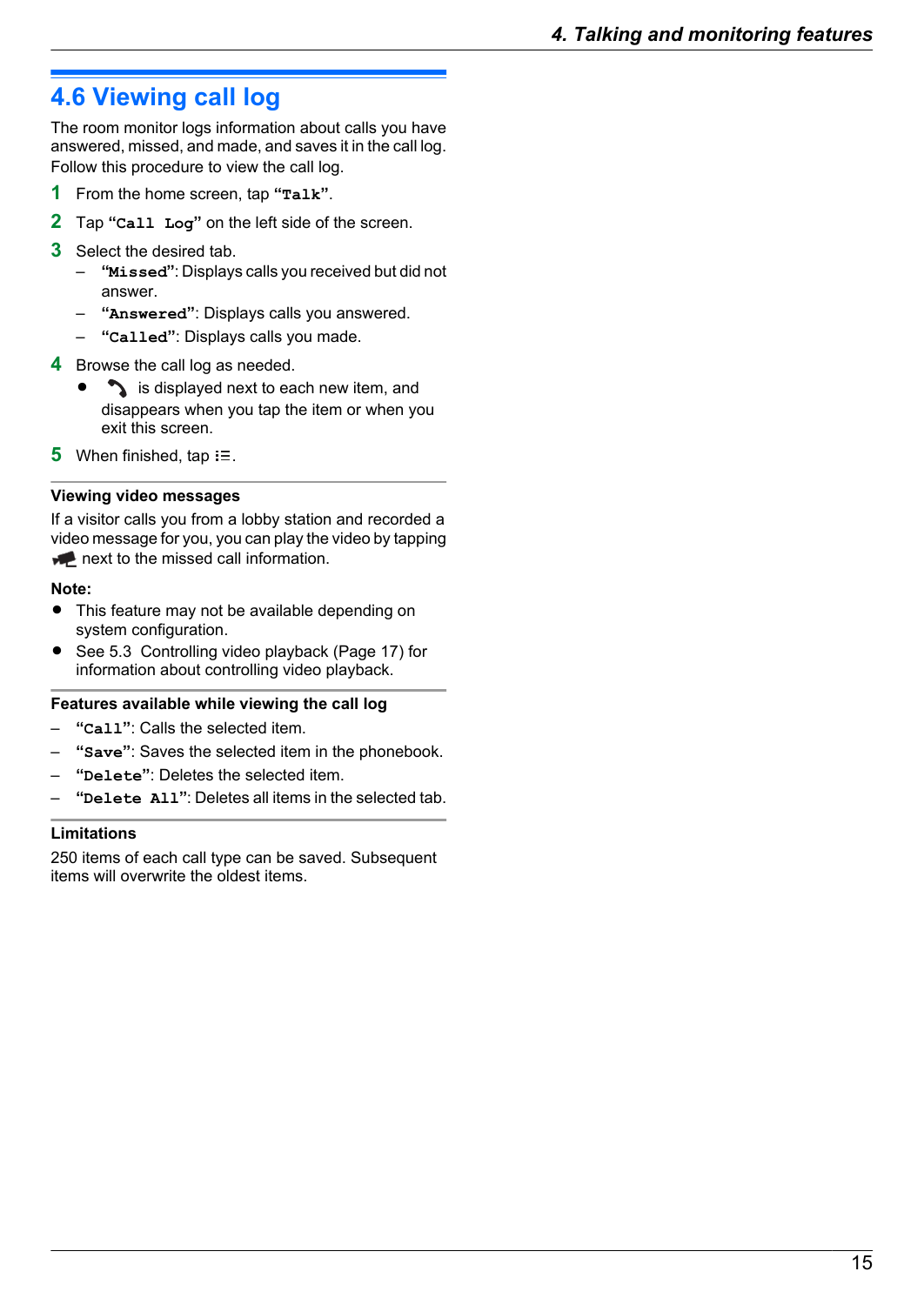### <span id="page-15-0"></span>**5.1 Playing video messages from visitors**

Visitors who call you from a lobby station can leave you a video message if you do not answer.

Follow this procedure to play your video messages.

- **1** From the home screen, tap **"Message"**.
- **2** Tap **"Guest Msg."** on the left side of the screen.
- **3** Select the desired message and then tap **"View"**.
- 4 When finished, press  $E \equiv 1$ .

#### **Note:**

• This feature may not be available depending on system configuration.

#### **Controlling video playback**

See [5.3 Controlling video playback \(Page 17\)](#page-16-0).

#### **Features available while viewing the video message list**

- **"View"**: Displays the selected item.
- **"Delete"**: Deletes the selected item.
- **"Delete All"**: Deletes all items.

#### **Limitations**

Up to 50 video messages can be saved, depending on total memory available. Subsequent videos will overwrite the oldest items.

# <span id="page-15-1"></span>**5.2 Playing videos you recorded**

You can record camera images manually while talking to a visitor or monitoring camera images.

Follow this procedure to play your videos.

- **1** From the home screen, tap **"Message"**.
- **2** Tap **"Video Pictures"** on the left side of the screen.
- **3** Select the **"Videos"** tab.
- **4** Select the desired video and then tap **"View"**. • Sound from the room monitor's microphone is not recorded, so it is not heard when playing videos.
- **5** When finished, press  $E \equiv 1$ .

#### **Controlling video playback**

See [5.3 Controlling video playback \(Page 17\).](#page-16-0)

#### **Features available while viewing the video list**

- **"View"**: Displays the selected item.
- **"Delete"**: Deletes the selected item.
- **"Delete All"**: Deletes all items.

#### **Limitations**

Up to 50 videos can be saved, depending on total memory available. Subsequent videos will overwrite the oldest items.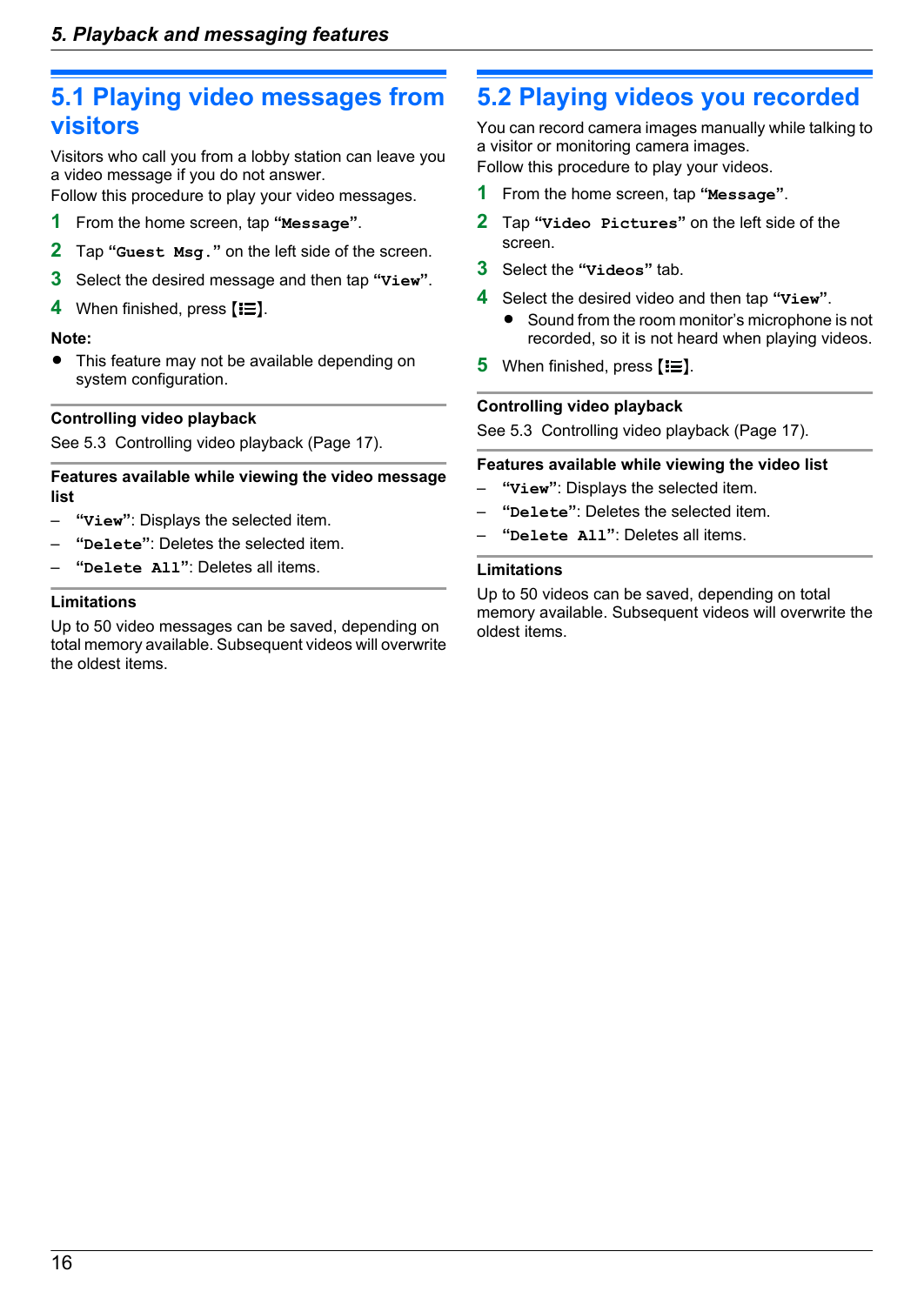# <span id="page-16-0"></span>**5.3 Controlling video playback**

The following controls are available by tapping the screen while playing a video.

 $\overline{\mathbf{u}}$  $\blacktriangledown$  $\blacksquare$  $\blacktriangleright\blacktriangleright$  $\overline{\mathbf{P}}$  $\overline{\mathbf{H}}$  $\blacksquare$  $\left| \blacktriangleleft \right|$  $\overline{\blacksquare}$  $\overline{z}$ 

### Pauses video playback.

- Resumes video playback.
- Stops video playback.
- Fast-forwards playback.
- Slows the playback speed.
- Plays the next video.
- Plays the previous video.
- Decreases the speaker volume.
- Increases the speaker volume.
	- Displays the previous screen.

# <span id="page-16-1"></span>**5.4 Viewing pictures**

When a visitor calls you from a lobby station or door station, a picture can be captured automatically. You can also capture pictures manually while talking to a visitor or monitoring camera images.

Follow this procedure to view pictures of your visitors.

- **1** From the home screen, tap **"Message"**.
- **2** Tap **"Video Pictures"** on the left side of the screen.
- **3** Select the **"Pictures"** tab.
- **4** Select the desired picture and then tap **"View"**.
- **5** When finished, press  $E \equiv 1$ .

#### **Note:**

• Visitor pictures are captured automatically by default. This feature is determined by the **"Auto Snapshot"** setting ([8.1 Changing the room](#page-22-0) [monitor's settings \(Page 23\)\)](#page-22-0).

#### **Controlling picture playback**

The following controls area available when viewing pictures.

- Displays the previous picture. İн.
- Plays the next picture.  $\overline{\mathbf{M}}$
- Displays the previous screen.  $\overline{b}$

#### **Features available while viewing the picture list**

- **"View"**: Displays the selected item.
- **"Delete"**: Deletes the selected item.
- **"Delete All"**: Deletes all items.

#### **Limitations**

Up to 100 pictures can be saved. Subsequent pictures will overwrite the oldest items.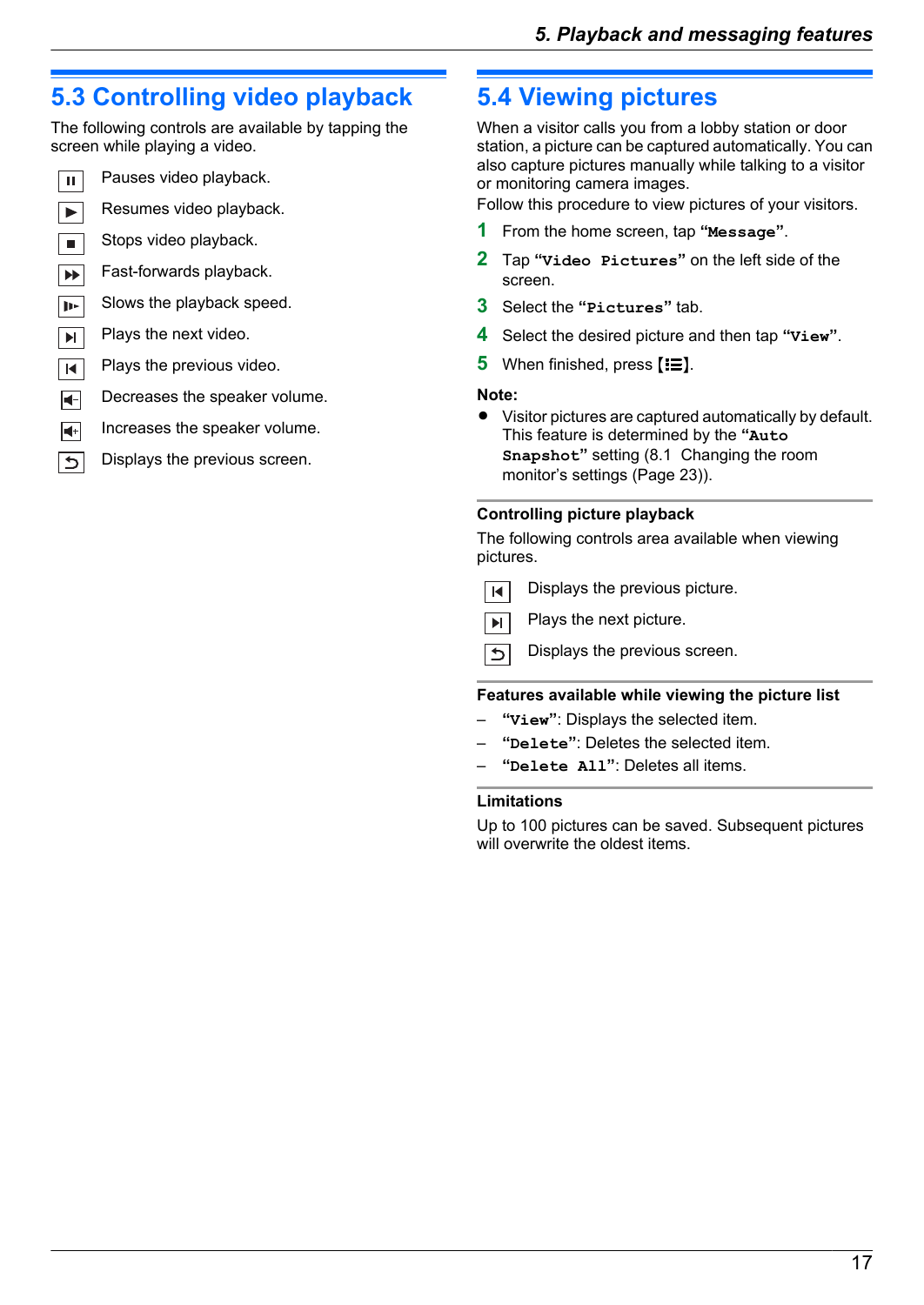# <span id="page-17-0"></span>**5.5 Viewing text messages from facility staff**

Facility staff can send text messages to room monitors throughout the facility. If you receive a message from facility staff,  $\blacktriangleright \equiv$  on the main room monitor will flash until you have confirmed the message.

Follow this procedure to view your text messages.

- **1** From the home screen, tap **"Message"**.
- **2** Tap **"Text Msg."** on the left side of the screen.
	- You can skip the previous steps by pressing  $\left[\bullet\right]$ .
	- R If **"Text Msg."** is not displayed, the system does not support text messages.
- **3** Select the desired message and then tap **"View"**.
	- R To display other messages, tap **"OK"** and then repeat this step.
- 4 When finished, press  $E \equiv 1$ .

#### **Note:**

This feature may not be available depending on system configuration.

#### **Features available while viewing the text message list**

- **"View"**: Displays the selected item.
- **"Delete"**: Deletes the selected item.
- **"Delete All"**: Deletes all items.

#### **Limitations**

Up to 250 text messages can be saved. Subsequent text messages will overwrite the oldest items.

# <span id="page-17-1"></span>**5.6 Viewing noticeboards from facility staff**

Facility staff can send noticeboards to room monitors throughout the facility. If you receive a noticeboard from facility staff,  $\left[\rule{0pt}{13pt}\right]$  on the main room monitor will flash until you have confirmed the noticeboard.

Follow this procedure to view your noticeboards.

- **1** From the home screen, tap **"Message"**.
- **2** Tap **"Noticeboard"** on the left side of the screen.
	- You can skip the previous steps by pressing  $\left[\sum_{i=1}^{n} x_i\right]$
	- R If **"Noticeboard"** is not displayed, the system does not support noticeboards.
- **3** Select the desired noticeboard and then tap **"View"**.
	- Tap  $|\wedge|$  or  $|\wedge|$  to scroll to the page top or page bottom direction of noticeboards.
	- $\bullet$  To display other noticeboards, tap  $\bullet$  and then repeat this step.

4 When finished, press  $E \equiv 1$ .

#### **Note:**

• This feature may not be available depending on system configuration.

#### **Features available while viewing the noticeboard list**

- **"View"**: Displays the selected item.
- **"Delete"**: Deletes the selected item.
- **"Delete All"**: Deletes all items.

#### **Limitations**

Up to 100 noticeboards can be saved. Subsequent noticeboards will overwrite the oldest items.

### <span id="page-17-2"></span>**5.7 Playing voice messages from facility staff**

Facility staff can send voice messages to room monitors throughout the facility. If you receive a message from facility staff,  $[\blacktriangleright_{\equiv}]$  on the main room monitor will flash until you have confirmed the message.

Follow this procedure to play your voice messages.

- **1** From the home screen, tap **"Message"**.
- **2** Tap **"Voice Mail"** on the left side of the screen.
	- You can skip the previous steps by pressing  $[**b**$ ].
	- R If **"Voice Mail"** is not displayed, the system does not support voice messages.
- **3** Tap **"Play"**.
- **4** After the message is played, follow the voice guidance and tap **"1"**, **"2"**, or **"3"** to perform other operations.
- **5** When finished, tap **"Hang Up"**.

#### **Note:**

This feature may not be available depending on system configuration.

#### **Features available while playing voice messages**

- **"Hang Up"**: Stops playback and returns to the previous screen.
- $\blacktriangleleft$ <sup>30</sup> : Indicates the room monitor's speaker is on. Tap to turn the speaker off.
- $\blacktriangle$  : Indicates the room monitor's speaker is off. Tap to turn the speaker on.
- $\blacksquare$  : Decreases the room monitor's speaker volume.
- $\blacksquare$  : Increases the room monitor's speaker volume.

#### **Limitations**

Voice messages are deleted automatically after 30 days. Make sure you listen to your voice messages in a timely manner.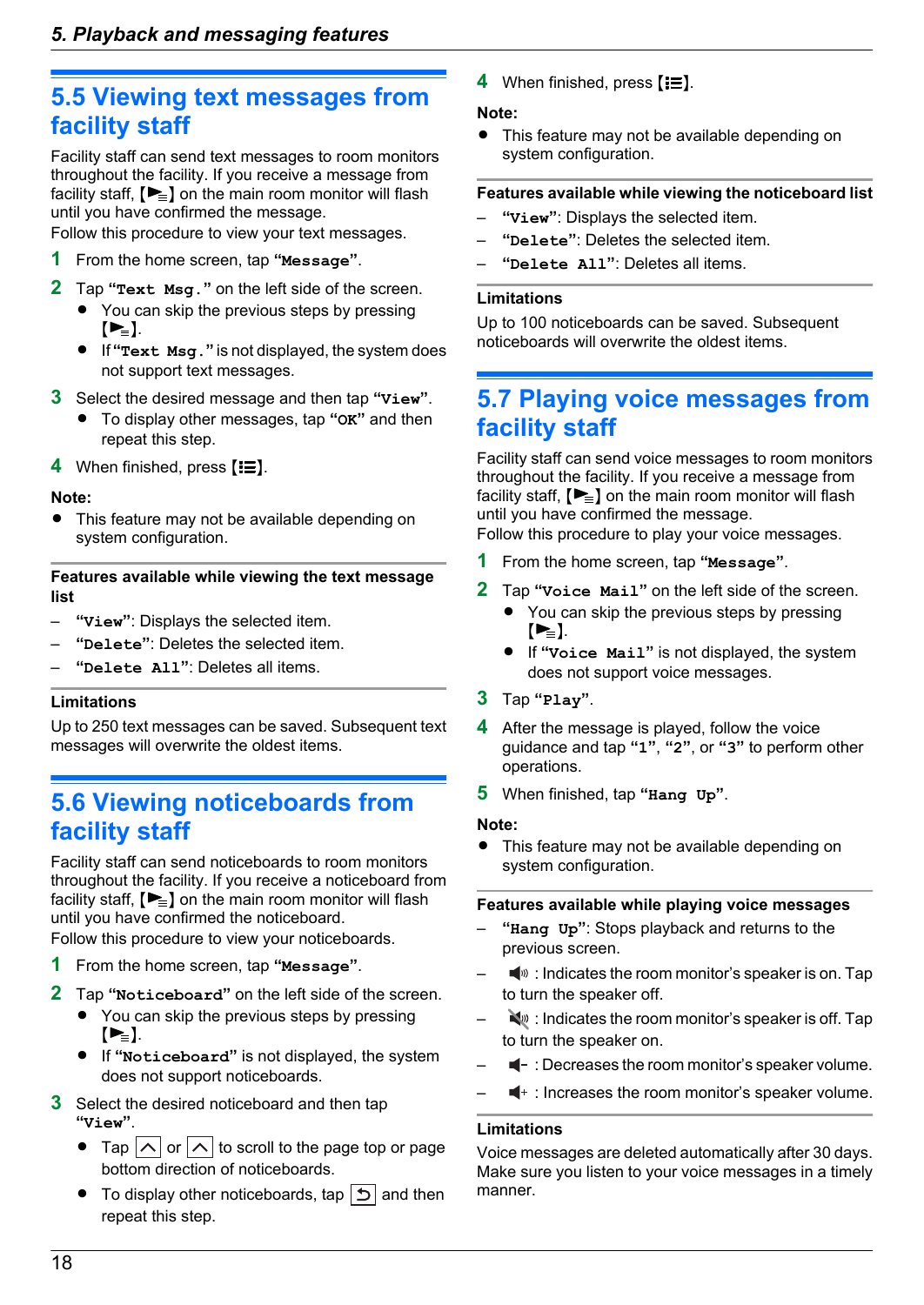# <span id="page-18-0"></span>**6.1 Alarm features overview**

#### **Devices and notifications**

Commercially available push buttons and sensors can be connected to the room monitor, such as a doorbell, emergency button, gas leak sensor, water leak sensor, etc. When one of these devices is triggered, the room monitor responds accordingly. For example, if a doorbell is pressed, the room monitor sounds a chime and displays a notification; if a gas leak sensor is triggered, the room monitor sounds an alarm, displays a notification, and also notifies facility staff.

#### **Alarm features 1–6**

Up to 6 devices can be connected to the room monitor. Each device is used to trigger the corresponding alarm feature.

- Device 1: Urgency button, triggers alarm feature 1.
- Device 2: Emergency button, triggers alarm feature  $\mathcal{D}$
- Device 3: Doorbell, triggers alarm feature 3.
- Devices 4–6: Triggers alarm features 4–6. Set the **"Device Type"** setting to match the type of device that is connected [\(6.4 Changing alarm feature](#page-19-1) [settings \(Page 20\)\)](#page-19-1).

#### **Arm modes**

Alarm features are enabled or disabled based on the current arm mode. There are 4 different arm modes, and you can determine which alarm features are enabled for each. In order to enable or disable different alarm features during different times of the day, you can change the arm mode before you leave your residence, when you come home, before you go to bed, etc. You can also disarm (disable) the room monitor's alarm features.

#### **Important:**

R **This product is not designed to provide prevention of emergency or urgent issues, gas leaks, water leaks, etc. To the maximum extent permitted by applicable law, Panasonic will not be held responsible for any injuries or damages that occur due to such issues. Due to problems (such as malfunctions) with devices connected to this product, this product may falsely sound alarms or not sound alarms. Refer to the documentation and warranties of the connected devices and perform periodic inspections of the connected devices.**

# <span id="page-18-1"></span>**6.2 Changing the arm mode**

#### **Arming the system**

- **1.** From the home screen, tap the current arm mode (displayed in the lower-right corner of the display).
- **2.** Select the desired arm mode.
	- **"Out"**: This arm mode is suggested for use when no one is home.
	- **"At Home"**: This arm mode is suggested for use when you are home, but want to keep some alarm features enabled.
	- **"Sleep"**: This arm mode is suggested for use when you are home and sleeping.
	- **"Custom"**: This arm mode has no particular suggested use.
- **3.** Enter the arm/disarm password, tap outside of the on-screen keypad to close it, and then tap **"OK"**.
	- The arm mode is changed, and your alarm features are enabled or disabled according to their settings for the current arm mode.
	- The default arm/disarm password is "123456".
	- R This password is determined by the **"Arm/ Disarm PW"** setting [\(8.1 Changing the room](#page-22-0) [monitor's settings \(Page 23\)\)](#page-22-0). We recommend changing this and all passwords regularly.

#### **Disarming the system**

- **1.** From the home screen, tap the current arm mode (displayed in the lower-right corner of the display).
- **2.** Enter the arm/disarm password, tap outside of the on-screen keypad to close it, and then tap **"OK"**.
	- "Arm: Off" is selected and all alarm features are disabled.
	- The default arm/disarm password is "123456".
	- R This password is determined by the **"Arm/ Disarm PW"** setting [\(8.1 Changing the room](#page-22-0) [monitor's settings \(Page 23\)\)](#page-22-0). We recommend changing this and all passwords regularly.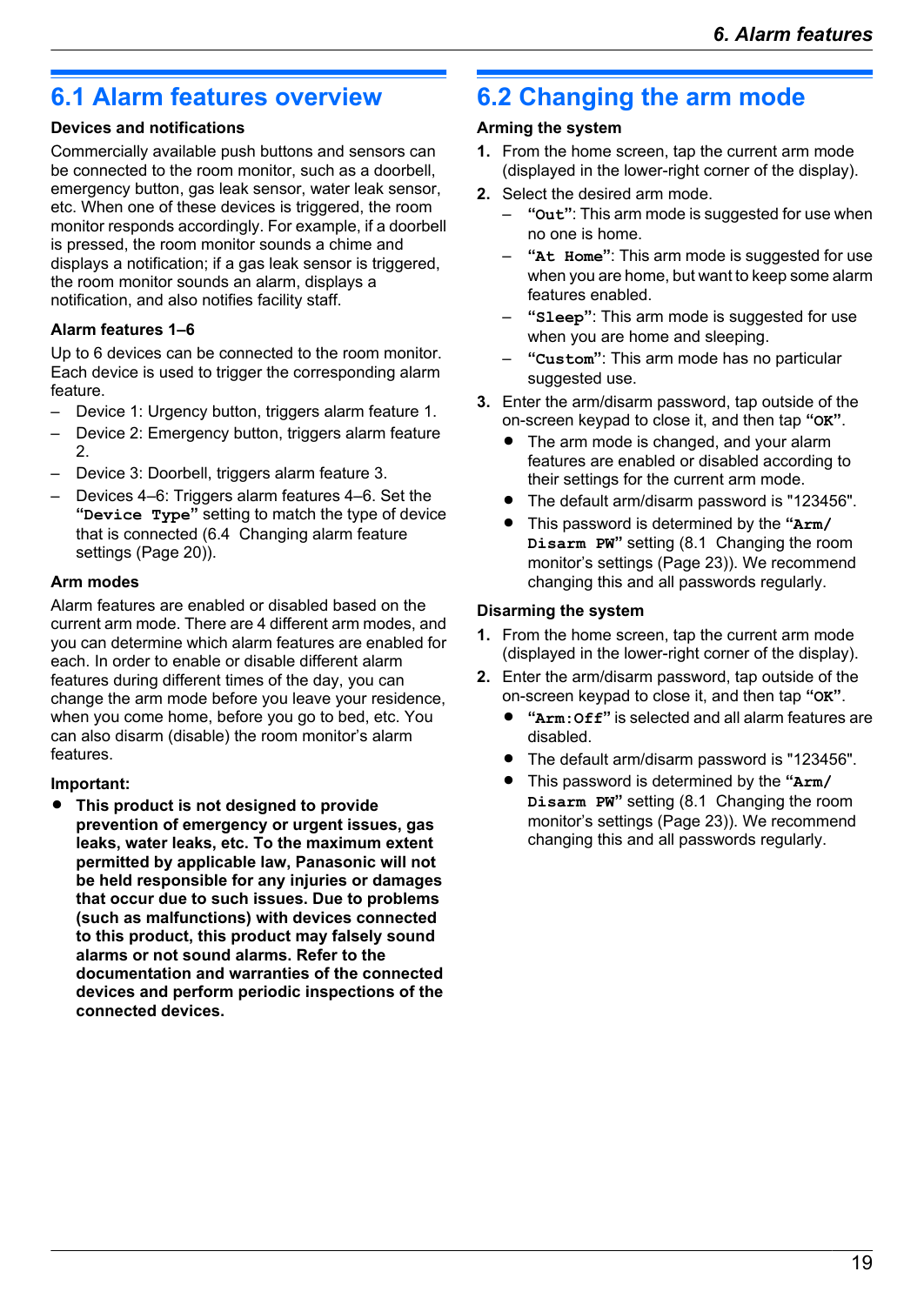# <span id="page-19-0"></span>**6.3 Configuring each arm mode**

You can select which alarm features are enabled and disabled for each arm mode.

- **1** From the home screen, tap **"Alarm"**.
- **2** Tap **"Mode Settings"** on the left side of the screen.
- **3** Enter the user password and then tap **"OK"**.
	- The default user password is "123456".
	- R This password is determined by the **"User PW"** setting ([8.1 Changing the room monitor's settings](#page-22-0) [\(Page 23\)](#page-22-0)). We recommend changing this and all passwords regularly.
- **4** Select the tab that corresponds to the arm mode you want to edit.
- **5** Tap each alarm feature (**"Alarm 1"**–**"Alarm 6"**) to turn them on or off for the selected arm mode.
- When finished, tap **:** 三.

# <span id="page-19-1"></span>**6.4 Changing alarm feature settings**

- **1** From the home screen, tap **"Alarm"**.
- **2** Tap **"Alarm Status"** on the left side of the screen.
- **3** Select the desired alarm feature and then tap **"Set"**.
	- To quickly remove or bypass an alarm feature, tap **"Off"** or **"Off(Once)"** instead of **"Set"**.
- **4** Enter the user password and then tap **"OK"**.
	- The default user password is "123456".
	- R This password is determined by the **"User PW"** setting ([8.1 Changing the room monitor's settings](#page-22-0) [\(Page 23\)](#page-22-0)). We recommend changing this and all passwords regularly.
- **5** Select the desired field, change the setting as desired, and then tap **"OK"**.
	- For details about each setting, see [Alarm feature](#page-19-2) [settings \(Page 20\).](#page-19-2)
- **6** When finished, tap  $\equiv$ .

#### <span id="page-19-2"></span>**Alarm feature settings**

- **"Alarm No."**: Indicates the alarm feature number. Cannot be changed.
- **"Device Type"**: Allows you to set the type of device that is connected. This setting affects the way notifications are displayed when this device is triggered. This setting cannot be changed for **"Alarm 1"**–**"Alarm 3"**.
- **"NO/NC"**: This setting should match the specifications of the device. Select **"NO"** if the device is normally open; select **"NC"** if the device is normally closed.
- **"Timing"**: Determines how quickly the device's detection is acted upon. The following settings are available.
	- R **"No-delay Alarm"**: The notification will be sent as soon as the device is triggered.
	- R **"Delay Alarm"**: There will be a delay before the alarm feature is enabled or before the notification is sent. Select this setting if you want to use **"Entry Delay"** or **"Exit Delay"**.
	- **•** "Off" (available only when alarm features are disabled): The alarm feature is disabled.
	- R **"Off(Once)"** (available only when alarm features are disabled): The next time the alarm features are armed, the alarm feature will be disabled. After the alarm features are disarmed and armed again, the setting returns to its previous setting.
- **"Entry Delay"**: When the arm mode is **"Out"**, the entry delay can give you time to change the arm mode when you return home. Available only when **"Timing"** is set to **"Delay Alarm"**.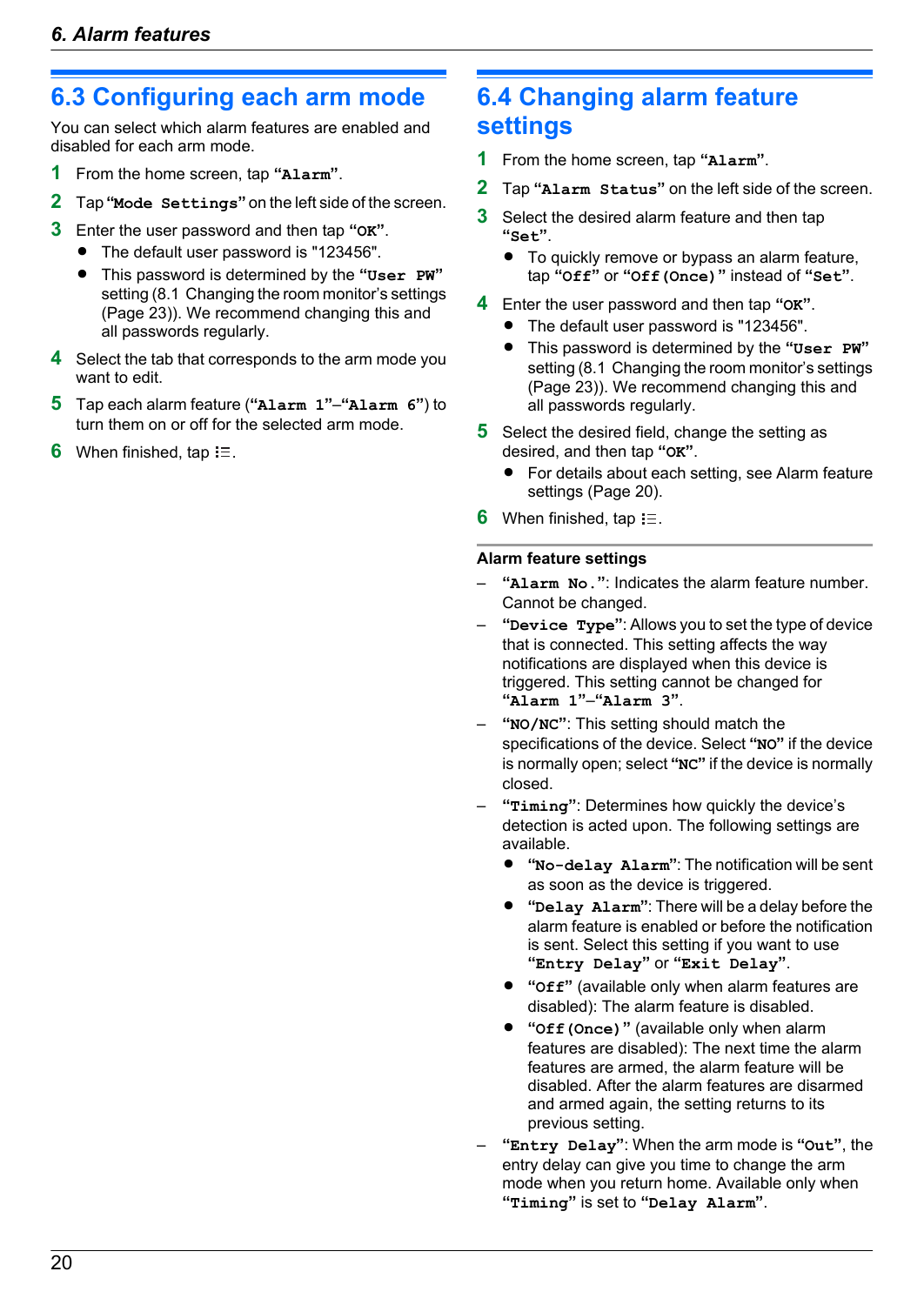– **"Exit Delay"**: When you set the arm mode to **"Out"**, the exit delay can give you time to leave the house before the alarm features are enabled. Available only when **"Timing"** is set to **"Delay Alarm"**.

# <span id="page-20-0"></span>**6.5 Confirming alarm feature status and settings**

- **1** From the home screen, tap **"Alarm"**.
- **2** Tap **"Alarm Status"** on the left side of the screen.
	- The status and settings for each alarm feature are displayed.
- **3** When finished, tap  $i\equiv$ .

### <span id="page-20-1"></span>**6.6 Viewing the alarm log**

The room monitor logs information when alarm features are triggered and saves it in the alarm log. Follow this procedure to view the alarm log.

- **1** From the home screen, tap **"Alarm"**.
- **2** Tap **"Alarm Log"** on the left side of the screen.
- **3** Browse the alarm log as needed.
	- $\bullet \quad \boxed{\triangleright}$  is displayed next to each new item, and disappears when you tap the item.
- 4 When finished, tap  $\equiv$ .

#### **Note:**

• Door bell and urgency button events are not saved in the alarm log.

#### **Features available while viewing the alarm log**

- **"Delete"**: Deletes the selected item.
- **"Delete All"**: Deletes all items.

#### **Limitations**

250 items can be saved in the alarm log. Subsequent items will overwrite the oldest items.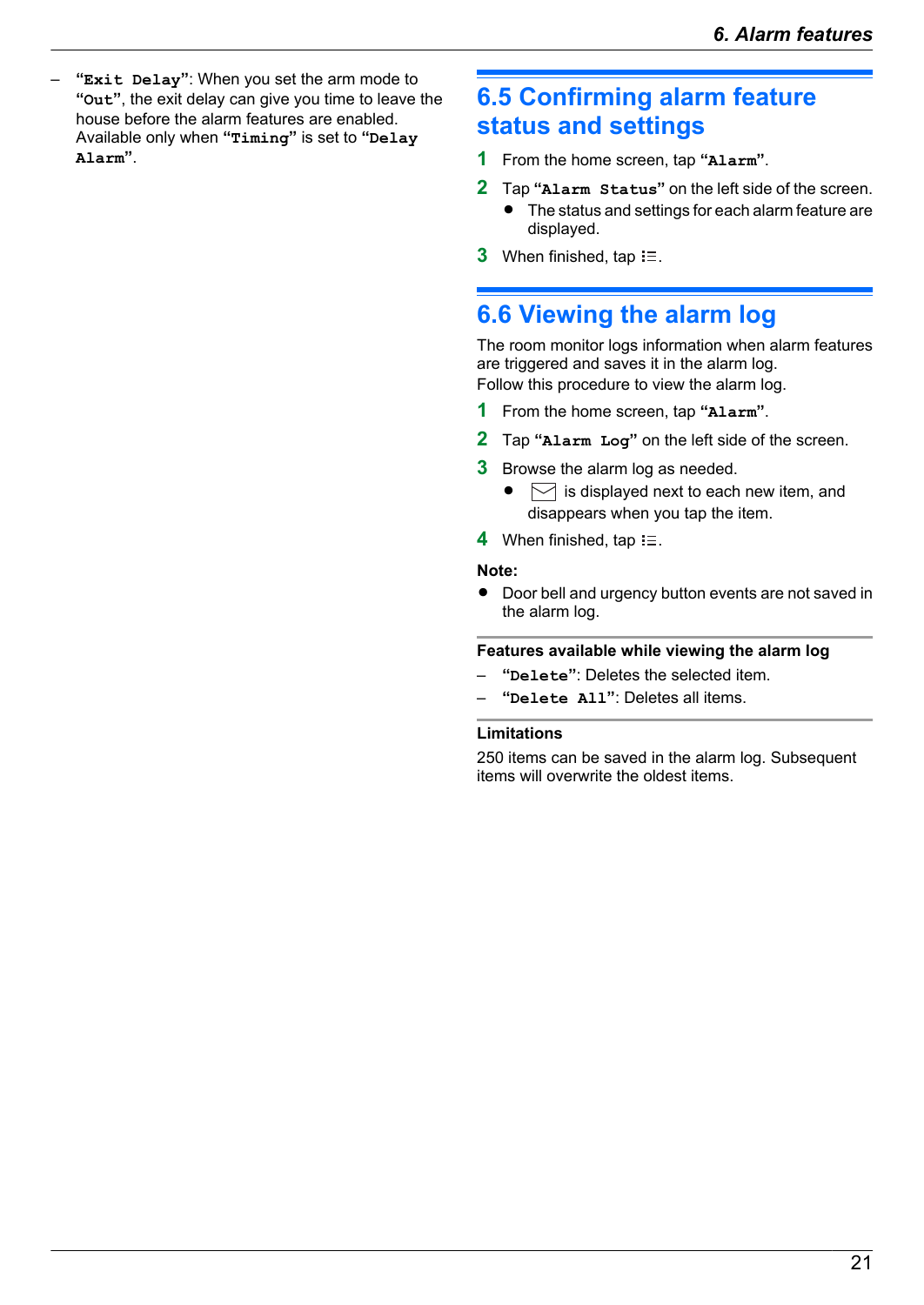# <span id="page-21-0"></span>**7.1 Viewing the phonebook**

You can add the rooms you call frequently to the room monitor's phonebook for easy calling.

Follow this procedure to view your phonebook.

- **1** From the home screen, tap **"Talk"**.
- **2** Tap **"Call"** on the left side of the screen.
- **3** Tap **P** in the on-screen keypad.
	- $\bullet$  A list of available items is displayed.
- **4** Browse the phonebook as needed.
	- To perform an operation for a specific item, tap the item.
- **5** When finished, tap  $\equiv$ .

#### **Features available while viewing the phonebook**

- **"Call"**: Calls the selected item.
- **"Add"**: Allows you to add a new item to the phonebook.
- **"Edit"**: Allows you to edit the selected item.
- **"Delete"**: Deletes the selected item.
- **"Delete All"**: Deletes all items in the phonebook.

#### **Limitations**

162 items can be saved in the phonebook. To save more items, you must first delete existing items.

# <span id="page-21-1"></span>**7.2 Adding entries**

- **1** From the home screen, tap **"Talk"**.
- **2** Tap **"Call"** on the left side of the screen.
- **3** Tap **P** in the on-screen keypad.
- **4** Tap an empty memory location, or tap **"Add"**.
- **5** Tap the desired field (first name, last name, or room number) and enter the desired party's information.
	- Up to 6 characters can be entered for the first name and last name.
	- $\bullet$  After entering information, tap outside of the on-screen keyboard or keypad to close it.
- **6** Tap **"Save"** to save the information.
	- To add a room monitor installed in another room in your residence, enter **"#"** and the extension number (0–4) as the room number.
- **7** When finished, tap  $\equiv$ .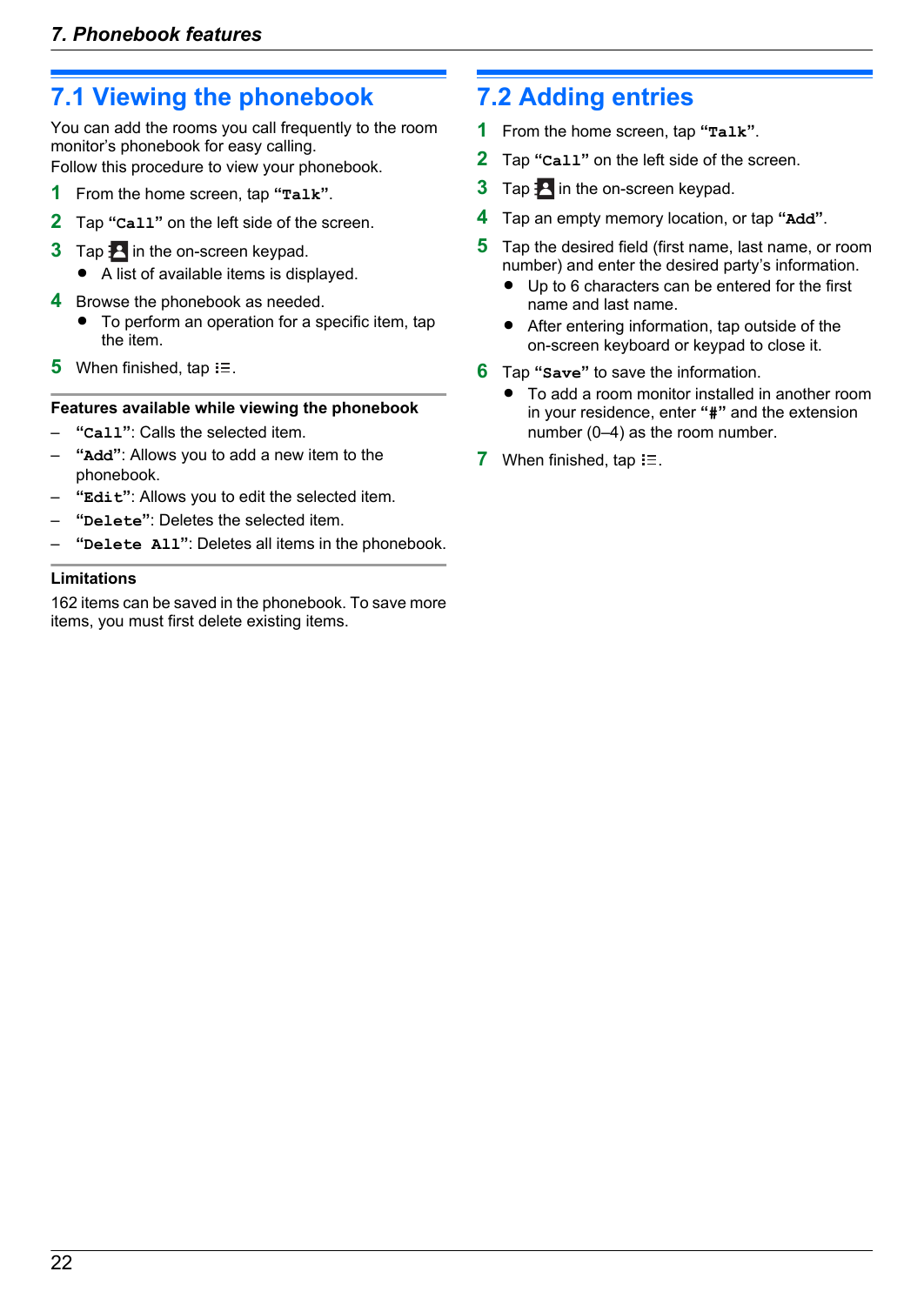# <span id="page-22-0"></span>**8.1 Changing the room monitor's settings**

- **1** From the home screen, tap **"Settings"**.
	- A list of available setting categories is displayed.
- **2** Select **"User Settings"** on the left side of the screen.
	- R **"Administrator"** are administrator-level settings and are not explained in this document. An administrator password must be entered in order to view or change these settings.
- **3** Select the desired setting category.
- **4** Change the settings as desired.
- **5** Tap **"OK"** to save the new settings.
- **6** When finished, tap  $\equiv$ .

## <span id="page-22-1"></span>**8.2 List of settings**

| Category                       | <b>Settings</b>                         | <b>Description</b>                                                                                                                                                                                                                                                                                                                                         |
|--------------------------------|-----------------------------------------|------------------------------------------------------------------------------------------------------------------------------------------------------------------------------------------------------------------------------------------------------------------------------------------------------------------------------------------------------------|
| Password <sup>*1, *2, *3</sup> | User PW                                 | Password that is required in order to change basic<br>settings.<br>A maximum of 6 digits can be used (0-999999).<br>The default password is "123456".                                                                                                                                                                                                      |
|                                | Unlock $PW^{\star 4, \star 5, \star 6}$ | An "Unlock password" for unlocking the lobby station<br>and/or door station can be configured for each<br>residence.<br>This password has no default setting. The first time you<br>try to change this password, leave the "old" password<br>field blank.<br>A maximum of 6 digits can be used (0-999999).                                                 |
|                                | Arm/Disarm PW                           | Password that is required in order to change the arm<br>mode.<br>A maximum of 6 digits can be used (0-999999).<br>The default password is "123456".                                                                                                                                                                                                        |
|                                | Anti-hijack PW                          | If an intruder forces you to disarm the room monitor's<br>alarm features, you can discreetly notify facility staff by<br>entering the anti-hijack password instead of the disarm<br>password.<br>A maximum of 6 digits can be used (0-999999).<br>The default password is "654321".<br>For more information about this feature, contact facility<br>staff. |
| Display                        | <b>Brightness</b>                       | Determines the display's brightness.                                                                                                                                                                                                                                                                                                                       |
|                                | Screensaver Time                        | Determines the amount of time that passes before the<br>display turns off when there is no activity.                                                                                                                                                                                                                                                       |
|                                | Language                                | Determines the language used for the room monitor's<br>screens.                                                                                                                                                                                                                                                                                            |
| Sound                          | Door Phone Ring                         | Determines the ringtone heard when you receive a call.                                                                                                                                                                                                                                                                                                     |
|                                | Ring Volume                             | Determines the ringtone volume.                                                                                                                                                                                                                                                                                                                            |
|                                | Alarm Sound                             | Determines the tone heard when an alarm feature is<br>triggered.                                                                                                                                                                                                                                                                                           |
|                                | Alarm Volume                            | Determines the alarm tone volume.                                                                                                                                                                                                                                                                                                                          |
|                                | Speaker Volume                          | Determines the speaker volume.                                                                                                                                                                                                                                                                                                                             |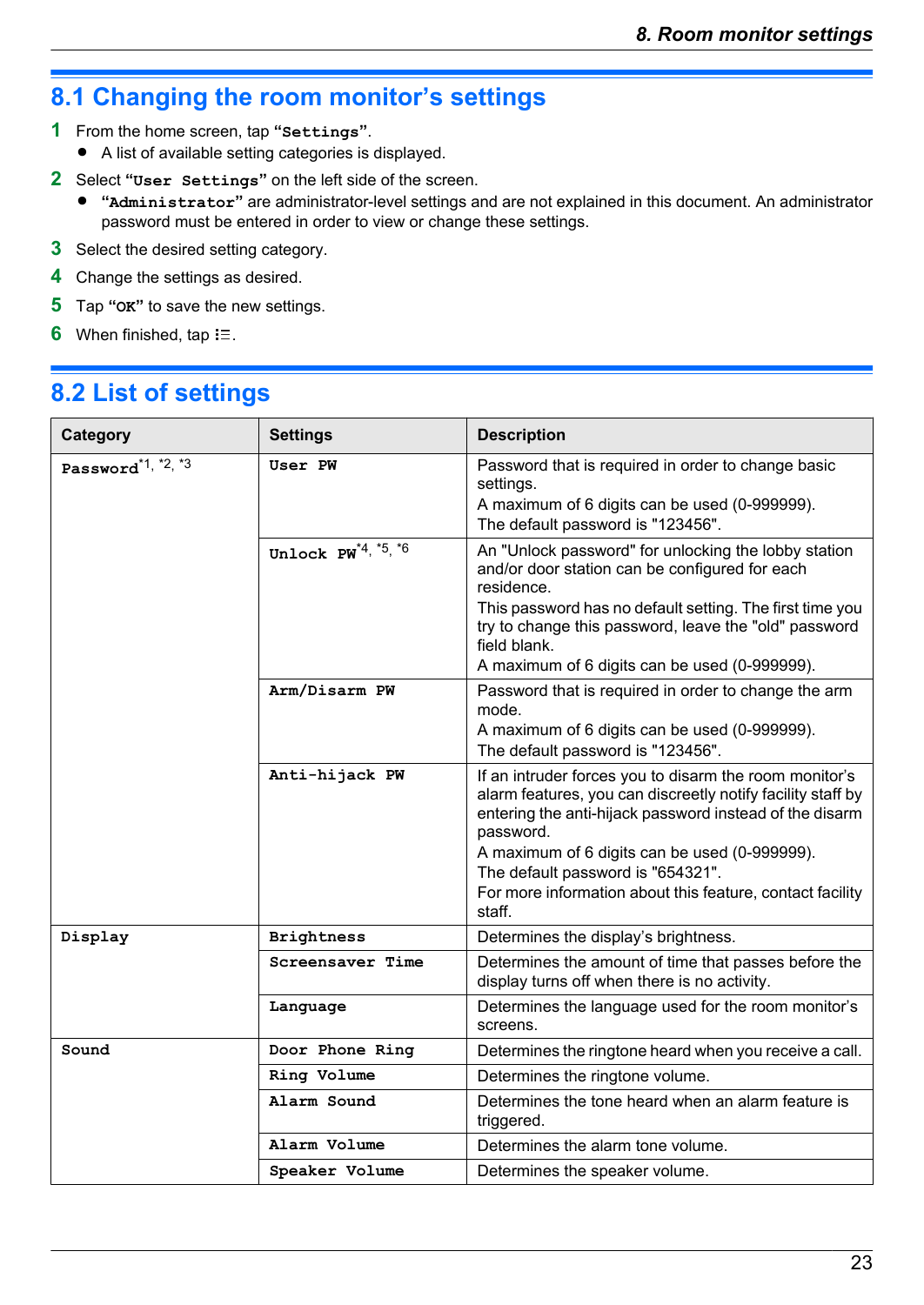#### *8. Room monitor settings*

| Category      | <b>Settings</b>     | <b>Description</b>                                                                                                                                             |
|---------------|---------------------|----------------------------------------------------------------------------------------------------------------------------------------------------------------|
| Talk          | Monitor Time        | Determines the maximum amount of time you can<br>monitor camera images.                                                                                        |
|               | Record Time         | Determines the maximum amount of time you can<br>record camera images.                                                                                         |
| <b>DND</b>    | Do Not Disturb Time | Allows you to set an amount of time during which the<br>room monitor will not ring, even if someone calls you.                                                 |
| Memory        |                     | Displays the amount of space used/available in the<br>room monitor's memory.                                                                                   |
|               | Format              | Allows you to delete all content in the room monitor's<br>memory.<br>The user password is required in order to use this<br>feature.                            |
| Cleaning      |                     | Allows you to disable the display temporarily, such as<br>for cleaning. When finished, press $[\blacktriangleright_{\equiv}]$ to turn the<br>display on again. |
| Smartphone    |                     | For systems composed of VL-VN1800 control boxes,<br>used when registering the Video Intercom System app<br>on a smartphone.                                    |
| Default       |                     | Allows you to reset all room monitor settings to their<br>default values.<br>The user password is required in order to use this<br>feature.                    |
| Touch Sound   |                     | Determines whether a confirmation sound is heard<br>when you tap the room monitor's screen or press its<br>buttons.                                            |
| Auto Snapshot |                     | Determines whether a picture is captured automatically<br>when someone calls you from a lobby station or door<br>station.                                      |

<span id="page-23-0"></span>\*1 In order to provide maximum protection from unauthorized access, we strongly recommend using passwords that contain numbers, are as long as possible, and are hard to guess.

- <span id="page-23-1"></span>\*2 We recommend changing all passwords regularly.
- <span id="page-23-2"></span>\*3 If you forget your old password, contact facility staff.
- <span id="page-23-3"></span>\*4 In the following situations, passwords are used when unlocking doors.
	- Lobby station: enter the room number and the unlock password in the lobby station, or enter the unlock password after receiving a call from the lobby station and doing unlock operations on the smartphone
	- Door station: enter the unlock password after receiving a call from the door station and doing unlock operations on the smartphone
- <span id="page-23-4"></span>\*5 Only 1 unlock password is used for each room. When using other smartphones, set the same password to those smartphones.
- <span id="page-23-5"></span>\*6 This item cannot be changed when using a sub room monitors. See [3.5 Main vs. sub room monitors \(Page 11\)](#page-10-0).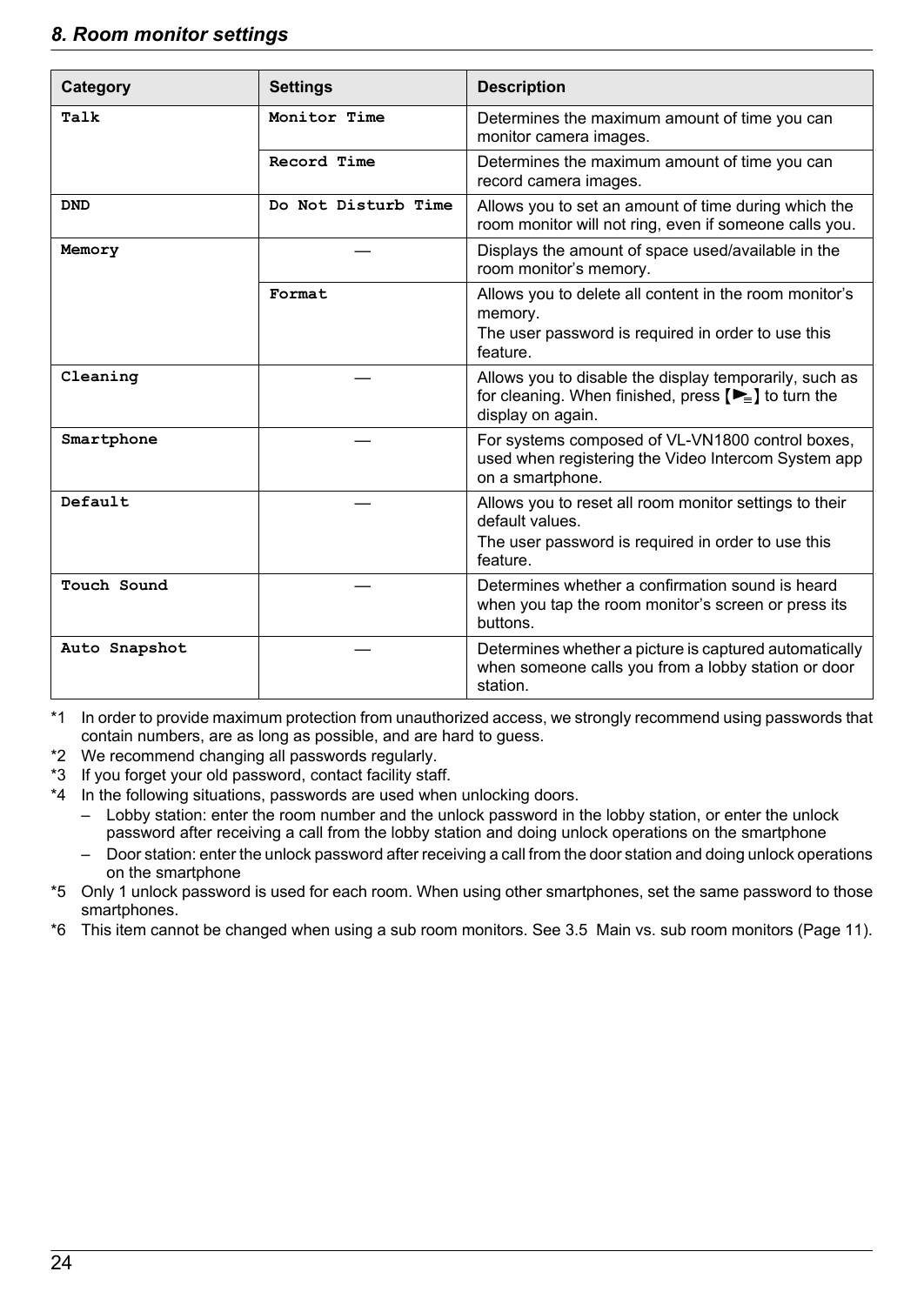# <span id="page-24-0"></span>**9.1 Lobby station overview**

This section briefly explains how to operate commonly used features of the lobby station.



#### **O** Lens cover

#### **P** Light

Illuminates subjects in dark environments.

#### **Display**

#### **Card reader**

Allows the door to be unlocked by using a card. The lobby station beeps if the card cannot unlock the door.

#### **Motion sensor**

Turns on the display when a visitor is detected.

- **B** Keypad
- **B** Speaker
- **Camera lens**
- **Microphone**
- $\bigcirc$  Search buttons ( $[A \triangle]$  and  $[B \triangledown]$ )

Used to select items shown on the display.

- **Cancel button ([X])**
- $\bigoplus$  Call button ( $\big(\bigcap$ )

# <span id="page-24-1"></span>**9.2 Lobby station operations**

### **9.2.1 Calling a resident**

- **1** Enter the resident's room number.
- **2** Press  $[\triangle]$  to call.

### **9.2.2 Calling a receptionist**

- **1** Press  $M$ .
- **2** Press  $[A \cdot]$  and  $[B \cdot]$  to select the desired item.
- **3** Press  $[\hat{\triangle}]$  to call.

### **9.2.3 Searching the directory**

- 1 Press  $[$  $\star$  $].$
- **2** Use the keypad to enter the first few letters of the resident's name.
	- Press a key repeatedly to scroll through the letters assigned to that key.
	- Note the hints displayed at the bottom of the screen.
- **3** Press  $[A \triangle]$  and  $[B \triangledown]$  to select the desired item.
- **4** Press  $[\hat{\triangle}]$  to call.

#### **9.2.4 Opening the door by using an access card**

Touch your access card to the card reader area of the lobby station (under the display) or to the external card reader (if present).

#### **9.2.5 Opening the door by entering an unlock password**

- **1** Press [#].
- **2** Enter your room number.
- $3$  Press  $[$  $\star$ ].
- **4** Enter your unlock password.
	- R This password is determined by the **"Unlock PW"** setting ([8.1 Changing the room monitor's](#page-22-0) [settings \(Page 23\)\)](#page-22-0). We recommend changing this and all passwords regularly.
- **5** Press [#].

#### **9.2.6 Recording a video message**

- **1** When the resident does not answer, press [1] when prompted to record a video message.
- **2** When finished, press  $[X]$ .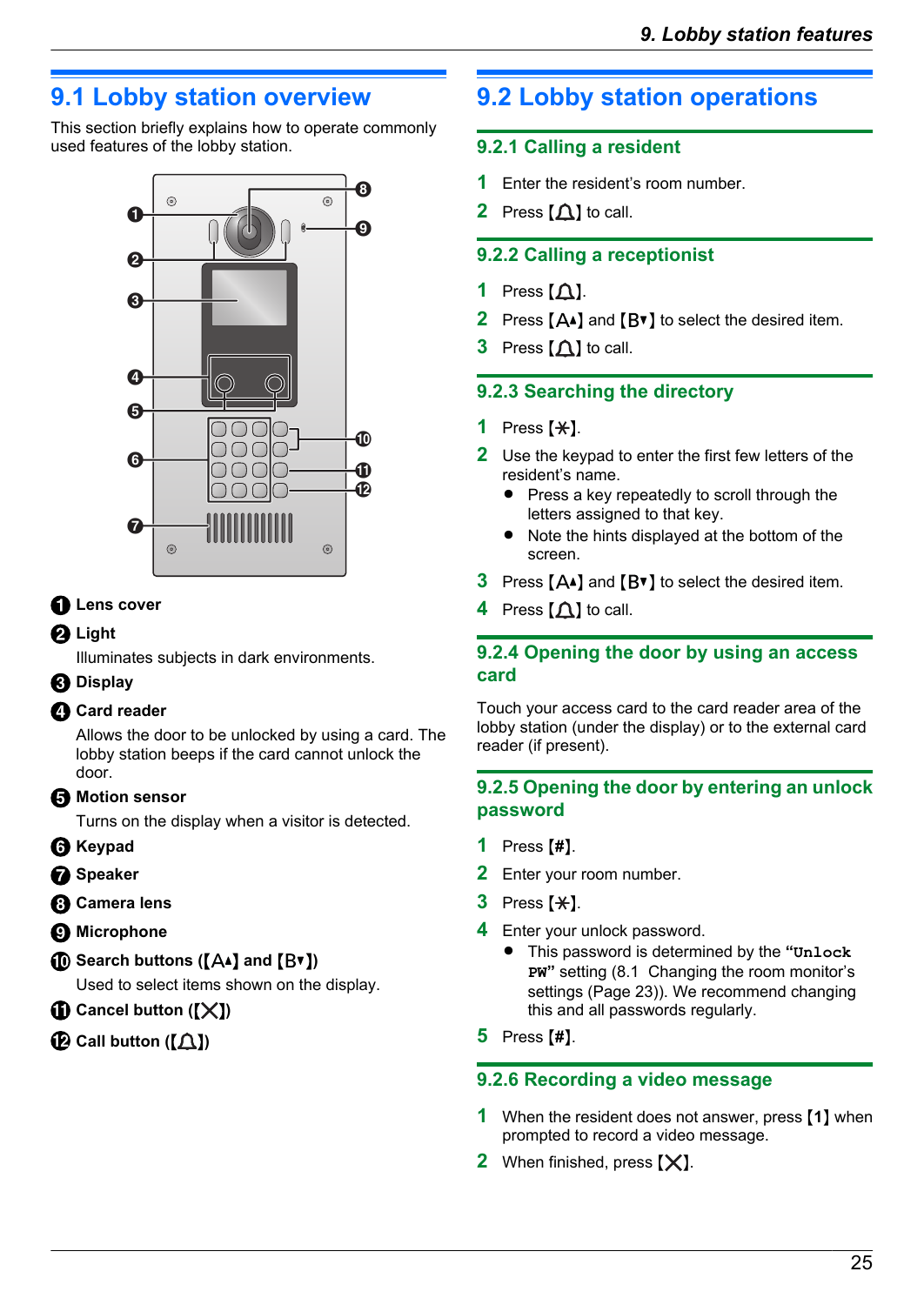# <span id="page-25-0"></span>**10.1 Troubleshooting**

# **Camera images (lobby station and door station images)**

| Problem                                                                            | <b>Cause &amp; Solution</b>                                                                                                                                                                                                                                                                                                                                                                                                                      | Page |
|------------------------------------------------------------------------------------|--------------------------------------------------------------------------------------------------------------------------------------------------------------------------------------------------------------------------------------------------------------------------------------------------------------------------------------------------------------------------------------------------------------------------------------------------|------|
| Images appear distorted.                                                           | Images may appear distorted because of the characteristics of the<br>camera lens. This is not a malfunction.                                                                                                                                                                                                                                                                                                                                     |      |
| The image of the subject<br>is displayed in black and<br>white (or bluish-purple). | At night or when there is poor light in the area around the lobby station<br>or door station, the image of the subject may be displayed in black and<br>white (or bluish-purple).<br>$\rightarrow$ The lobby station or door station may need to be configured so that<br>the light turns on when it is dark and a visitor is calling. This setting<br>is available using web programming. For more information, consult<br>your facility staff. |      |
| Images at night are dark<br>and faces cannot be<br>identified.                     | The lobby station's or door station's light is not turning on.<br>$\rightarrow$ The lobby station or door station may need to be configured so that<br>the light turns on when it is dark and a visitor is calling. This setting<br>is available using web programming. For more information, consult<br>your facility staff.                                                                                                                    |      |
| The images of people's<br>faces are dark.                                          | The lobby station's or door station's backlight compensation feature is<br>turned off.<br>$\rightarrow$ The lobby station or door station may need to be configured so that<br>the lobby station's or door station's backlight compensation feature<br>is turned on. This setting is available using web programming. For<br>more information, consult your facility staff.                                                                      |      |
| Images are dirty or<br>unclear.                                                    | There is dirt on the surface of the lobby station's or door station's lens.<br>$\rightarrow$ Wipe the lens with a soft, dry cloth.                                                                                                                                                                                                                                                                                                               |      |
| Images are not in focus.                                                           | There is water condensation on the surface of the lobby station's or<br>door station's lens.<br>$\rightarrow$ Wait for the condensation to evaporate.                                                                                                                                                                                                                                                                                            |      |
| Images are white or<br>black.                                                      | The "Brightness" setting is incorrect.<br>$\rightarrow$ Adjust the setting.                                                                                                                                                                                                                                                                                                                                                                      | 23   |
| Images are white, or<br>white lines or circles are<br>shown on the display.        | Strong light such as sunlight is shining into the lens of the lobby station<br>or door station causing images to be difficult to see on the display.<br>(This is not a malfunction.)<br>$\rightarrow$ Locating the lobby station or door station away from direct sunlight<br>or changing the angle that the lobby station or door station is<br>installed may help reduce this problem.                                                         |      |
| There is a small black dot<br>in the background.                                   | If the sun can be seen, its centre appears as a black dot. This is not a<br>$\bullet$<br>malfunction.                                                                                                                                                                                                                                                                                                                                            |      |
| Images are flickering.                                                             | AC (alternating current) lights such as fluorescent lights are used near<br>$\bullet$<br>the lobby station or door station.<br>$\rightarrow AC$ (alternating current) lights such as fluorescent lights may cause<br>flickering in dark environments. (This is not a malfunction.)                                                                                                                                                               |      |

#### **Sound**

| <b>Problem</b>                                                            | <b>Cause &amp; Solution</b>                                                                                                                | Page |
|---------------------------------------------------------------------------|--------------------------------------------------------------------------------------------------------------------------------------------|------|
| The room monitor does<br>not sound a ringtone<br>when a call is received. | • The "Do Not Disturb Time" setting is activated and the room<br>monitor is in "do not disturb" mode.<br>$\rightarrow$ Adjust the setting. | 23   |
|                                                                           | • The "Ring Volume" setting is incorrect.<br>$\rightarrow$ Adjust the setting.                                                             | 23   |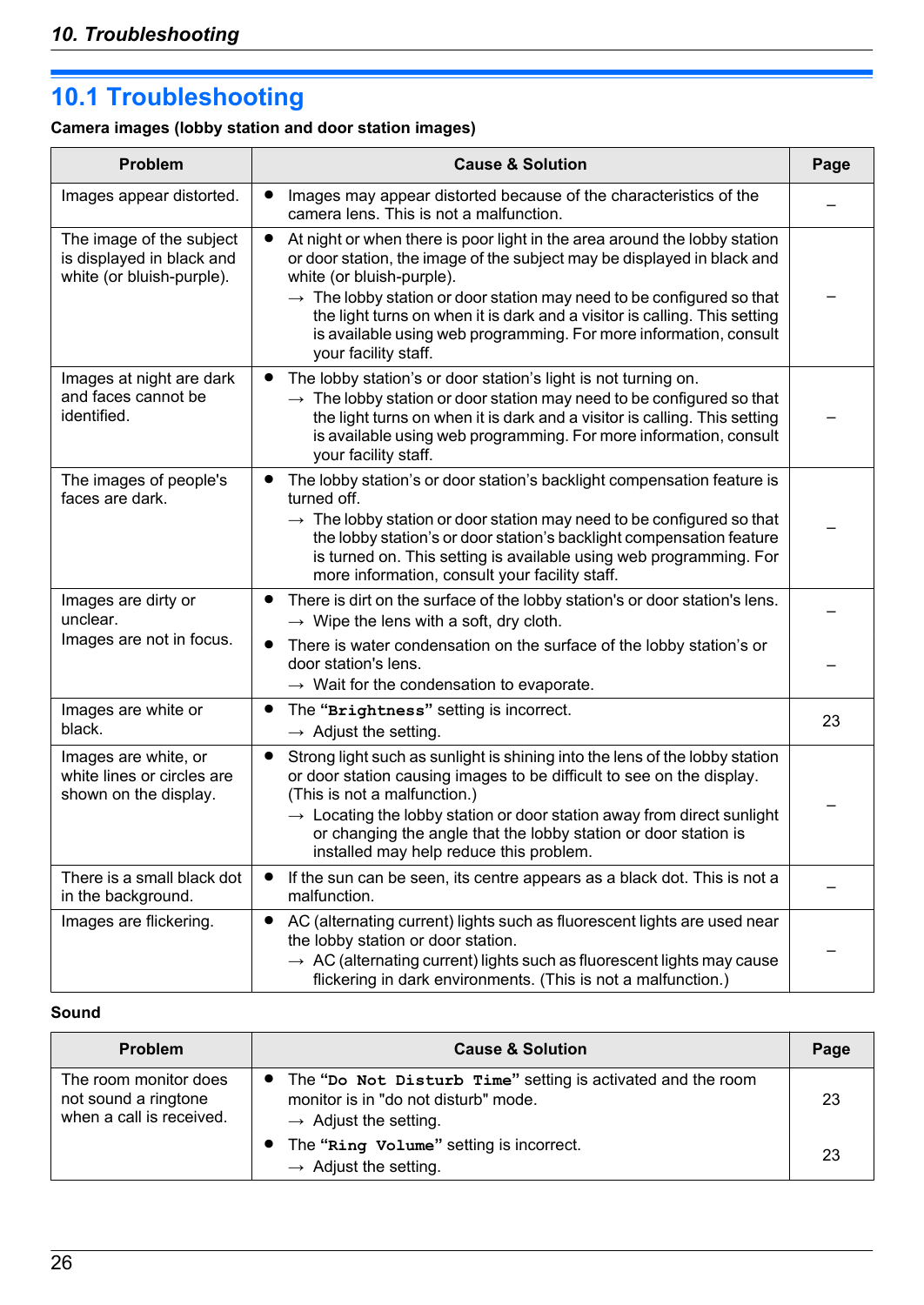#### **Other**

| <b>Problem</b>                   | <b>Cause &amp; Solution</b>                                                                                                                                                                                                                                                                                                                                                                                      | Page |
|----------------------------------|------------------------------------------------------------------------------------------------------------------------------------------------------------------------------------------------------------------------------------------------------------------------------------------------------------------------------------------------------------------------------------------------------------------|------|
| The display does not turn<br>on. | The room monitor is not receiving power.<br>$\rightarrow$ When using Power over Ethernet (PoE)<br>Make sure the PoE power supply is turned on and supplying power,<br>then check the LAN cable connection.<br>$\rightarrow$ When using a power supply unit<br>Make sure the power supply unit is connected to the AC power<br>supply and is receiving power, then check the AC and DC wiring<br>and the DC plug. | 31   |
| Calls are disconnected.          | • An alarm feature was triggered.<br>$\rightarrow$ If an alarm feature is triggered (e.g., someone pressed the<br>emergency or urgency button) and notifies facility staff while you<br>are talking, the call is disconnected.<br>The current call timed out and was disconnected.<br>$\rightarrow$ To conserve system resources, all calls time out and are<br>disconnected after a programmed amount of time.  |      |

# <span id="page-26-0"></span>**10.2 Error messages**

| <b>Display</b>                               | <b>Cause &amp; Solution</b>                                                                                                                                                                                                                                                                                                                                                 | Page |
|----------------------------------------------|-----------------------------------------------------------------------------------------------------------------------------------------------------------------------------------------------------------------------------------------------------------------------------------------------------------------------------------------------------------------------------|------|
| Network error.<br>Call failure.              | Consult your facility staff.                                                                                                                                                                                                                                                                                                                                                |      |
| Invalid input.<br>Check the room No.         | The room number does not exist.<br>$\rightarrow$ Confirm the room number and try again.<br>You did not enter a room number.<br>$\rightarrow$ Confirm the room number and try again.<br>The "Call Neighbour" setting has been disabled.<br>$\bullet$<br>$\rightarrow$ This setting is available using web programming. For more<br>information, consult your facility staff. |      |
| Invalid. Last name<br>cannot be blank.       | You did not enter a last name when saving a phonebook entry.<br>$\rightarrow$ Enter both a first and last name.                                                                                                                                                                                                                                                             |      |
| The room no.<br>already exists.              | You entered a room number that was already saved in the phonebook.<br>$\rightarrow$ Confirm the room number and try again.                                                                                                                                                                                                                                                  |      |
| Please disarm to<br>change setting.          | You tried to change alarm feature settings while the alarm features are<br>$\bullet$<br>armed.<br>$\rightarrow$ Disarm the system and try again.                                                                                                                                                                                                                            | 19   |
| Cannot disable<br>first three<br>channels!   | You tried to change settings for alarm features 1, 2, or 3.<br>$\bullet$<br>$\rightarrow$ Settings for alarm features 1, 2, and 3 cannot be changed.                                                                                                                                                                                                                        |      |
| Invalid password.<br>Check and try<br>again. | You entered the wrong password.<br>$\bullet$<br>$\rightarrow$ Confirm the password and try again.                                                                                                                                                                                                                                                                           |      |
| Failed to change<br>password                 | You entered the wrong "old" password.<br>$\rightarrow$ Confirm the password and try again.                                                                                                                                                                                                                                                                                  |      |
| Password do not<br>match.                    | When changing a password, you did not enter the new password<br>$\bullet$<br>correctly.<br>$\rightarrow$ Confirm the password and try again.                                                                                                                                                                                                                                |      |
| Lobby/Door Station<br>is not connected.      | Consult your facility staff.                                                                                                                                                                                                                                                                                                                                                |      |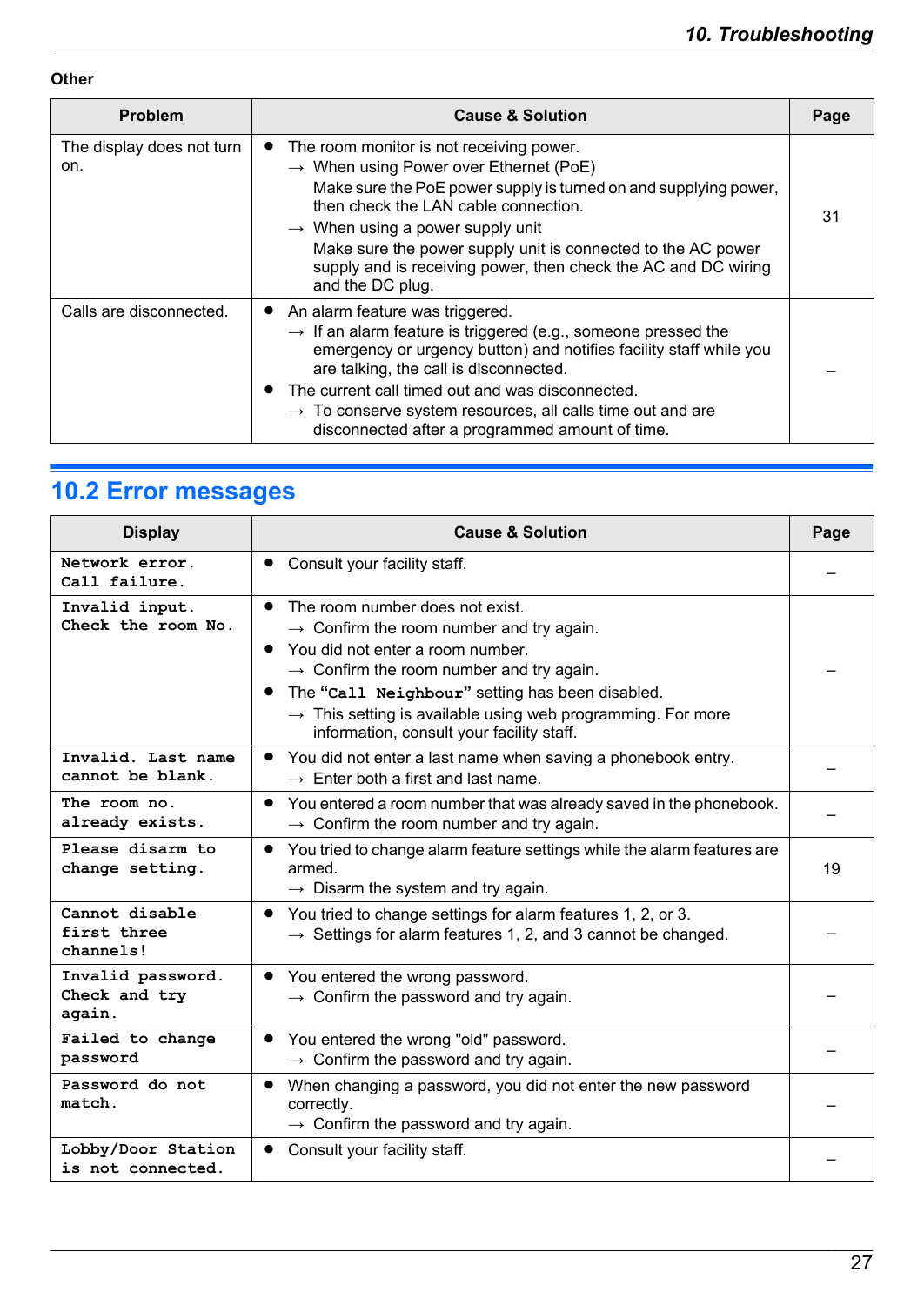# <span id="page-27-0"></span>**11.1 Specifications**

### **Room Monitor (VL-MN1000)**

| <b>Power source</b>                                                 | When using PoE: Class 2, IEEE<br>802.3af<br>When using power supply unit<br>(VL-PS240): 24 V DC, 0.6 A                    |  |
|---------------------------------------------------------------------|---------------------------------------------------------------------------------------------------------------------------|--|
| Power<br>consumption                                                | Standby: 1.9 W for PoE, 2.1 W<br>for VI-PS240<br>Operating: 6.3 W for PoE,<br>6.2 W for VI - PS240                        |  |
| <b>Dimensions</b><br>(mm) (height $\times$<br>width $\times$ depth) | Approx. 137.5 × 205×27.8<br>(excluding protruding sections)                                                               |  |
| Mass (weight)                                                       | Approx. $550 g$                                                                                                           |  |
| Operating<br>environment                                            | Ambient temperature: approx.<br>$0 °C$ to +40 $°C$<br>Relative humidity<br>(non-condensing): up to 90 %                   |  |
| <b>Display</b>                                                      | Approx. 17.7 cm (7-inch)<br>wide-format colour TFT LCD                                                                    |  |
| <b>Installation</b><br>method                                       | Wall mount (when using<br>included mounting bracket)<br>Flush mount (when using<br>optional VL-VN1790 Flush<br>Mount Box) |  |
| <b>Talking method</b>                                               | Hands-free                                                                                                                |  |
| <b>Video format</b>                                                 | H.264 codec                                                                                                               |  |
| <b>Audio format</b>                                                 | G.711 codec                                                                                                               |  |
| <b>Network</b><br>interface                                         | Ethernet II (DIX)                                                                                                         |  |
| <b>Network</b><br>protocol                                          | TCP/IP, UDP                                                                                                               |  |
| <b>Communication</b><br>mode                                        | Speed, Duplex AUTO<br>(10BASE-T/100BASE-TX,<br>FULL/HALF) (Auto negotiation)                                              |  |

### **Power Supply Unit (VL-PS240, sold separately)**

The power supply unit is for indoor use only.

| <b>Power source</b>                                                 | Input: 220-240 V AC, 0.2 A,<br>50/60 Hz<br>Output: 24 V DC, 0.6 A                                             |
|---------------------------------------------------------------------|---------------------------------------------------------------------------------------------------------------|
| <b>Dimensions</b><br>(mm) (height $\times$<br>width $\times$ depth) | Approx. $116\times100\times54$<br>(excluding protruding sections)                                             |
| Mass (weight)                                                       | Approx. $230 g$                                                                                               |
| Operating<br>environment                                            | Ambient temperature: approx.<br>0 °C to +50 $^{\circ}$ C<br>Relative humidity<br>(non-condensing): up to 90 % |
| <b>Installation</b><br>method                                       | Attach to DIN rail<br>Wall mount (using included<br>screws)                                                   |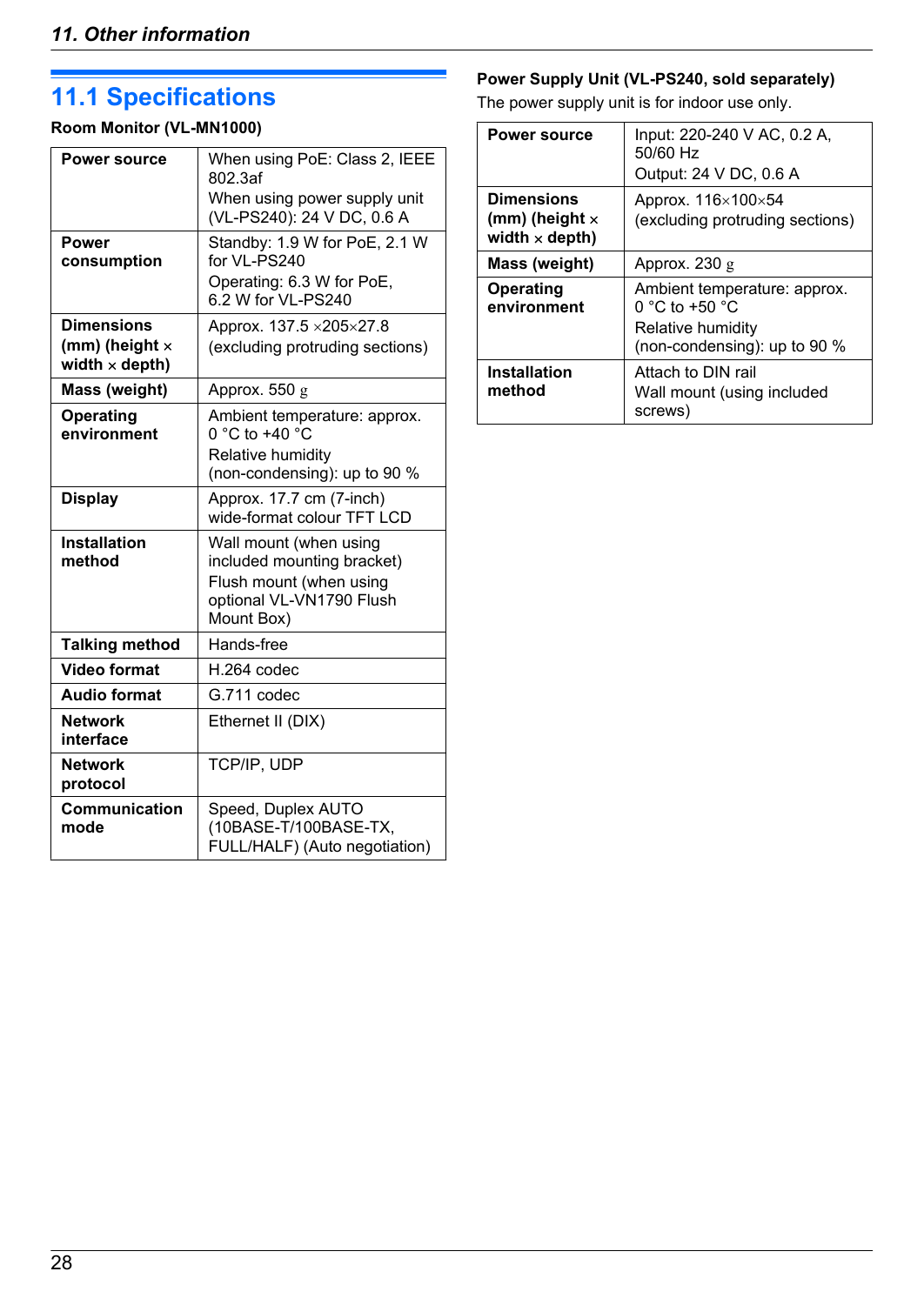# <span id="page-28-0"></span>**11.2 Cleaning**

Wipe the product with a soft, dry cloth. For excessive dirt, wipe the product with a moist cloth slightly dampened with fresh water.

#### **Important:**

**•** Do not use any cleaning products that contain **alcohol, polish powder, powder soap, benzine, thinner, wax, petroleum, or boiling water. Also do not spray the product with insecticide, glass cleaner, hair spray or wall paint. This may cause a change in colour or quality of the product.**

#### **When cleaning the display**

Use a soft, dry cloth to clean the display, making sure not to scratch its surface.

#### **Note:**

**•** Before cleaning the display, we recommend you use the **"Cleaning"** setting [\(8.1 Changing the room](#page-22-0) [monitor's settings \(Page 23\)\)](#page-22-0) to disable the display temporarily.

## <span id="page-28-1"></span>**11.3 Open source software notice**

Parts of this product use open source software supplied based on the relevant conditions of the Free Software Foundation's GPL and/or LGPL and other conditions. Please read all licence information and copyright notices related to the open source software used by this product. This information is available at the following web page: https://panasonic.net/cns/pcc/support/intercom/vn1900 At least three (3) years from delivery of this product, Panasonic Corporation will give to any third party who contacts us at the contact information provided below, for a charge of no more than the cost of physically distributing source code, a complete machine-readable copy of the corresponding source code and the copyright notices covered under the GPL and the LGPL. Please note that software licensed under the GPL and the LGPL is not under warranty.

https://panasonic.net/cns/pcc/support/intercom/vn1900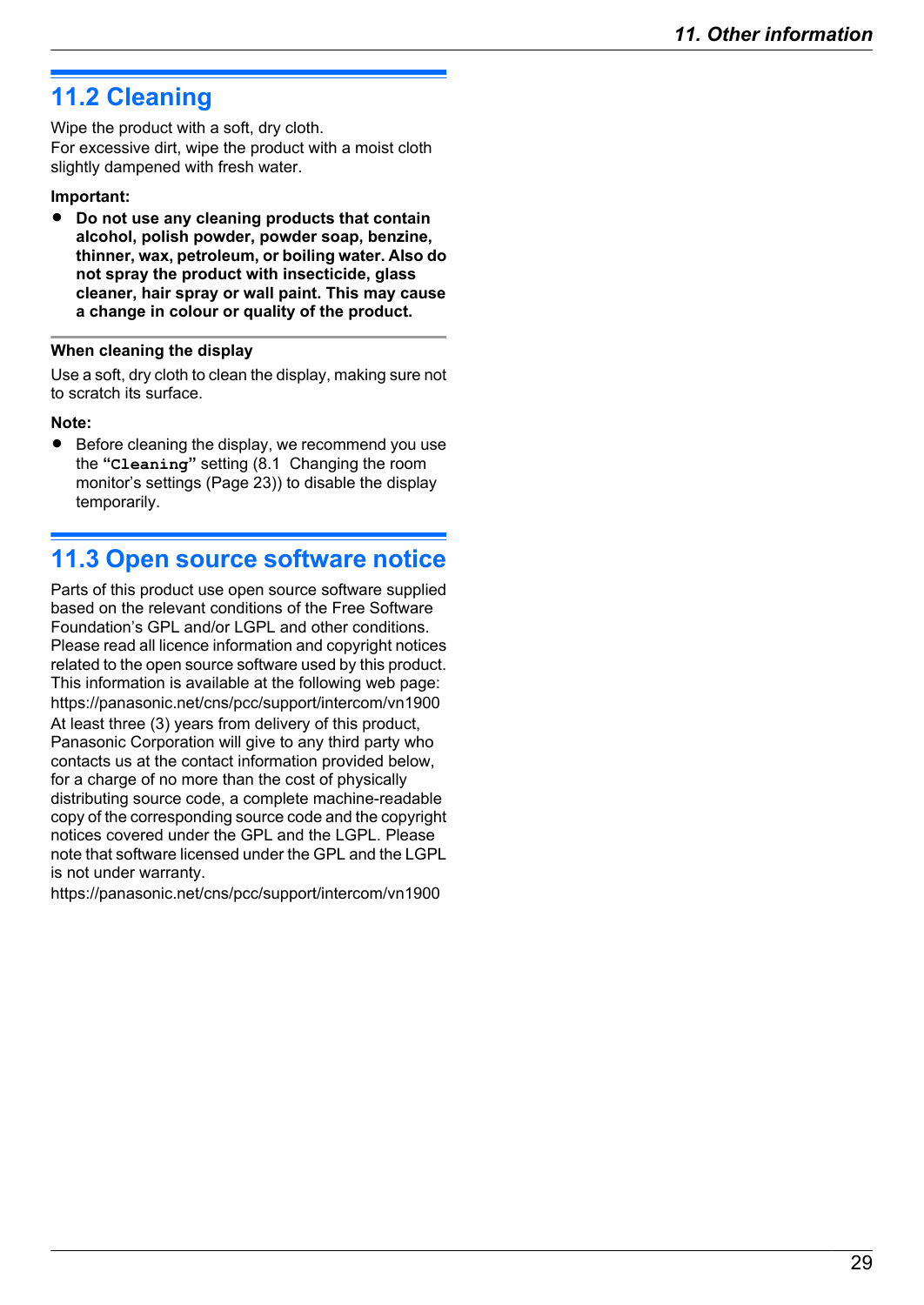# <span id="page-29-0"></span>**12.1 Included items**

The following items are included in addition to the room monitor.

| <b>Item</b>                                                                                  | Quantity |
|----------------------------------------------------------------------------------------------|----------|
| <b>Mounting bracket</b>                                                                      |          |
|                                                                                              |          |
| Screw (3.8 mm $\times$ 20 mm)<br>Used to secure the room monitor to the<br>mounting bracket. | 3        |
|                                                                                              |          |
| DC plug<br>Used to connect the power supply unit<br>to the room monitor.<br><b>TATANI</b>    | 1        |
| 12-pin terminal cable<br>Used to connect devices to the room<br>monitor.                     | 1        |

# <span id="page-29-1"></span>**12.2 Optional items**

The following items are sold separately. Please contact your nearest Panasonic dealer for sales information.

#### **Compatible accessories (as of March, 2017)**

| <b>Item</b>                                                                                                                                        | Model no. |
|----------------------------------------------------------------------------------------------------------------------------------------------------|-----------|
| <b>Flush Mount Box</b><br>Flush mount box for the<br>VI-MN1000 Room Monitor.<br>Allows the room monitor to be<br>installed flush against the wall. | VI-VN1790 |
| Power Supply Unit <sup>*1</sup><br>Power supply unit that can be<br>used to power the room monitor<br>when no PoE power supply is<br>available.    | VI-PS240  |

<span id="page-29-2"></span>\*1 This product complies with the IEEE 802.3af Power-over-Ethernet (PoE) standard. If PoE is available on your network, this product can receive the necessary power from the network through the Ethernet cable and no power supply unit is needed. If PoE is not available, you will need to connect a power supply unit to the product.

#### **Compatible system devices (as of June, 2019)**

| <b>Item</b>                                                                                                                                                                                                             | Model no. |
|-------------------------------------------------------------------------------------------------------------------------------------------------------------------------------------------------------------------------|-----------|
| <b>Door Station</b><br>IP-compatible door station with<br>built-in push button, camera, and<br>card reader. Typically installed<br>immediately outside the<br>residence.                                                | VI-VN1500 |
| <b>Lobby Station</b><br>IP-compatible lobby station with<br>colour screen, phonebook<br>features, and connection<br>terminals for external electric<br>lock, access controller, etc.<br>Typically installed in a lobby. | VI-VN1900 |
| <b>Control Box</b><br>Allows the system to<br>accommodate up to 2000 SIP<br>devices.                                                                                                                                    | VI-VN1700 |
| <b>Control Box</b><br>Allows the system to<br>accommodate up to 2000 SIP<br>devices per unit. (Supports<br>answering calls from<br>smartphones linked to the<br>system, etc.)                                           | VI-VN1800 |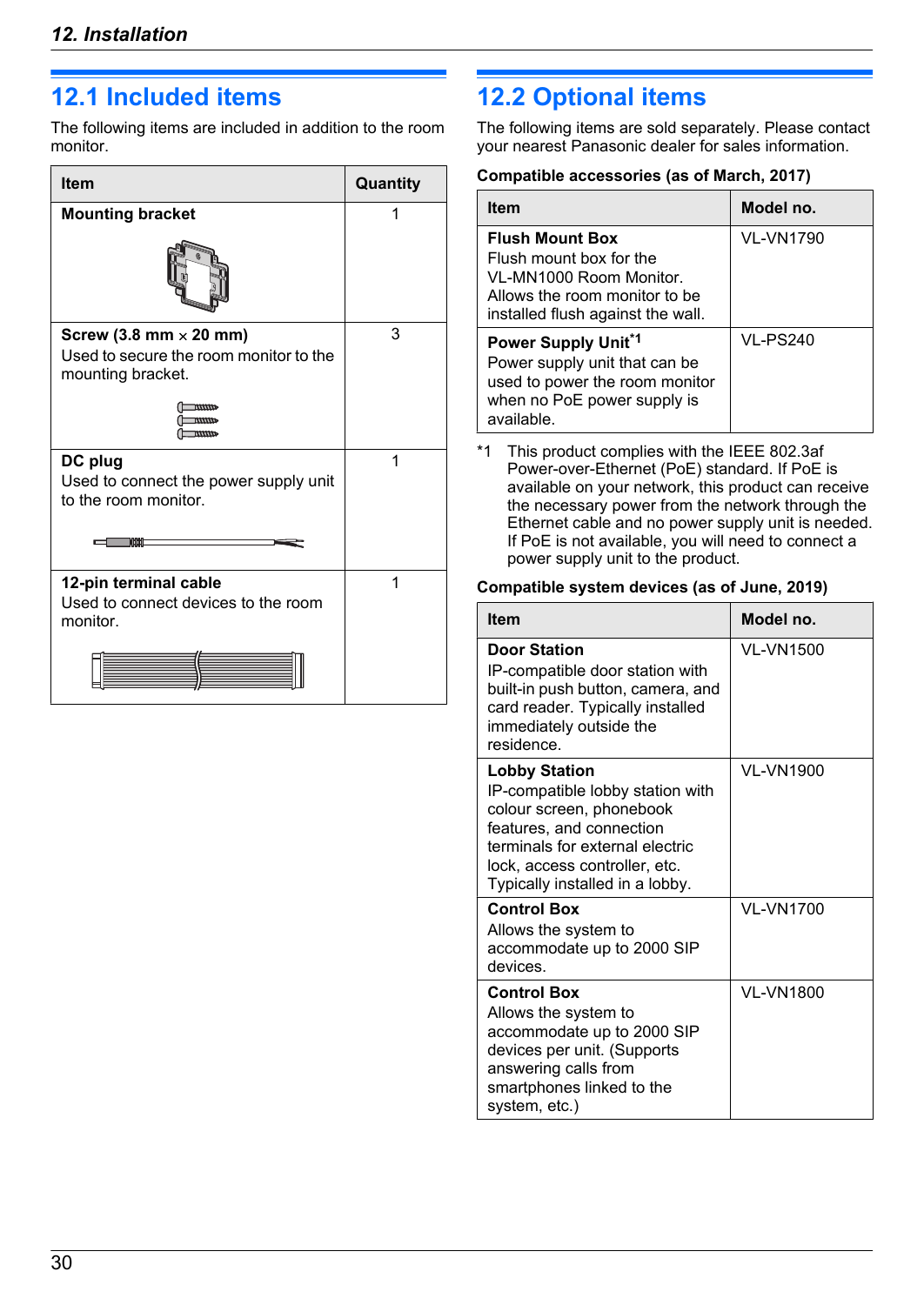# <span id="page-30-0"></span>**12.3 Installation cautions**

Refer to the information found in [2 Important information](#page-3-0) [\(Page 4\)](#page-3-0) before installing the product.



- If the wiring passes outdoors, use a conduit and a surge protector.
- If the wiring passes underground, use a conduit, and do not make any connections underground.
- Install the product securely adhering to the instructions in this document to prevent it from falling off the wall. Avoid installing onto low-strength walls, such as gypsum board, ALC (autoclaved lightweight concrete), concrete block, or veneer (less than 18 mm thick) walls.

## <span id="page-30-1"></span>**12.4 Information about power connection**

There are 2 methods for powering the room monitor. Choose one or the other; do not use both methods.

- **Using Power over Ethernet (PoE)** In this case, the room monitor and a PoE-compatible device (such as a PoE switching hub or a PoE power supply) are connected by a single LAN cable. The LAN cable carries both power and data.
- **Using the VL-PS240 power supply unit (sold separately)**

In this case, the power supply unit is hardwired to the power source, and connects to the room monitor using the included DC plug.

### <span id="page-30-2"></span>**12.5 Power over Ethernet (PoE) connection**

To power the room monitor using PoE, use a LAN cable to connect the room monitor and a PoE-compatible device (such as a PoE switch or power supply). See [12.10 Wire and cable specifications \(Page 38\)](#page-37-1) for LAN cable specifications.

# <span id="page-30-3"></span>**12.6 Installing the power supply unit (sold separately)**

If the room monitor will not be powered via PoE, you must install a power supply unit.

#### **Required items**

- Power supply unit (VL-PS240; sold separately)
- DC plug (included)
- Cable binders (included with power supply unit)
- Screws (included with power supply unit)
- Wires for AC and DC connection (user supplied) See [12.10 Wire and cable specifications](#page-37-1) [\(Page 38\)](#page-37-1) for specifications.
- Soldering gun and solder, insulation sleeve (user supplied)

#### **Installation location**

- The device must be installed inside an electrical panel or cabinet.
- A readily accessible disconnect device shall be incorporated external to the equipment. The external disconnect device must be certified, and have a creepage and clearance distance of 3 mm or more.

#### **Installation methods**

The following 2 methods can be used for installing the power supply unit.

- mounting on a DIN rail (user supplied)
- attaching directly to a wall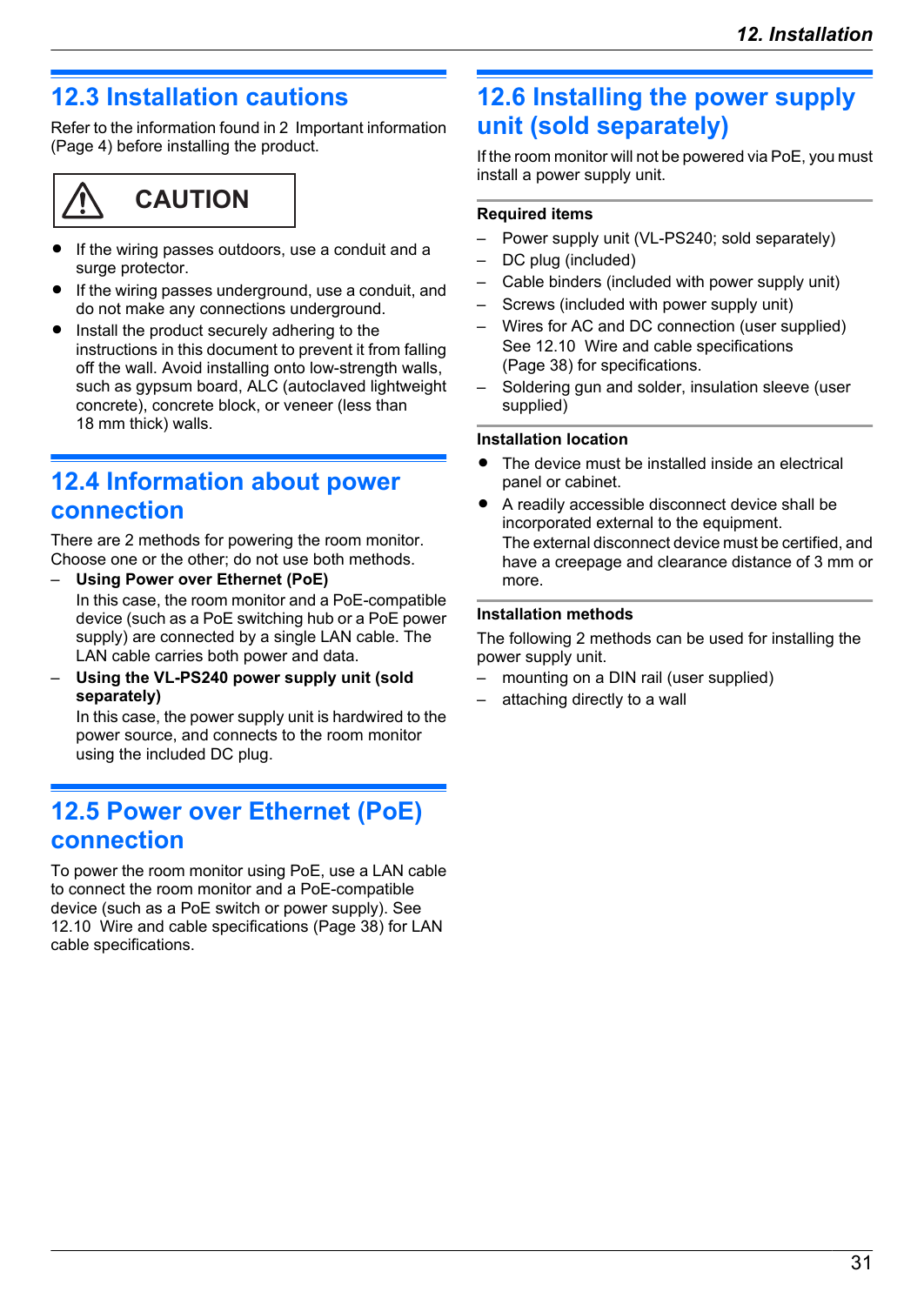### **12.6.1 Connecting the AC wires, DC wires, and DC plug**

**1** Strip the ends of the wires that connect to the power supply unit as shown below.



**2** Remove the cable cover screws and then remove the cable covers.



- A Screws
- **2** Cable covers
- **3** Connect the AC wires to the AC IN terminals on the top of the power supply unit, and then connect the DC wires to the DC OUT terminals on the bottom of the power supply unit.



 $\bullet$  For DC wires, the black wire is negative (-) and the other colour wire is positive (+). Note the colour of each DC wire and which terminal each wire should be connected to, and insert the DC wires as shown.

**CAUTION**

- $\bullet$  Insert the power cables firmly all the way into the terminals. If the cables are not inserted all the way, heat may be generated.
- **4** Tighten the terminal screws to secure the AC and DC wires (bare wire area) to the terminals, and then use the cable binders to secure the AC and DC wires (jacketed area) to the cable binder holes on the top and bottom on the power supply unit.



- **A** Terminal screws
- **2** Cable binders connected to cable binder holes
- **6** To room monitor
- **Q** To AC power outlet
- Recommended torque:
	- $-$  AC IN terminals: 0.5 N·m {5.1 kgf·cm}
	- DC IN terminals: 0.45 N·m {4.6 kgf·cm}
- **5** Strip the remaining ends of the DC wires as shown.



**1** To DC terminals of power supply unit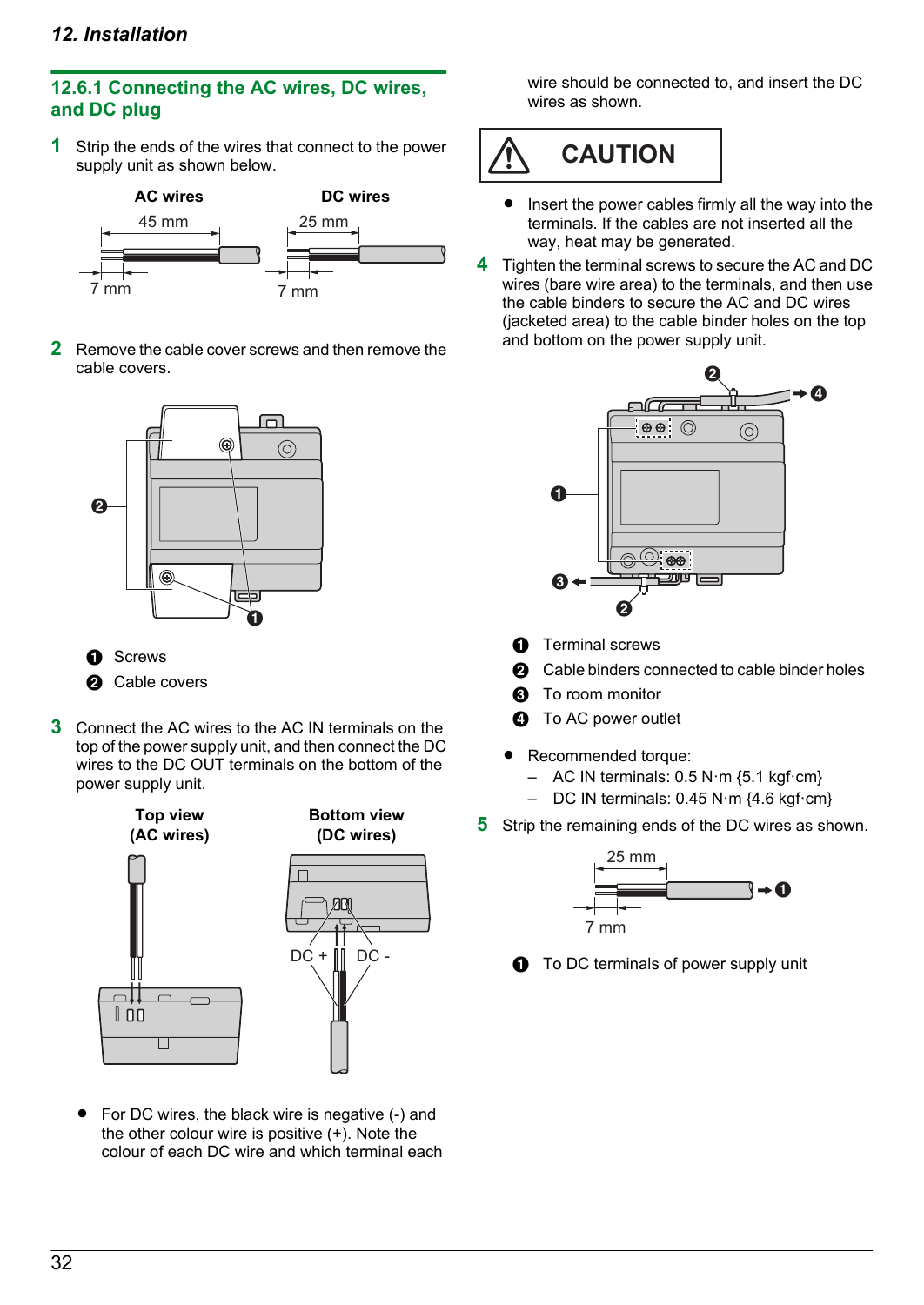**6** Solder the ends of the DC wires to the DC plug. Use insulation sleeves to insulate the wires.



- **O** DC plug
- **2** DC wires
- **6** Insulation sleeve
- **7** Replace the cable covers and then securely fasten the cable cover screws.

#### **12.6.2 Mounting on a DIN rail**

Attach the power supply unit to the DIN rail so that the bottom hook is positioned at the bottom of the power supply unit.

- **1** Hang the top hooks of the power supply unit on the top of the DIN rail.
	- $\bullet$  At this point the power supply unit will be hanging from the DIN rail but will not be secure.
- **2** Pull the lever down, make sure the bottom of the power supply unit is flat against the DIN rail, and then release to lever.
	- $\bullet$  The bottom hook will slide up, securing the bottom of the power supply unit to the DIN rail.



- **O** Top hooks
- **A** Lever
- **8** Bottom hook

#### **12.6.3 Attaching directly to a wall**

Attach the power supply unit to the wall securely using the 2 mounting screws.

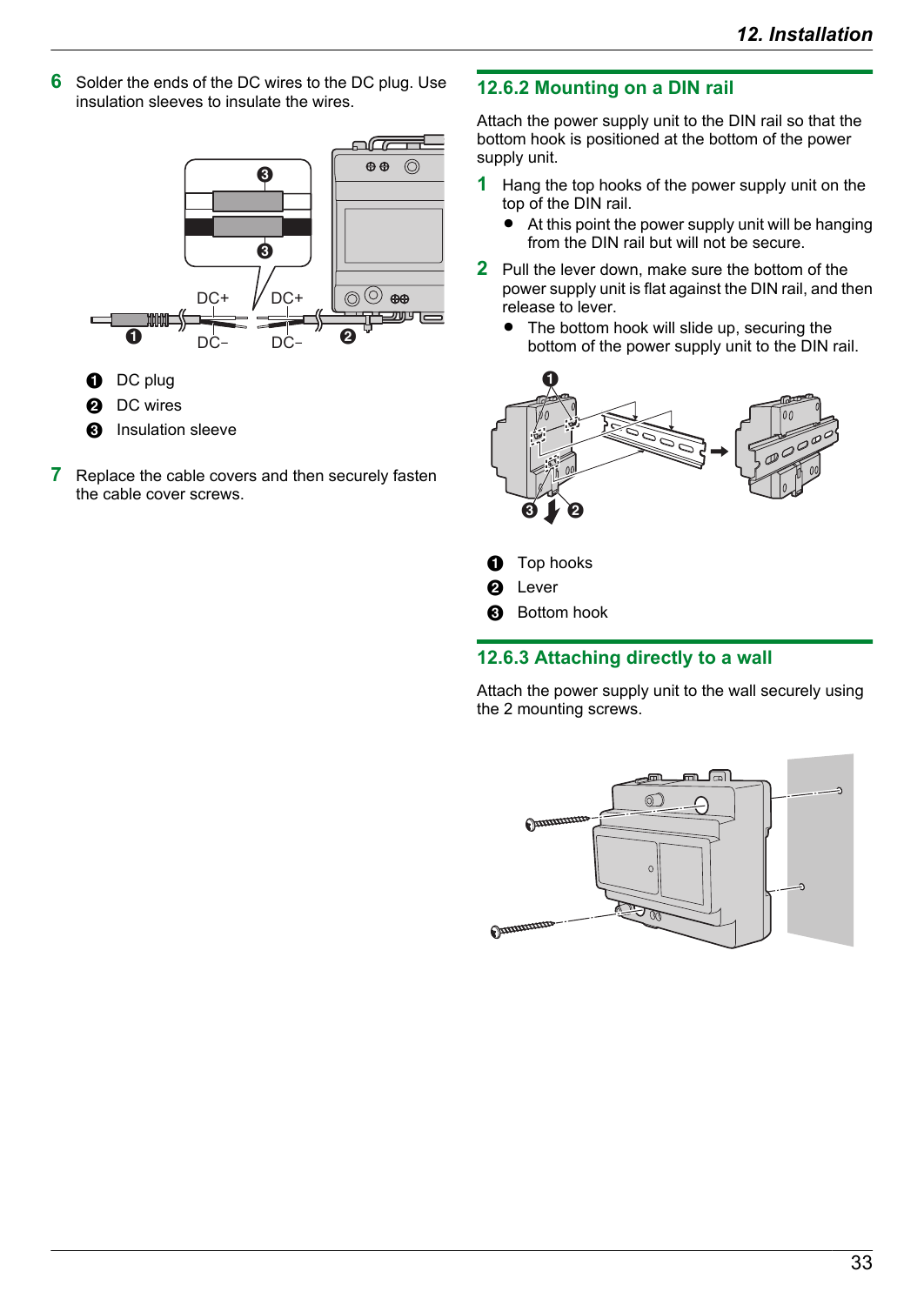# <span id="page-33-0"></span>**12.7 Installing the room monitor**

#### **Required items**

- Mounting bracket (included)
- Screws (included)
- LAN cable (user supplied) See [12.10 Wire and cable specifications](#page-37-1) [\(Page 38\)](#page-37-1) for specifications.

#### **Optional items**

- Flush mount box (VL-VN1790; sold separately) Used to mount the room monitor flush against the wall.
- Screws (included with flush mount box)
- 12-pin terminal cable (included) Used to connect external devices to the room monitor.
- External devices (user supplied)
- Wires that connect the external devices to the 12-pin terminal cable (user supplied) See [12.10 Wire and cable specifications](#page-37-1) [\(Page 38\)](#page-37-1) for specifications.

#### <span id="page-33-1"></span>**Installation location**

- Do not install the product in the following locations. There may be a risk of malfunction or communication disturbances.
	- Places where vibration, impact, or echoing occurs.
	- Places near a high concentration of dust, hydrogen sulphide, ammonia, sulphur, or noxious fumes.
	- Places where there is excessive smoke, dust, and high temperature.
	- Places exposed to direct sunlight.
- Install the product away from electronic appliances such as TVs, radios, personal computers, air conditioners, boiler control panels with intercom, home security equipment, wireless devices, or digital cordless phones.
- Install the room monitor at least 5 m away from the door station.
- Install the room monitor so that the centre of the display is at eye level.

To prevent malfunction and sound cutting out, leave at least 20 cm of space above, below, and on the sides of the room monitor.



Install the room monitor (including the mounting bracket or the flush mount box) on a flat, vertical wall.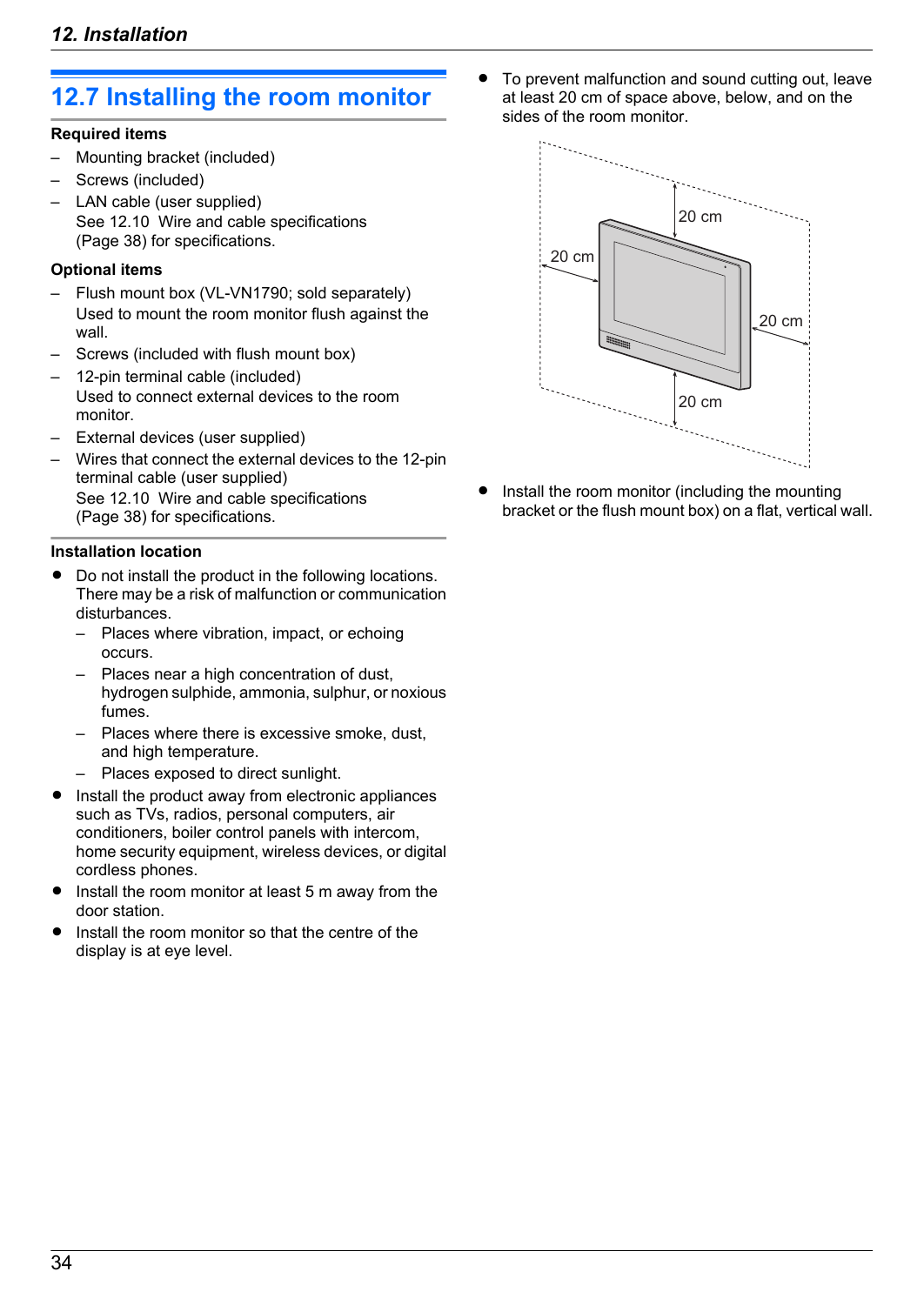### **12.7.1 Installing by using mounting bracket**

- **1** Determine the installation location of the room monitor [\(Installation location \(Page 34\)\)](#page-33-1).
- **2** Determine the installation location of the mounting bracket.



**O** Room monitor installation location

**3** Open a hole in the wall for the wires and cables, and then attach the mounting bracket to the wall using the mounting screws.



- **O** Hole in wall
- $\Omega$  72 mm
- **8** 13 mm
- $\bullet$  58 mm
- $6$  50 mm
- **6** 11 mm
- **4** Connect the wires and cables to the room monitor.
	- See [12.7.3 Connecting the wires and cables](#page-36-1) [\(Page 37\)](#page-36-1).

**5** Attach the room monitor to the mounting bracket by first lining up the tab on the bottom of the bracket with the groove on the room monitor.



**6** Line up the tab on the top of the mounting bracket with the groove on the room monitor, and push the room monitor down until it is secure.

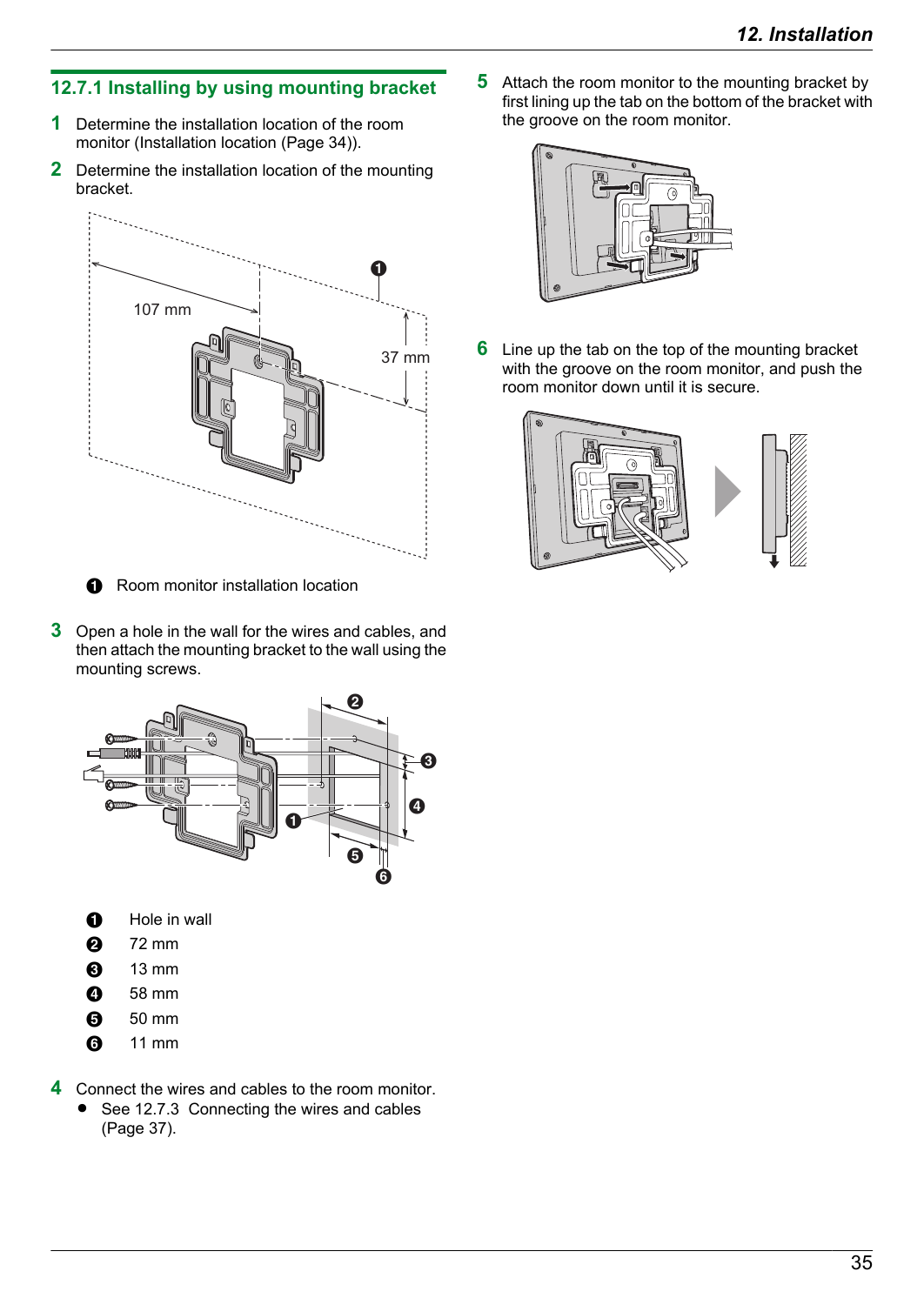#### **12.7.2 Installing by using the flush mount box (sold separately)**

- **1** Open a hole in the wall for the flush mount box.
	- Note the dimensions of the flush mount box.

#### **Front view**



**Side view**



**2** Open the knockout holes of the flush mount box, and then pass all necessary wires and cables (DC plug, LAN cable, 12-pin terminal cable) through the knockout holes.



**3** Install the flush mount box in the wall and attach the mounting bracket to the flush mount box using the 3 mounting screws.



- **4** Connect all necessary wires and cables to the room monitor.
	- See [12.7.3 Connecting the wires and cables](#page-36-1) [\(Page 37\)](#page-36-1).
- **5** Attach the room monitor to the flush mount box, and push the room monitor down until it is secure.

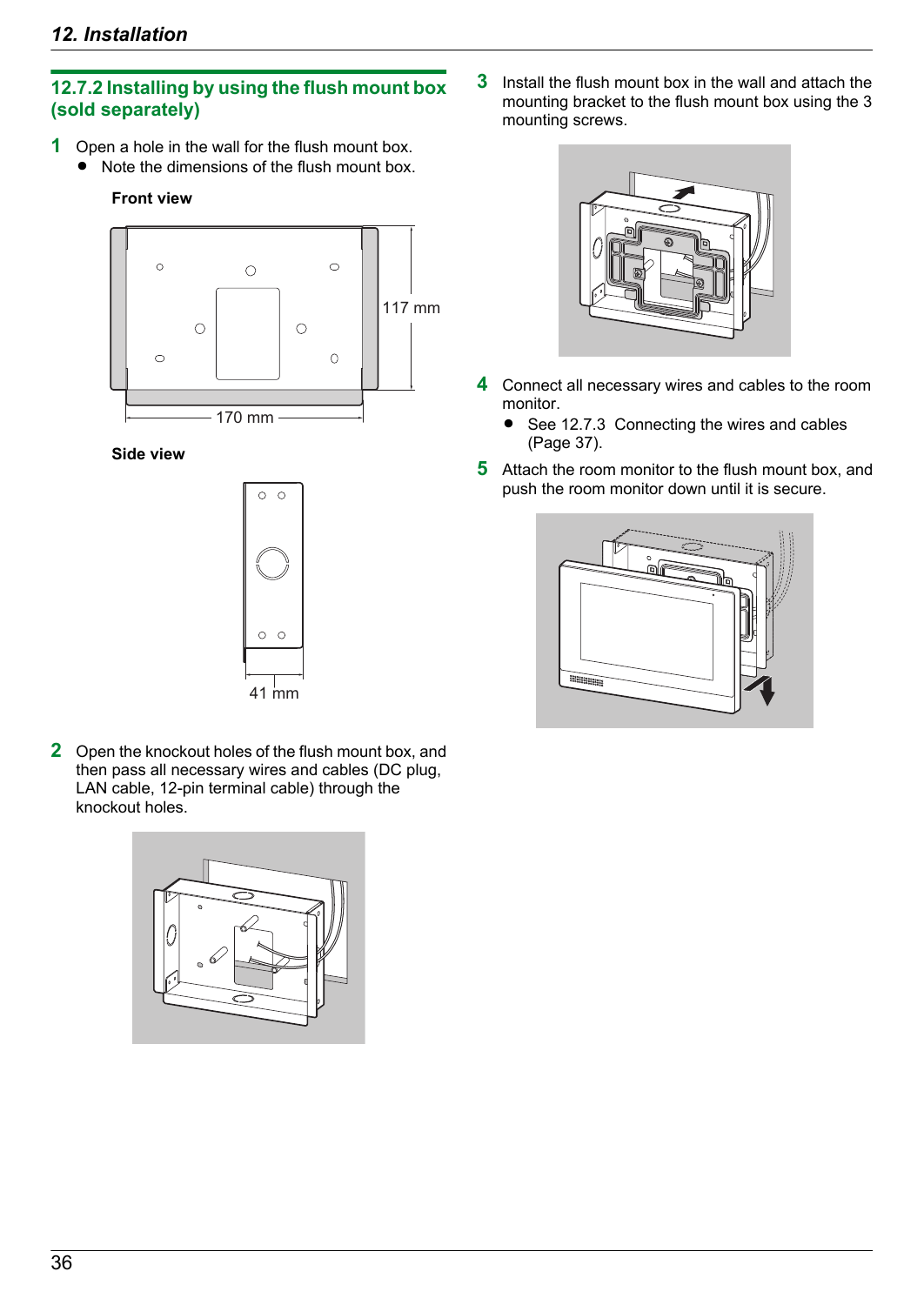### <span id="page-36-1"></span>**12.7.3 Connecting the wires and cables**

**1** Connect the LAN cable to the LAN connector.

#### **2 Optional**

If you are using a power supply unit to power the room monitor, connect the DC plug to the DC IN connector.

 $\bullet$  See [12.6 Installing the power supply unit \(sold](#page-30-3) [separately\) \(Page 31\)](#page-30-3) for information about installing the power supply unit.

#### **3 Optional**

If you are connecting external devices, connect the 12-pin terminal cable to the terminal connector.

• See [12.8 Connecting external devices](#page-36-0) [\(Page 37\)](#page-36-0) for information about connecting external devices to the 12-pin terminal cable.



- **12-pin terminal cable**
- **2** DC plug from power supply unit
- **6** LAN cable

#### **Note:**

- Refer to [12.9 Wiring schematic \(Page 38\)](#page-37-0) for connection diagrams.
- Refer to [12.10 Wire and cable specifications](#page-37-1) [\(Page 38\)](#page-37-1) for information on the type and length of wires that can be used.

# <span id="page-36-0"></span>**12.8 Connecting external devices**

Up to 6 external devices can be connected to the room monitor. External devices are connected to the room monitor by using the 12-pin terminal cable.

#### **Connecting devices to the 12-pin terminal cable**

- **1.** Cut the 12-pin terminal cable in half.
	- Only one of the connectors is needed.
- **2.** Strip 5 mm from the ends of the wires that will be used to connect to the devices.
	- Strip only the wires that will be used.
	- Refer to the diagram below for information about which type of device should be connected to which wires.
- **3.** Solder the ends of the wires coming from the device to the corresponding wires of the 12-pin terminal cable. Use an insulation sleeve to insulate the wires.
- **4.** Insulate any exposed wires of the 12-pin terminal cable that are unused.



- **A** Connect to urgency button
- **2** Connect to emergency button
- **6** Connect to doorbell
- **<sup>4</sup>** Connect to device #4 (type is programmable)
- $\bigodot$  Connect to device #5 (type is programmable)
- **6** Connect to device #6 (type is programmable)
- **G** 12-pin terminal cable
- **A** Insulation sleeve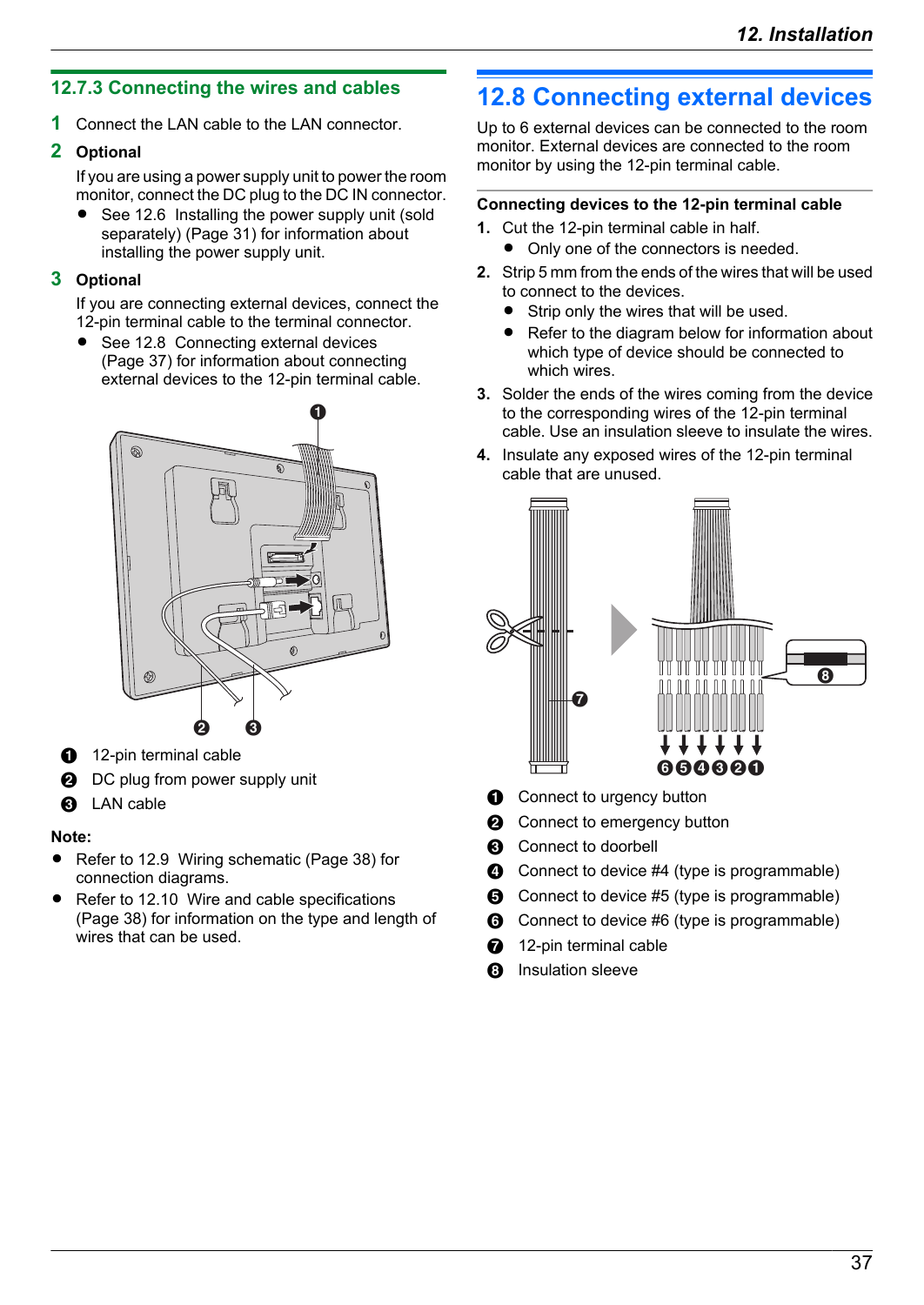# <span id="page-37-0"></span>**12.9 Wiring schematic**



If the switching hub does not support PoE, a power supply unit (VL-PS240; sold separately) is required.

When connecting an electric lock (user supplied), a relay box (VL-RLY1; sold separately) is required.

# <span id="page-37-1"></span>**12.10 Wire and cable specifications**

| Wiring run                             |                   | <b>Specifications</b>             | Max. length                                           |                                                    |
|----------------------------------------|-------------------|-----------------------------------|-------------------------------------------------------|----------------------------------------------------|
| Room monitor                           | $\leftrightarrow$ | Switching hub                     | Cat-5e or higher, stranded,<br>twisted pair, straight | $100 \text{ m}$                                    |
| Power supply unit                      |                   | Room monitor<br>$\leftrightarrow$ | 0.65 mm (22 AWG)                                      | approx. 10 m                                       |
|                                        |                   |                                   | 2 mm (12 AWG)                                         | approx. 20 m                                       |
| Power supply unit<br>$\leftrightarrow$ |                   |                                   | 1.2 mm (17 AWG)                                       | No requirement                                     |
|                                        |                   | AC power source                   | 2 mm (12 AWG)                                         |                                                    |
| 12-pin terminal<br>connector           |                   | <b>External device</b>            | 0.5 mm (24 AWG)                                       | According to specification<br>of connected device. |
|                                        | $\leftrightarrow$ |                                   | 1.2 mm (17 AWG)                                       |                                                    |

#### **Note the following when selecting wiring**

- For all wiring (except network wiring), use 2-conductor (solid copper) wiring with a PE (polyethylene)-insulated PVC jacket.
- Mid-capacitance, non-shielded wiring is recommended.
- R A certified power supply wiring has to be used with this equipment. The relevant national installation and/or equipment regulations shall be considered. A certified power supply wiring not lighter than ordinary polyvinyl chloride flexible wiring according to IEC 60227 shall be used.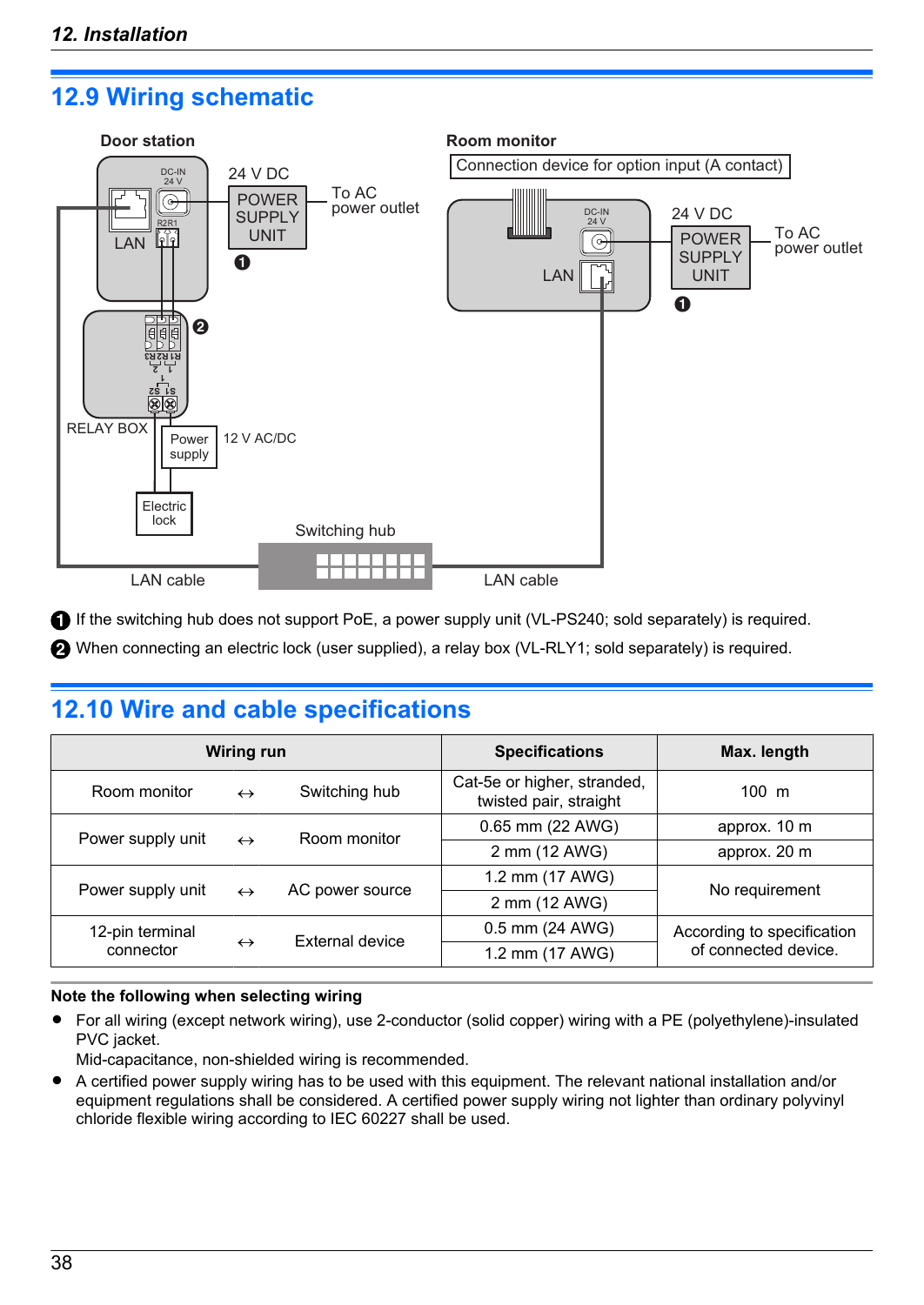# <span id="page-38-0"></span>**12.11 Initial setup for room monitors**

The first time the room monitor is turned on, it will automatically attempt to download its configuration file over the network from the computer being used for PC programming.

- **1** Make sure the computer used for PC programming is connected to the network.
- **2** Connect the room monitor to a power source.
	- The room monitor turns on automatically when it receives power from the LAN cable or the power supply unit.

#### **3 If room monitors were identified by their MAC addresses during PC programming**

Wait for the room monitor to download its configuration file from the computer used for PC programming.

#### **If room monitors were identified by room number during PC programming**

Enter the room monitor's room number when prompted. The room monitor will then attempt to download its configuration file from the computer used for PC programming.